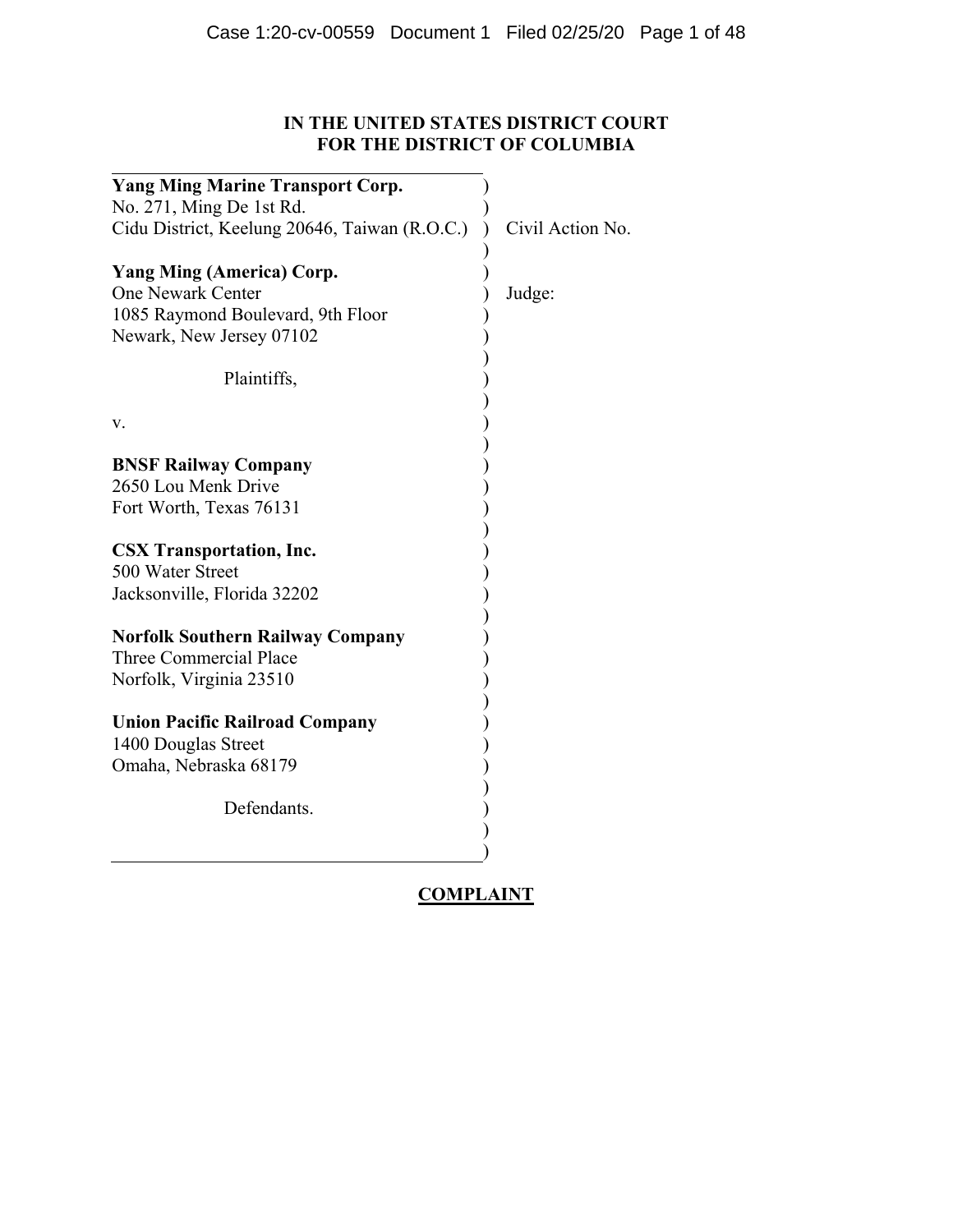## **INTRODUCTION**

1. Plaintiffs Yang Ming Marine Transport Corp. and Yang Ming (America) Corp., by and through their undersigned attorneys, bring this antitrust suit for treble damages against Defendants BNSF Railway Company, CSX Transportation, Inc., Norfolk Southern Railway Company, and Union Pacific Railroad Company ("Defendants").

2. Plaintiffs allege that, from July 1, 2003 until at least December 31, 2012 (the "Relevant Period"), (i) Defendants engaged in price fixing in violation of Section 1 of the Sherman Act, including by fixing rate-based rail fuel surcharges ("FSC") and/or (ii) through the use of multiyear contracts, Defendants continued to reap the benefits of their anticompetitive scheme (in the form supra-competitive fuel surcharges) for years after Defendants' collusion-tainted contracts were negotiated.

3. During the Relevant Period, Plaintiffs directly purchased unregulated rail freight transportation services from one or more Defendants, which assessed Plaintiffs an FSC for the agreed-upon transportation. As used herein, the term "unregulated" refers to rail freight transportation services where the rates are set by private contracts or through other means exempt from rate regulation under federal law. Certain allegations in this Complaint are premised on factual assertions reflected in pleadings and other court documents filed by former court-appointed lead class counsel, which had full access to the discovery record in the former class suit alleging an identical conspiracy to violate the antitrust laws.

4. In 2003, the four largest United States-based Class I railroads engaged in an extraordinary series of meetings, phone calls, and email communications through which they embarked on a conspiracy—under the guise of a fuel cost recovery program—to apply and enforce rail fuel surcharges across their customers in order to generate profits. Defendants BNSF Railway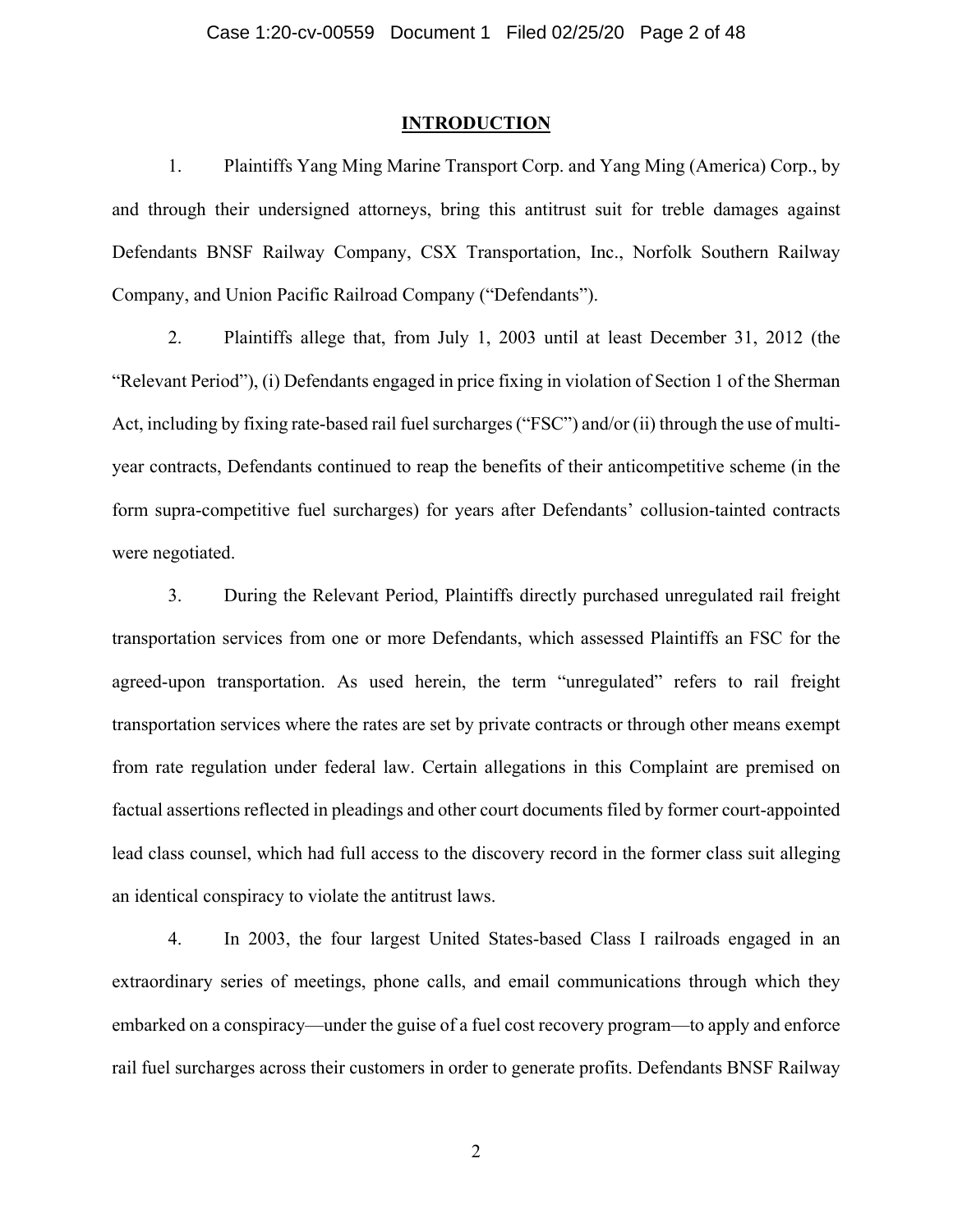## Case 1:20-cv-00559 Document 1 Filed 02/25/20 Page 3 of 48

Company ("BNSF"), Union Pacific Railroad Company ("UP"), CSX Transportation, Inc. ("CSX"), and Norfolk Southern Railway Company ("NS") together controlled about 90% of rail freight traffic in the United States during the Relevant Period. Defendants used "rate-based" FSCs—i.e., surcharges that use a percentage applied to the base rate for a shipment—as a means to impose across-the-board rate increases on rail freight shipments, a result that would have been prohibitively difficult to achieve on a contract-by-contract basis. Throughout the conspiracy and despite customer pushback against Defendants' FSCs, Defendants set aside their individual, economic self-interest to undercut one another and instead staunchly maintained their FSC program, pocketing billions of dollars in profits as a result.

5. Prior to conspiring, Defendants operated as businesses should: they actively competed against each other over rates generally and with respect to fuel recovery mechanisms to the benefit of their customers. According to a historical study of rail rates undertaken by the Surface Transportation Board ("STB"), "inflation-adjusted rail rates declined in every year but one from 1985 through 2004." Defendants were aware of, and concerned about, this trend. According to one CSX internal analysis from 2002, this decline resulted from factors including "some very vicious historical price wars" in the rail industry and "destructive pricing for rail share."

6. Between 2000 and 2003, Defendants independently tried to implement revenueenhancing policies, including uncoordinated efforts to impose stand-alone FSCs. These efforts failed. Defendants used the inclusion or absence of FSCs as a basis to compete for each other's business and customers successfully resisted FSCs. They were rarely included in contracts and more rarely collected; those seeking to impose them lost customers to competitors or compensated customers by negotiating discounts. For example: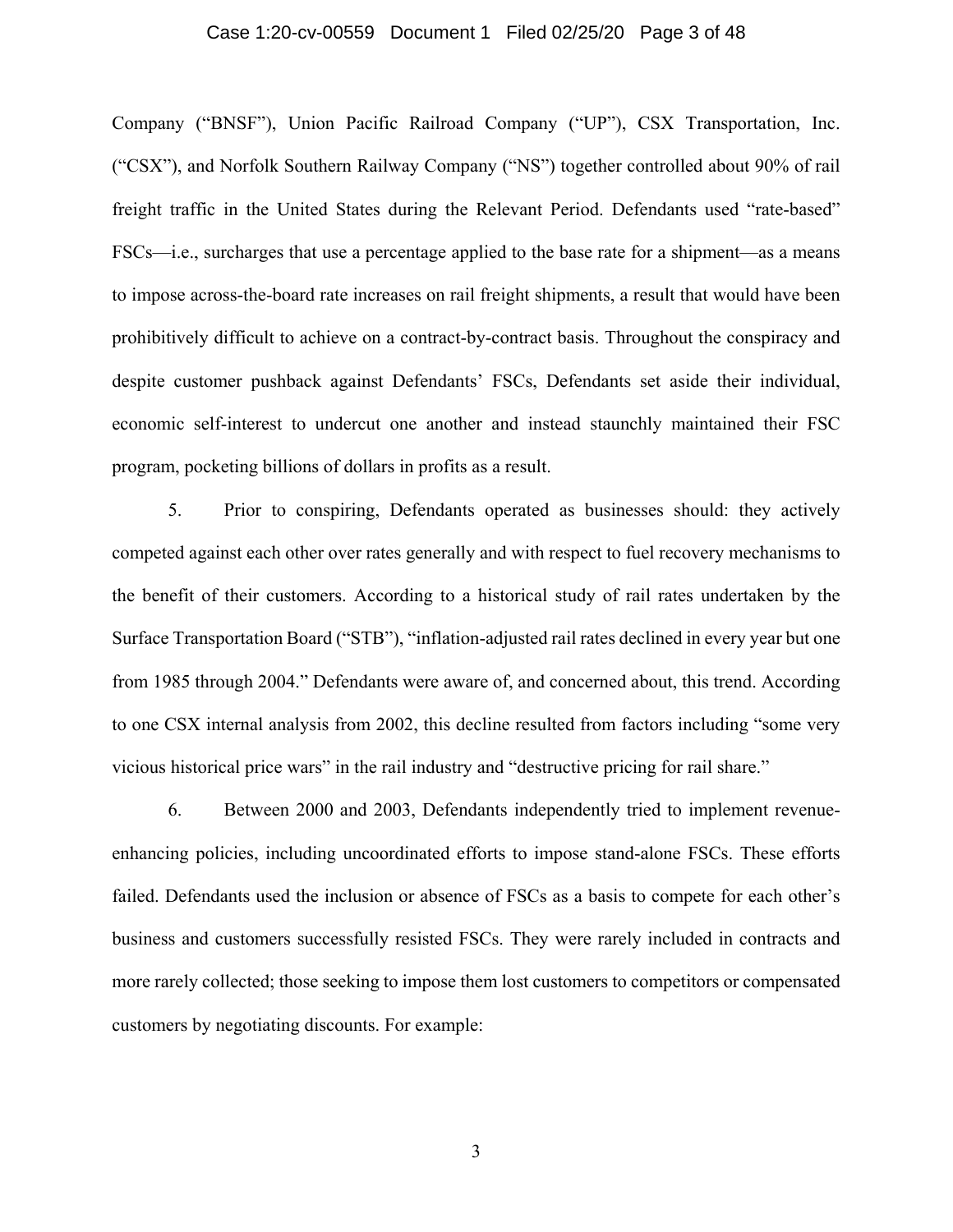- a. BNSF explained in a May 2002 Enterprise Wide Risk Assessment that "We are challenged to mitigate the risk through fuel surcharges, particularly as the UP does not use a fuel surcharge in the competitive marketplace. . . . The trucking industry uses fuel surcharges but our rail competitors do not and we therefore are hard pressed to achieve it. We do loose [sic] business because of that and we may have to lower margin in other aspects in order to keep the business with the surcharges where we do apply it."
- b. In September 2002, NS's manager of pricing systems Pat Glennon reported to the then-Senior Vice President of Marketing Services and later its CMO Don Seale that "[c]ustomers are now more attuned to fuel issues and are less inclined to agree to a surcharge clause," and that eastern competitor CSX "appear[s] to be more lax in applying the surcharge to private authorities."
- c. As late as April 2003, UP's Bob Toy reported, "Fuel surcharge \$ are melting away at the competition. In a downward-pressure environment, what's on paper must not work in the real world."

7. Moreover, since the passage of the Staggers Act in 1980, which significantly deregulated the American railroad industry, railroads typically entered into private freight transportation contracts that included escalation provisions tied to indexes that weighted actual cost factors, including fuel cost. As UP President James Young acknowledged on an October 2004 earnings call, the Rail Cost Adjustment Factor ("RCAF") "looks at actual costs through the industry." In that respect, Defendants were already recovering fuel costs through the RCAF or the related All Inclusive Index ("AII").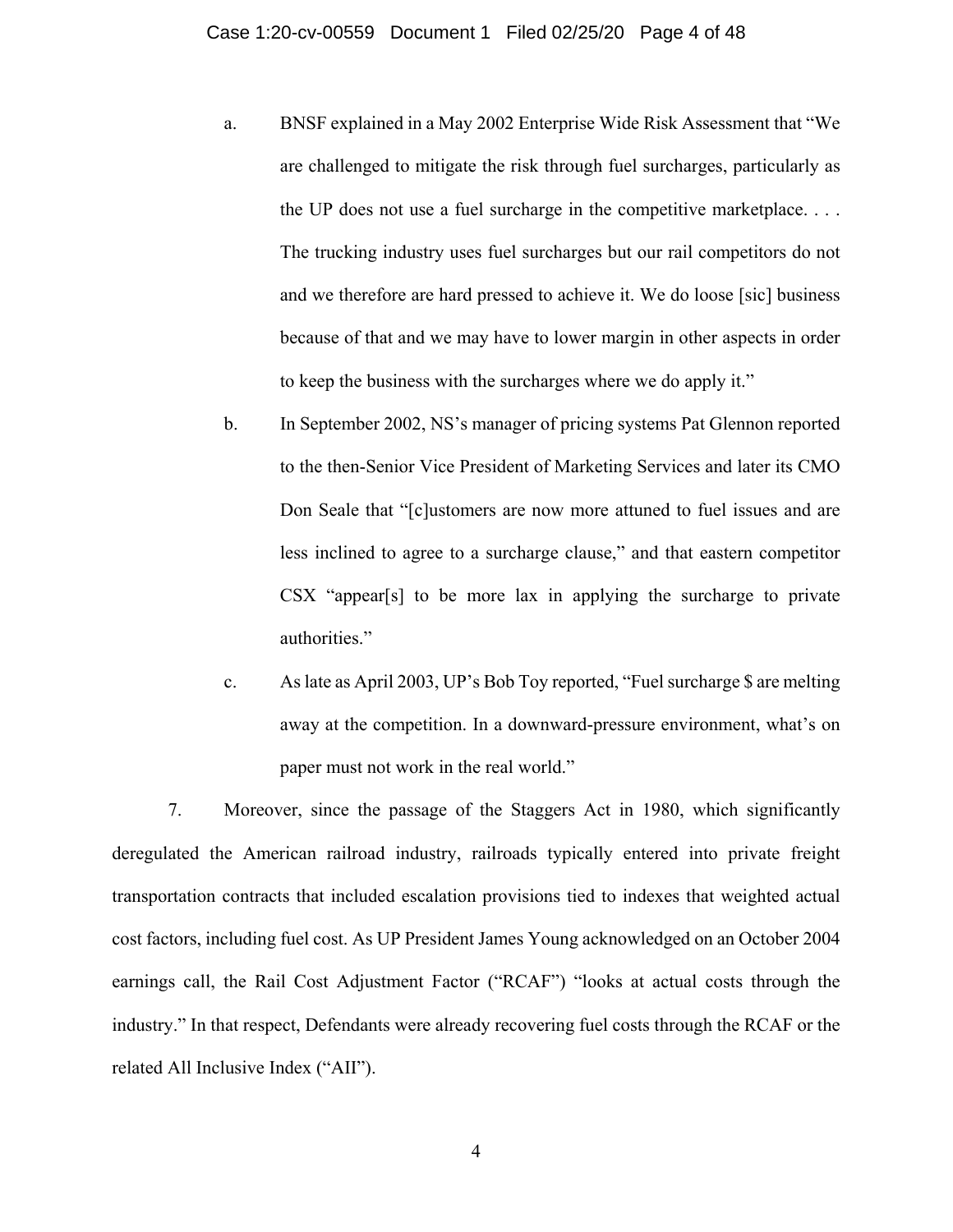## Case 1:20-cv-00559 Document 1 Filed 02/25/20 Page 5 of 48

8. In March 2003, everything began to change. Rather than competing, Defendants began coordinating FSC programs. Senior executives at the highest levels of each company began to discuss with one another the implementation of more aggressive FSC formulas that the Surface Transportation Board ("STB") later found bore "no real correlation between the rate increase and the increase in fuel costs for that particular movement to which the surcharge is applied . . . ." In short, Defendants stopped competing and started conspiring.

9. On March 11, 2003, CSX internally recommended making changes to its FSC program that would have significantly reduced the surcharges applied to shippers' base rates. Simultaneously, UP's CMO Jack Koraleski was recommending escalation of UP's FSC program to be substantially more aggressive. The very next day, Koraleski traveled to competitor CSX to play golf, socialize, and discuss "fuel surcharge methodology." Within one week, CSX's leadership abruptly reversed course, abandoning its recommended FSC reduction and adopting a program matching UP's escalation.

10. On March 18, 2003, BNSF and NS senior executives met to discuss "synchroniz[ing]" FSCs. Action items for the meeting attended by John Lanigan (BNSF's CMO) and Don Seale stated: "BNSF's fuel surcharge is structured differently than NS, CSX and UP. Should BNSF's by [sic] synchronized with the other big players in the industry?" The answer based on what followed: a resounding yes.

11. On March 20, 2003, CSX publicly announced a new, more aggressive FSC program with a lower trigger and higher base-rate multiplier. On March 31, 2003, UP decided to adopt "the same approach as the CSXT." On April 4, 2003, UP sent a "concurrence" to competitors that its new FSC program will "apply to most Union Pacific pricing documents for local and interline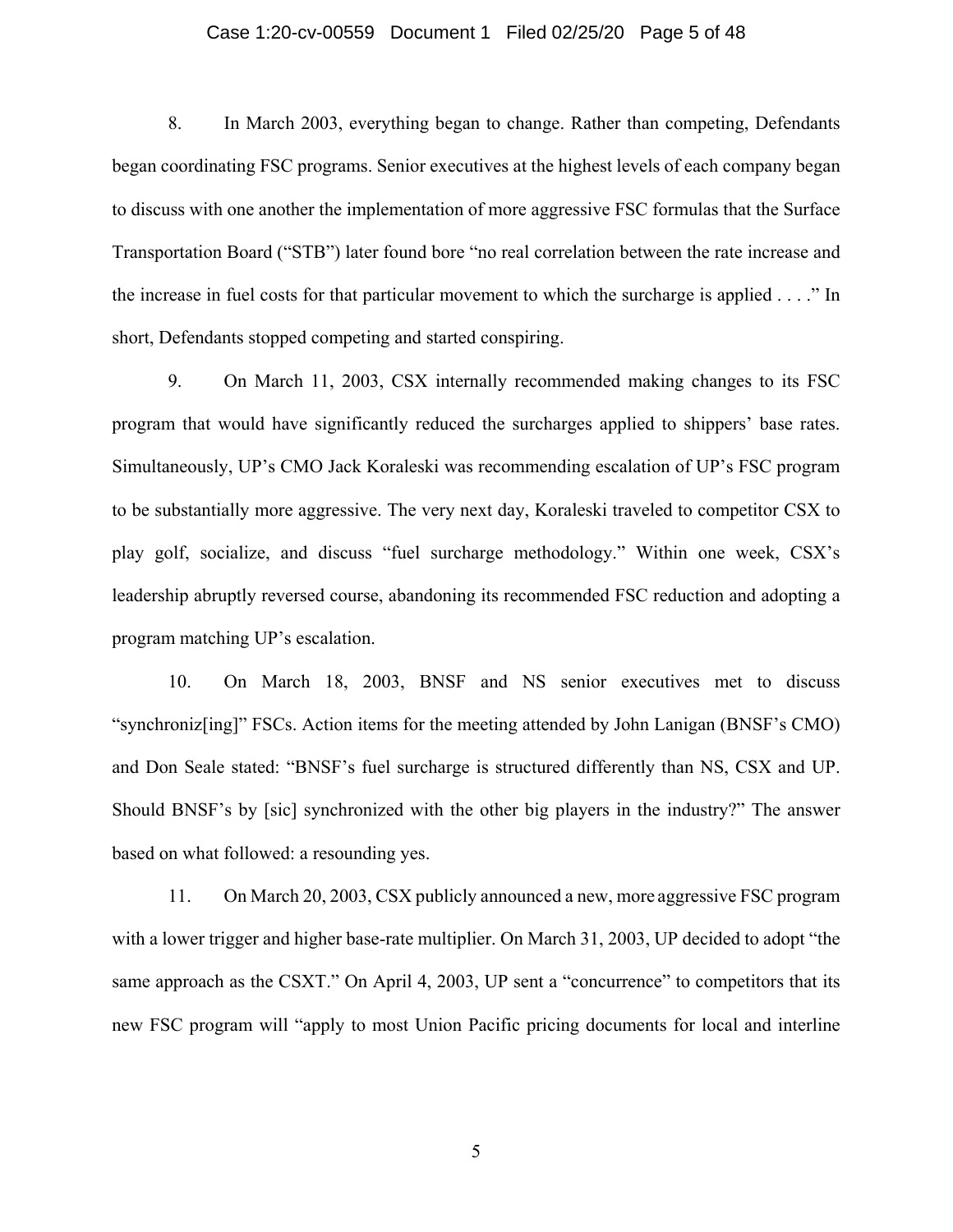## Case 1:20-cv-00559 Document 1 Filed 02/25/20 Page 6 of 48

freight movements . . . ." Upon receipt, BNSF marketing officer Paul Anderson reacted ecstatically: "This is sweet!!!! Just like the CSXT."

12. On April 1, 2003, BNSF and CSX senior executives met. The agenda dictated that CSX's CMO Mike Giftos and BNSF's CMO John Lanigan were to discuss "Fuel Surcharge." Documents also reveal that, between April 2 and 6, 2003, NS's Seale and BNSF's Lanigan continued a prior discussion on "the fuel surcharge issue" at a National Freight Transportation Association meeting.

13. Similar to CSX's abandonment of a less aggressive FSC regime following a meeting with UP in March 2003, BNSF abandoned the internal consideration of an FSC program that could have been fairer for shippers. Between February and April 2003, BNSF had been "[l]eaning toward [a] Cost Per Mile" FSC formula (a mileage-based FSC which could have better correlated the resulting FSCs to actual fuel costs compared to the rate-based FSCs that Defendants broadly implemented during the conspiracy), but abandoned this approach. Instead, BNSF and UP adopted nearly identical rate-based FSCs. An internal NS analysis found that "Once [UP's \$1.35 trigger] kicks in, it exactly matches the BNSF FSC percentage progression, including lag times and effective dates."

14. Defendants' employees recognized these new FSCs were not genuine fuel cost recovery mechanisms as Defendants sought to portray. For example, on March 19, 2003, CSX's Director of Market Strategy John Couch explained that while the coordinated FSC "seems somewhat benevolent, it is actually a large increase in fuel surcharge billings – maybe as much as 100%." On April 7, 2003, NS's Manager of Pricing Systems Pat Glennon recounted "[t]he case in favor of adopting the CSXT standard" to Don Seale and AVP Charlie Brenner, writing the "CSXT standard clearly produces significantly more compensation, and it does it sooner and more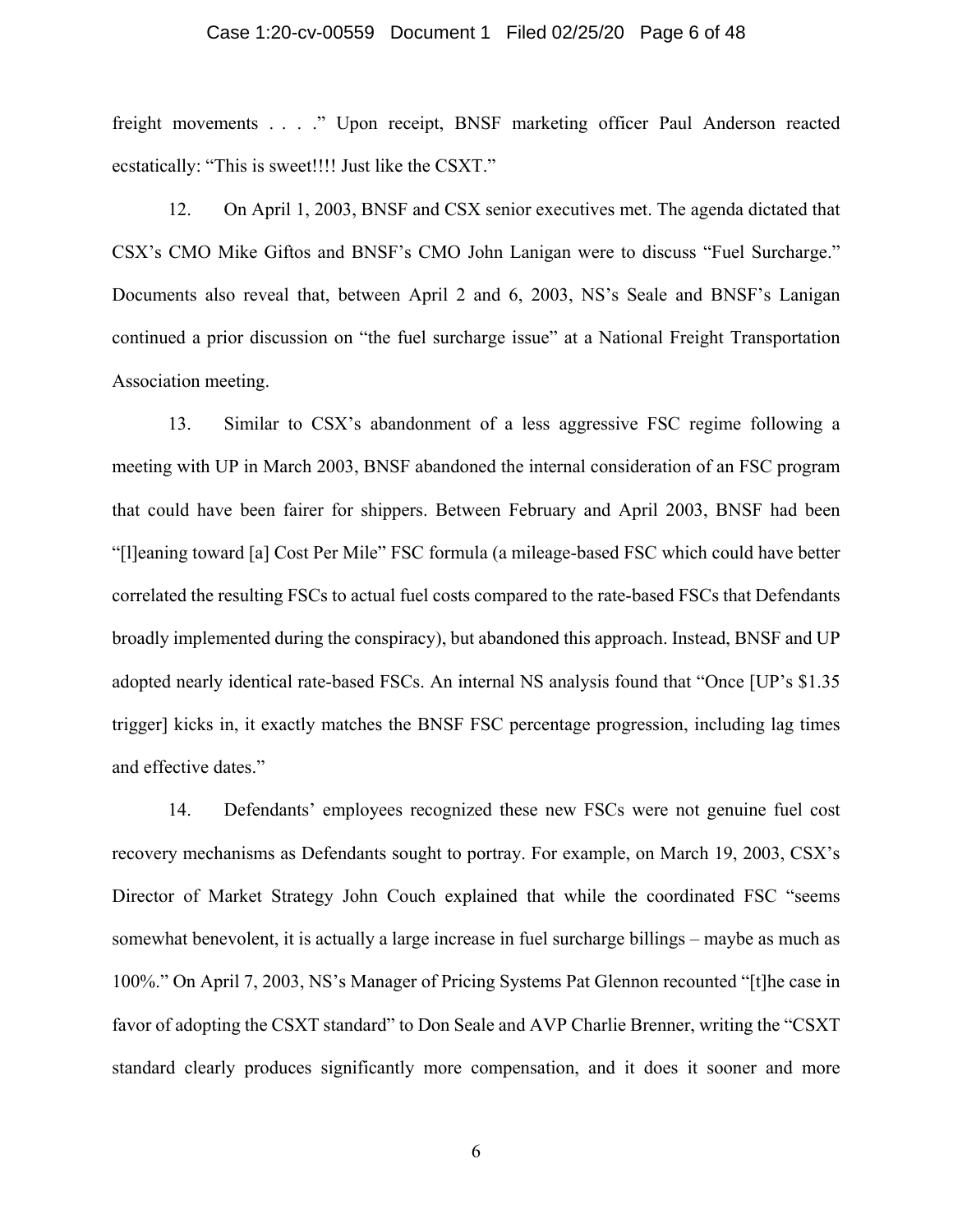## Case 1:20-cv-00559 Document 1 Filed 02/25/20 Page 7 of 48

consistently." On April 29, 2003, Glennon told Seale that "[b]y dropping the base to \$23 per barrel, raising the percentage yield and talking [sic] it sooner, the change is in fact a blatant general rate increase, and will appear so to customers."

15. Glennon was correct that customers saw the rate increases for what they were and were outraged. Handwritten notes from a June 2003 meeting between CSX and UP's senior executives—including (i) CSX's CEO Michael Ward, EVP and COO Al Crown, CMO Mike Giftos, EVP Clarence Gooden, VP of Strategic Planning Les Passa, and Alan Blumenfield, and (ii) UP's CEO Dick Davidson, President and COO Ike Evans, CMO Jack Koraleski, Head of Operations Dennis Duffy, SVP Charley Eisele, VP and CIO Merill Bryan—reflect that the companies' senior executives discussed their FSC formulas and the "outcry" they were facing from the initial rollout of their new FSC regimes. The notes also state that "Both roads starts [sic] at a \$23 trigger," reflecting an explicit discussion of the strike price above which their FSCs were triggered, and that the competitors "[m]ay have to revisit \$23 if [fuel prices] stay high."

16. But, once the conspiracy was underway, they no longer had to fear customer loss as their imposition of these rate-based FSCs industry-wide meant that customers had no leverage to threaten taking business elsewhere. As an internal BNSF report from 2005 recognized, however, this only worked because Defendants adhered to the scheme: "it would only take one competitor to abandon this in an attempt to gain market share to cause this to fall."

17. Instead of undercutting their competitors to gain market share and maximize their economic interests, Defendants conspired to assess matching FSCs, without waivers or discounts, to their entire customer bases applied across all rail freight traffic, including carload traffic (i.e., shipments that travel from origin to destination only by railcars) and intermodal traffic (i.e., shipments that travel by rail and one other mode of transportation such as truck or ship). The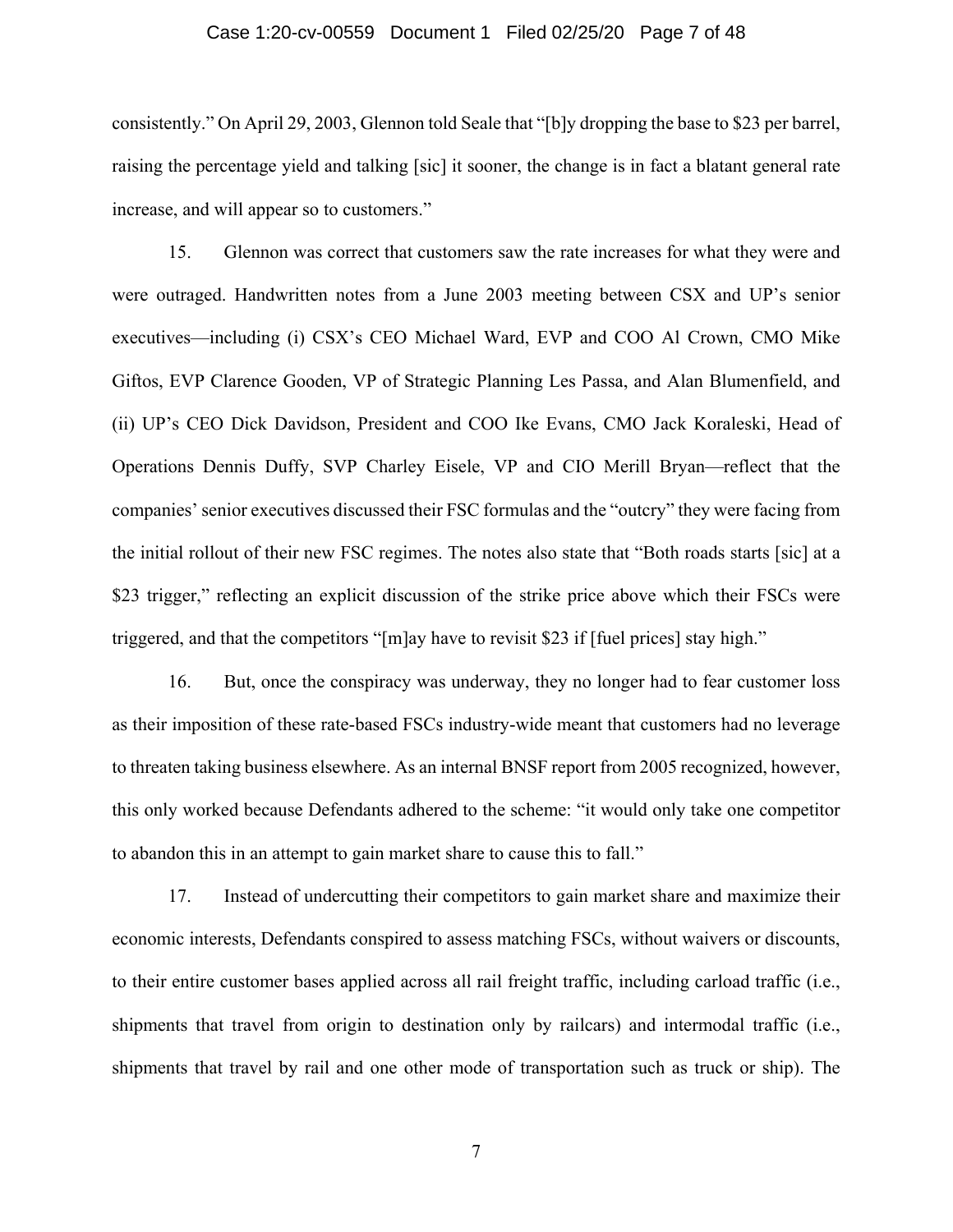## Case 1:20-cv-00559 Document 1 Filed 02/25/20 Page 8 of 48

conspiring Defendants' senior executives and chief marketing officers oversaw their railroads' carload and intermodal traffic alike and sought to apply FSCs to them broadly. The junior executives overseeing the carload and intermodal traffic also attended and participated in the meetings. Even shippers with "captive" facilities (i.e., facilities served by only one of the Defendants) suffered from the conspiracy. For example, NS's chief executive officer, Charles W. Moorman, testified before Congress in 2007 that even captive shippers are subject to "competitive constraints [that] are real," and he expressly acknowledged that "even where there is only one railroad serving a facility, there are market factors at play."

18. Defendants maintained the scheme and imposed policies designed to ensure their "standard" or "published" FSCs were enforced broadly across all of their customers and for all products without the waivers and discounts they had frequently offered between 2000 and 2002:

- a. BNSF: On April 9, 2003, BNSF ordered, "Effective immediately and urgently per John Lanigan. Authority to omit FSC provision is to be granted to VP's only (who will also clear with John)." On March 11, 2004, Chief Economist Samuel Kyei recounted the company's policy that "Contracts requiring [CEO Matthew Rose's] signature but excluding full fuel surcharge provisions will not be signed."
- b. UP: On December 22, 2003, a sales representative explained to a customer, "As a company policy, all contracts without fuel language will have fuel language upon renewal. This is a mandate by UP management, I have no choice."
- c. CSX: A May 2004 policy memorandum clarified that all CSX traffic would be "subject to fuel surcharge." EVP of Sales and Marketing Clarence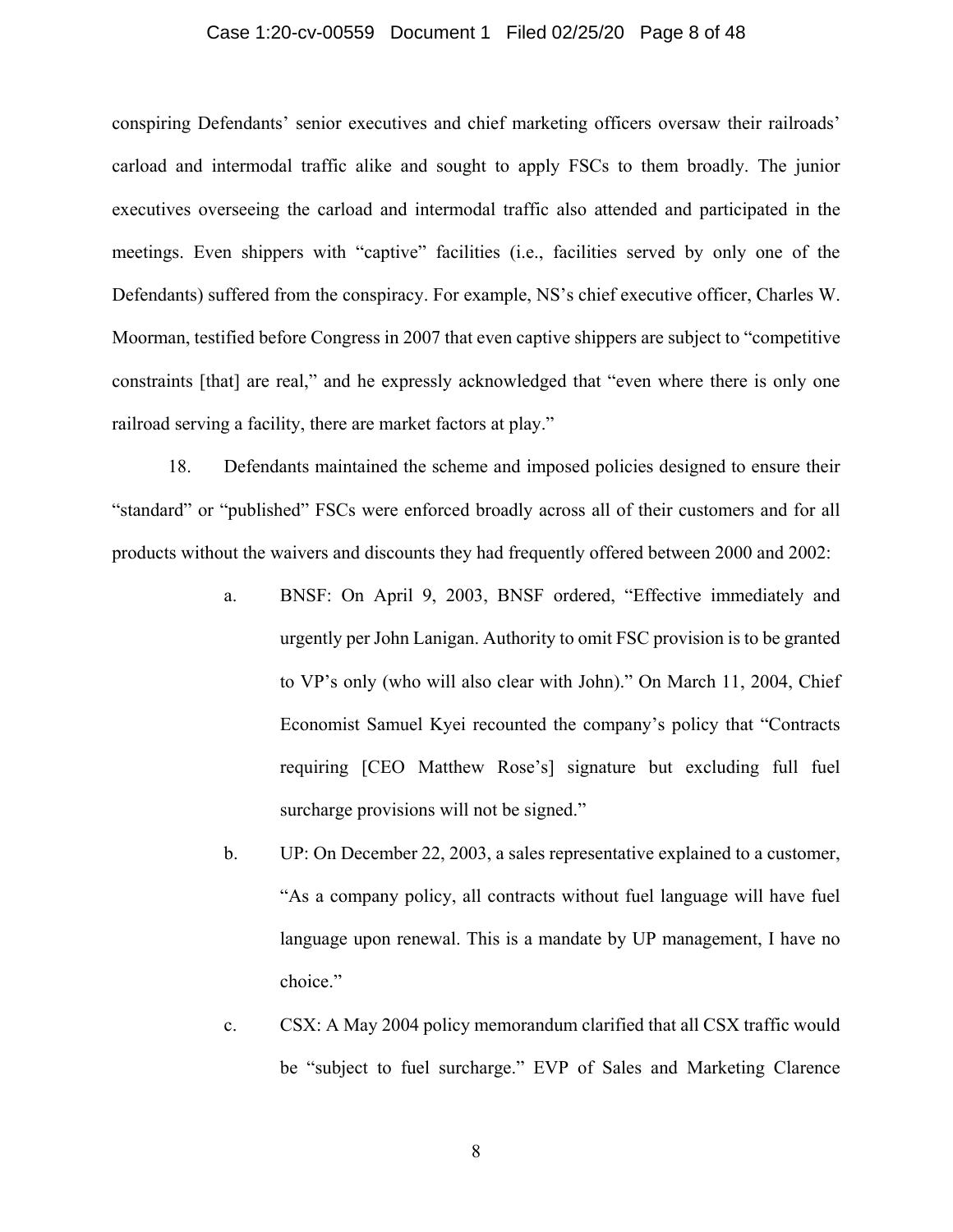Gooden stated that any exception had to come through him and that he had zero exceptions as his goal. In 2006, VP of Industrial Products Kyle Hancock directed, "NO ONE is authorized to approve a renewal with [a base rate] increase of less than 10%" and "NO ONE is authorized to approve a deal WITHOUT Fuel Surcharge."

d. NS: A 2004 email from Don Seale to his subordinates mandated "no deviation from NS's published FSC without [his] prior approval." He also rejected any negotiations to forego base rate increases in return for FSC application as a "shell game."

19. In the fall of 2003, BNSF and UP initiated an effort in the Association of American Railroads ("AAR") to get all Defendants to agree to remove fuel costs out of the weighted RCAF and AAI indices (which already permitted the Defendants to recover all of their fuel costs), so that they could more easily charge artificially high FSCs as a revenue enhancement mechanism. As a result, the AAR—whose board was dominated by Defendants—created an unprecedented All Inclusive Index Less Fuel ("AAILF"). Defendants' conspiratorial implementation of the AAILF allowed Defendants to move away from use of the RCAF and more easily apply their FSCs.

20. Defendants worked tirelessly to achieve 100% FSC coverage across their customers. All four Defendants pursued 100% participation goals and tracked their progress toward attaining that goal. Defendants also policed the conspiracy by exchanging FSC coverage data with one another. In addition, Defendants started their negotiations using the standard FSC formula, meaning that any deviations from that standard FSC application still resulted in supracompetitive all-in rates for shippers.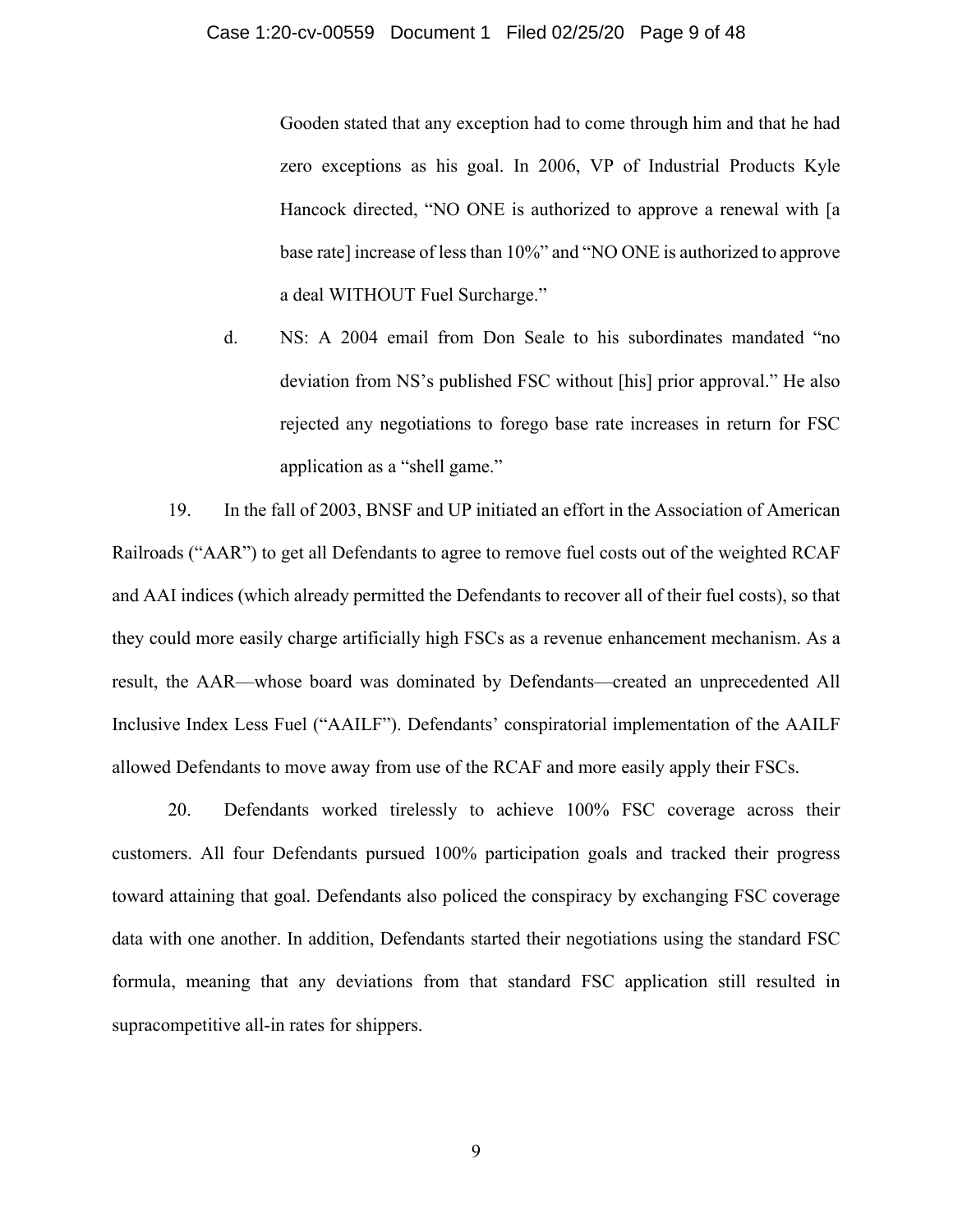## Case 1:20-cv-00559 Document 1 Filed 02/25/20 Page 10 of 48

21. Directly undermining the pretense that the FSCs were genuine fuel cost recovery mechanisms, as oil prices skyrocketed from approximately \$40 to \$150 per barrel during the Relevant Period, so did Defendants' profits. A Senate Commerce committee report concluded that a "review of the largest four railroads' [SEC] filings shows just how profitable the large rail companies have become over the last decade," and included the following chart documenting the significant growth in profits during the Relevant Period:



Figure 1 - Combined Profit Margins (Net Income/Revenue) for BNSF, Union Pacific, CSX, and Norfolk Southern, 2000-09 (Source: SEC filings)

22. An independent 2007 study commissioned by the American Chemistry Council and Consumers United for Rail Equity ("CURE") similarly found that the difference between Defendants' FSC revenue (as publicly reported or estimated) and Defendants' publicly reported actual fuel costs during the period from 2003 through the First Quarter of 2007 came to over \$6 billion.

- 23. Defendants also attributed their record revenues to FSCs. For example:
	- a. NS's 2006 "[r]ailway operating revenues increased \$880 million, reflecting higher rates, including fuel surcharges that accounted for about 40% of the increase and modestly higher traffic volume."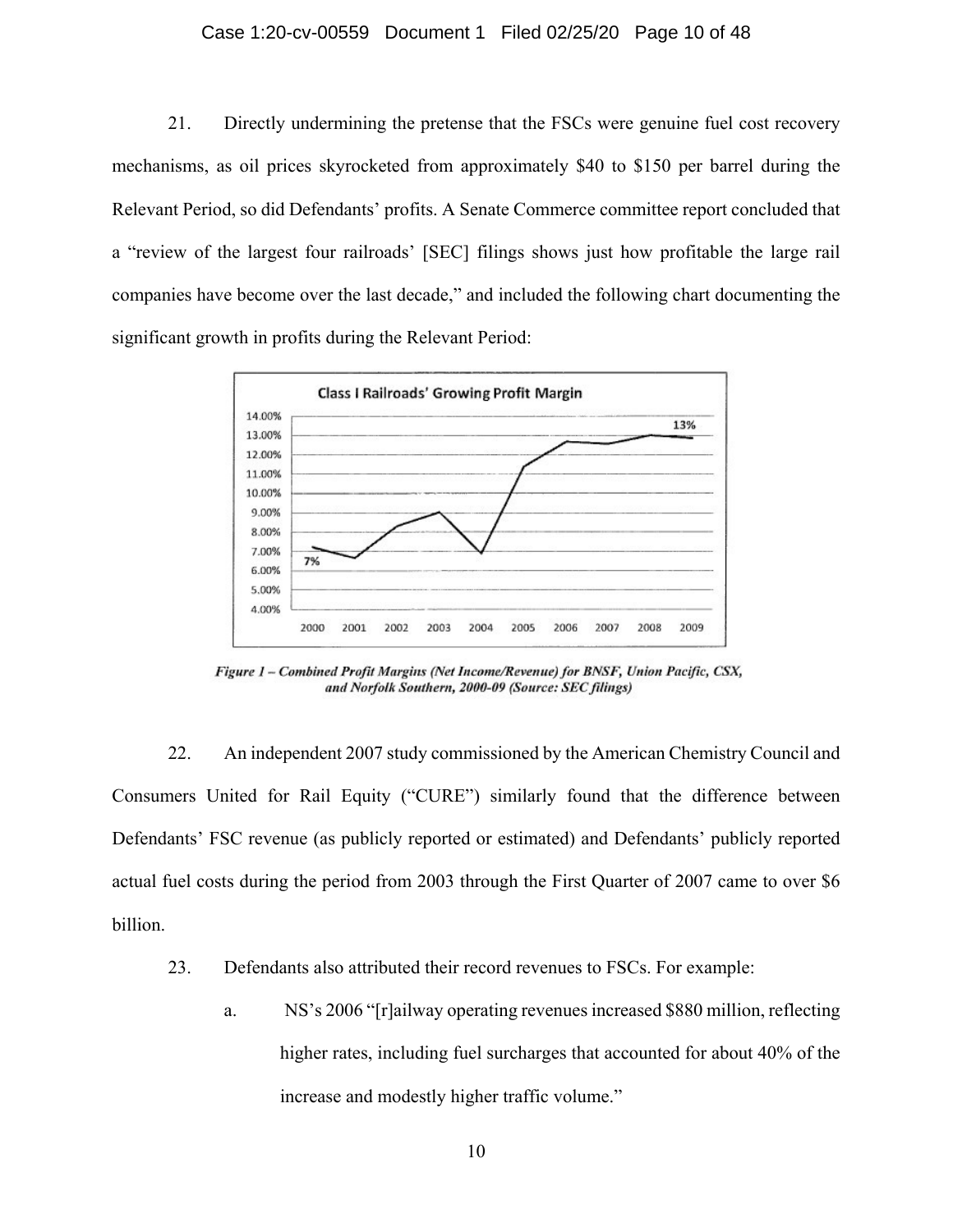- b. BNSF's freight revenues "increased 15 percent [in 2006] to a record high of \$14.5 billion on double-digit increases in each of our four business units." "Growth in prices and fuel surcharges drove average revenue per car/unit up 9 percent in 2006 to \$1,367 from \$1,258 in 2005."
- c. UP "achieved record revenue levels [in 2006] in all six of our commodity groups, primarily driven by better pricing and fuel surcharges."
- d. CSX's operating revenue increased \$948 million in 2006; "the primary components of the revenue gain" were "continued yield management and the Company's fuel surcharge program, which drove revenue per unit across all major markets."

## **THE PARTIES**

24. Plaintiff Yang Ming Marine Transport Corp. ("Yang Ming") is a corporation organized under the laws of the Republic of China, with its principal place of business at No. 271, Ming De 1st Road, Cidu District, Keelung 20646, Taiwan (R.O.C.). Yang Ming is one of the largest container shipping companies in the world, and for almost 50 years Yang Ming and its subsidiaries have provided customers with comprehensive shipping services around the globe. During the Relevant Period, Yang Ming purchased unregulated rail freight transportation services directly from and paid intermodal FSCs directly to one or more of the Defendants to transport intermodal shipments between ports, docks, terminals, and gateways nationwide.

25. Plaintiff Yang Ming (America) Corp. ("YMA"), an indirect subsidiary of Yang Ming, is incorporated under the laws of the State of New York, with its principal place of business at One Newark Center, 1085 Raymond Boulevard, 9th Floor, Newark, New Jersey 07102. YMA is the main American unit of Yang Ming and serves as general agent and representative for Yang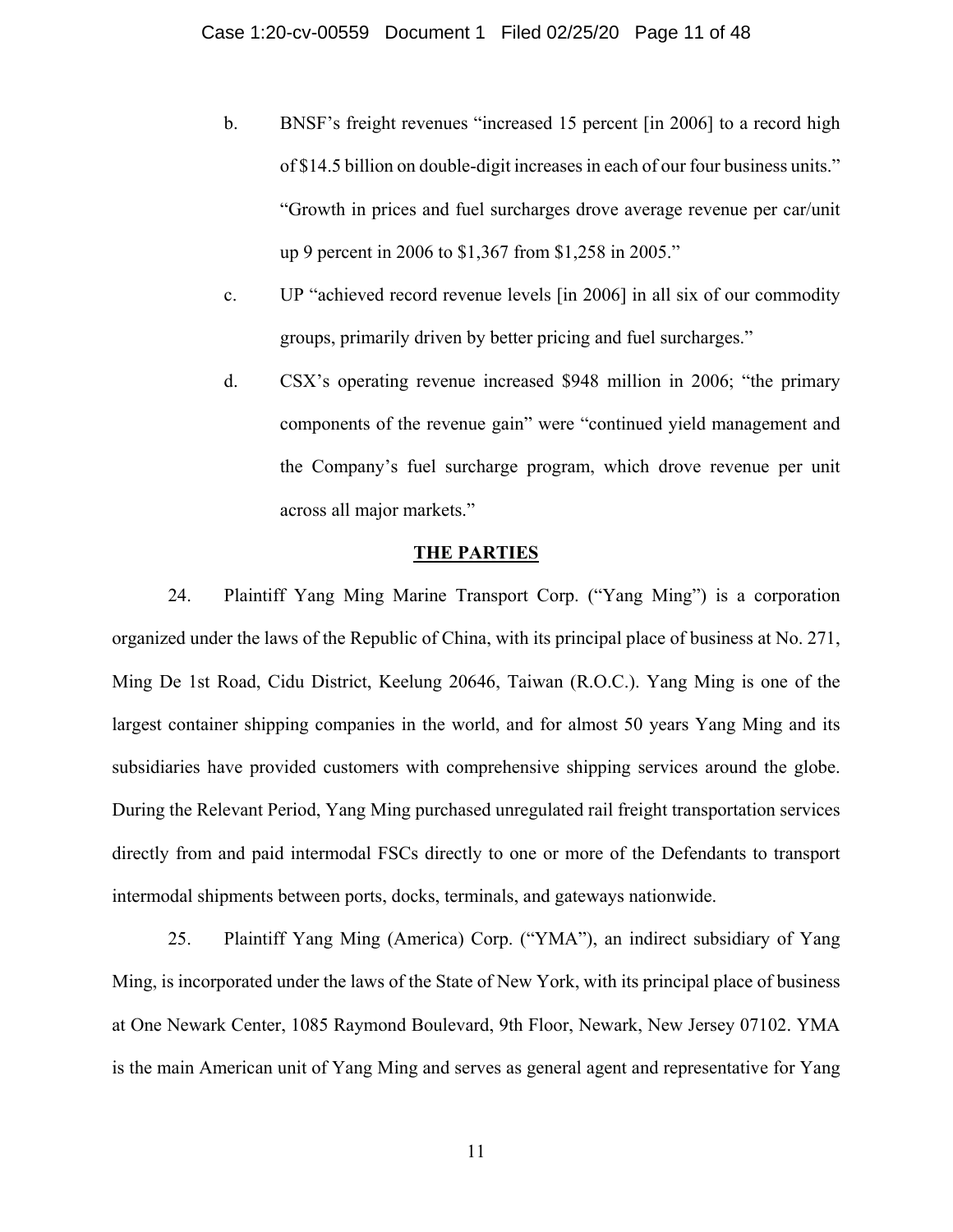## Case 1:20-cv-00559 Document 1 Filed 02/25/20 Page 12 of 48

Ming in North America. During the Relevant Period, YMA purchased unregulated rail freight transportation services directly from one or more of the Defendants to transport intermodal shipments between ports, docks, terminals, and gateways nationwide.

26. As a proximate result of the conspiracy described herein, Yang Ming and YMA each paid FSCs in connection with the unregulated rail freight transportation services obtained from Defendants that they would not have paid in the absence of the conspiracy; and therefore the prices each Plaintiff paid to Defendants during the Relevant Period for those unregulated rail freight transportation services on which FSCs were imposed were greater than the prices each Plaintiff would have paid absent the conspiracy alleged herein. Each Plaintiff has therefore been injured in its business and property by reason of Defendants' antitrust violations.

27. Defendant CSX has its principal place of business at 500 Water St., Jacksonville, Florida 32202. CSX is a major freight railroad operating primarily in the eastern United States and Canada. CSX has railway lines throughout the eastern United States, and maintains coordinated schedules with other rail carriers to handle freight to and from other parts of the country (including in this District).

28. Defendant NS has its principal place of business at Three Commercial Place, Norfolk, Virginia 23510. NS is a major freight railroad operating primarily in the eastern United States. NS has railway lines throughout the eastern United States, and maintains coordinated schedules with other rail carriers to handle freight to and from other parts of the country (including in this District).

29. Defendant BNSF has its principal place of business at 2650 Lou Menk Drive, Fort Worth, Texas 76131. BNSF is a major freight railroad operating primarily in the western United States. BNSF has railway lines throughout the western United States, and maintains coordinated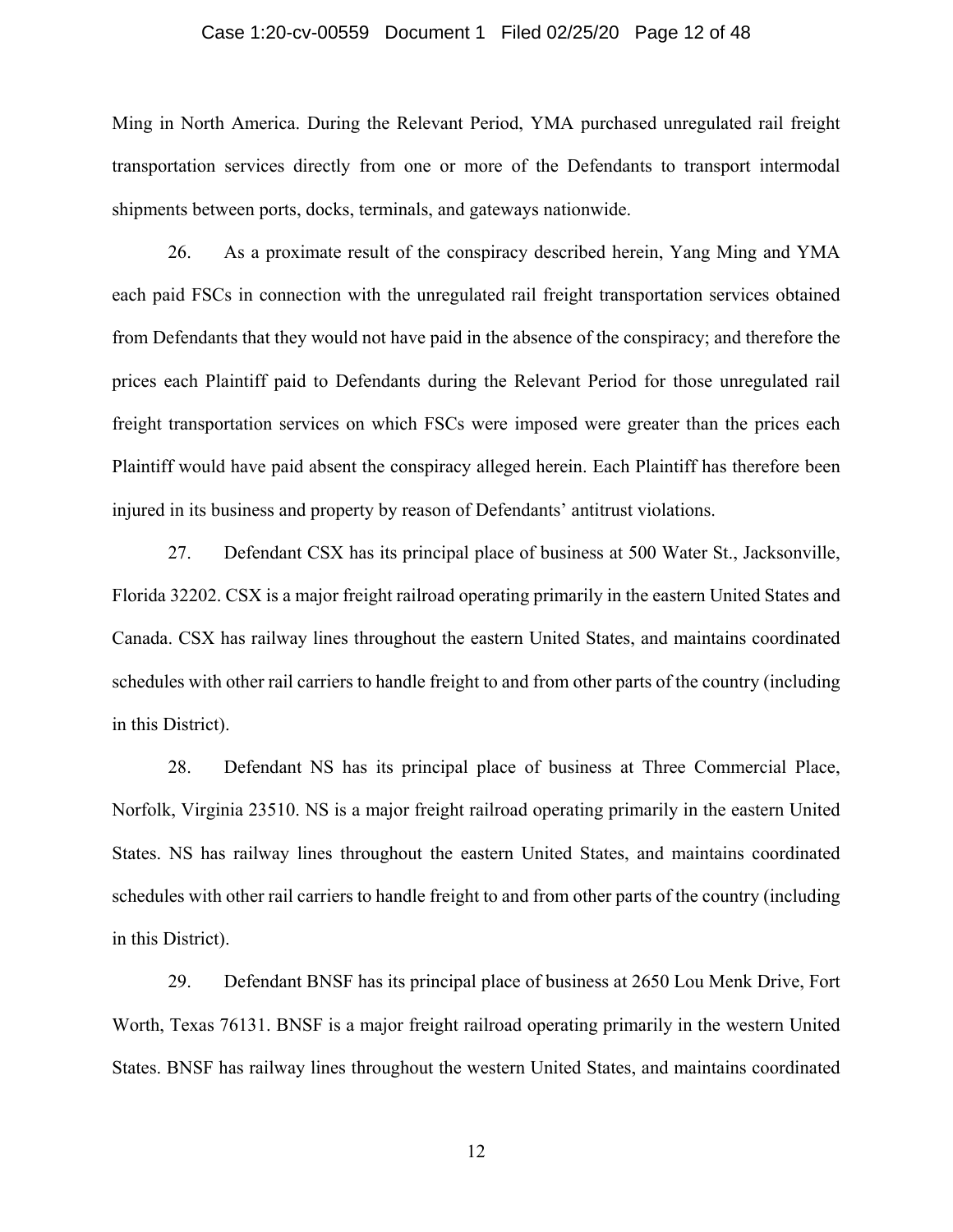#### Case 1:20-cv-00559 Document 1 Filed 02/25/20 Page 13 of 48

schedules with other rail carriers to handle freight to and from other parts of the country (including in this District).

30. Defendant UP has its principal place of business at 1400 Douglas Street, Omaha, Nebraska 68179. UP is a major freight railroad operating primarily in the western United States. UP has railway lines throughout the western United States, and maintains coordinated schedules with other rail carriers to handle freight to and from other parts of the country (including in this District).

## **JURISDICTION AND VENUE**

31. This action is brought under Section 4 of the Clayton Act, 15 U.S.C. § 15, to recover treble damages and reasonable attorneys' fees and costs from Defendants for the injuries sustained by each Plaintiff by reasons of Defendants' violations of Section 1 of the Sherman Act, 15 U.S.C. § 1.

32. Jurisdiction of this Court is founded on 15 U.S.C. § 15 and 28 U.S.C. §§ 1331 and 1337.

33. Venue is proper in this judicial District pursuant to 15 U.S.C. § 15(a) and 22 and 28 U.S.C. § 1391, because during the Relevant Period one or more of the Defendants resided, transacted business, were found, or had agents in this District, and a substantial part of the events giving rise to each Plaintiff's claims occurred and a substantial portion of the affected interstate trade and commerce described below, has been carried out, in this District.

34. This Court has personal jurisdiction over each Defendant because, inter alia, each: (a) transacted business in this District; (b) directly or indirectly sold and delivered rail transportation services in this District; (c) has substantial aggregate contacts with this District; and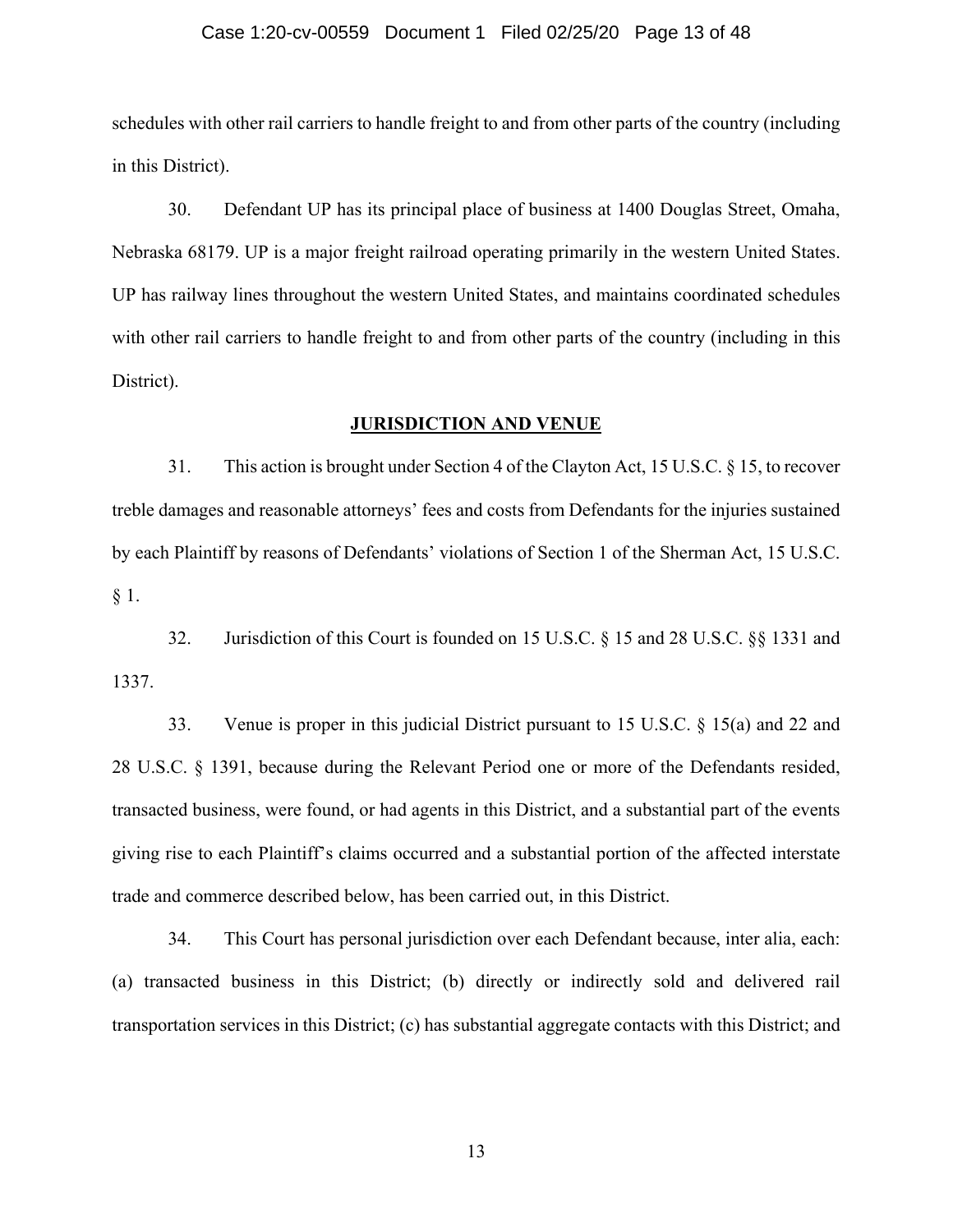#### Case 1:20-cv-00559 Document 1 Filed 02/25/20 Page 14 of 48

(d) engaged in an illegal price-fixing conspiracy that was directed at, and had the intended effect of causing injury to, persons and entities residing in, located in, or doing business in this District.

## **INTERSTATE TRADE AND COMMERCE**

35. During the Relevant Period, Defendants accounted for over 90% of all rail shipments within the United States. The AAR Policy and Economics Department reported that railroad total operating revenue in the United States in 2006 exceeded \$52 billion.

36. The activities of Defendants and their co-conspirators were within the flow of, and substantially affected interstate commerce. During the Relevant Period, Defendants sold and carried out rail shipments in a continuous and uninterrupted flow of interstate commerce to shippers and customers throughout the United States. Each Defendant and their co-conspirators used instrumentalities of interstate commerce to sell and market rail freight transportation services.

37. The unlawful activities of Defendants have had a direct, substantial, and reasonably foreseeable effect on interstate commerce.

#### **DEREGULATION OF THE RAILROAD INDUSTRY**

38. Congress deregulated the railroad industry with passage of the Staggers Rail Act of 1980 ("Staggers Act"). This landmark legislation marked a dramatic change in the evolution of U.S. railroads. After decades of regulatory control over virtually every aspect of their economic operations, railroads were free to set market rates for rail transportation.

39. Prior to the Staggers Act, railroads for freight transport generally would only charge the published tariff rates filed by the railroads with the Interstate Commerce Commission ("ICC"). During that era of full regulation, railroads could apply to the ICC for across-the-board rate increases, which could lawfully be implemented on a collective basis.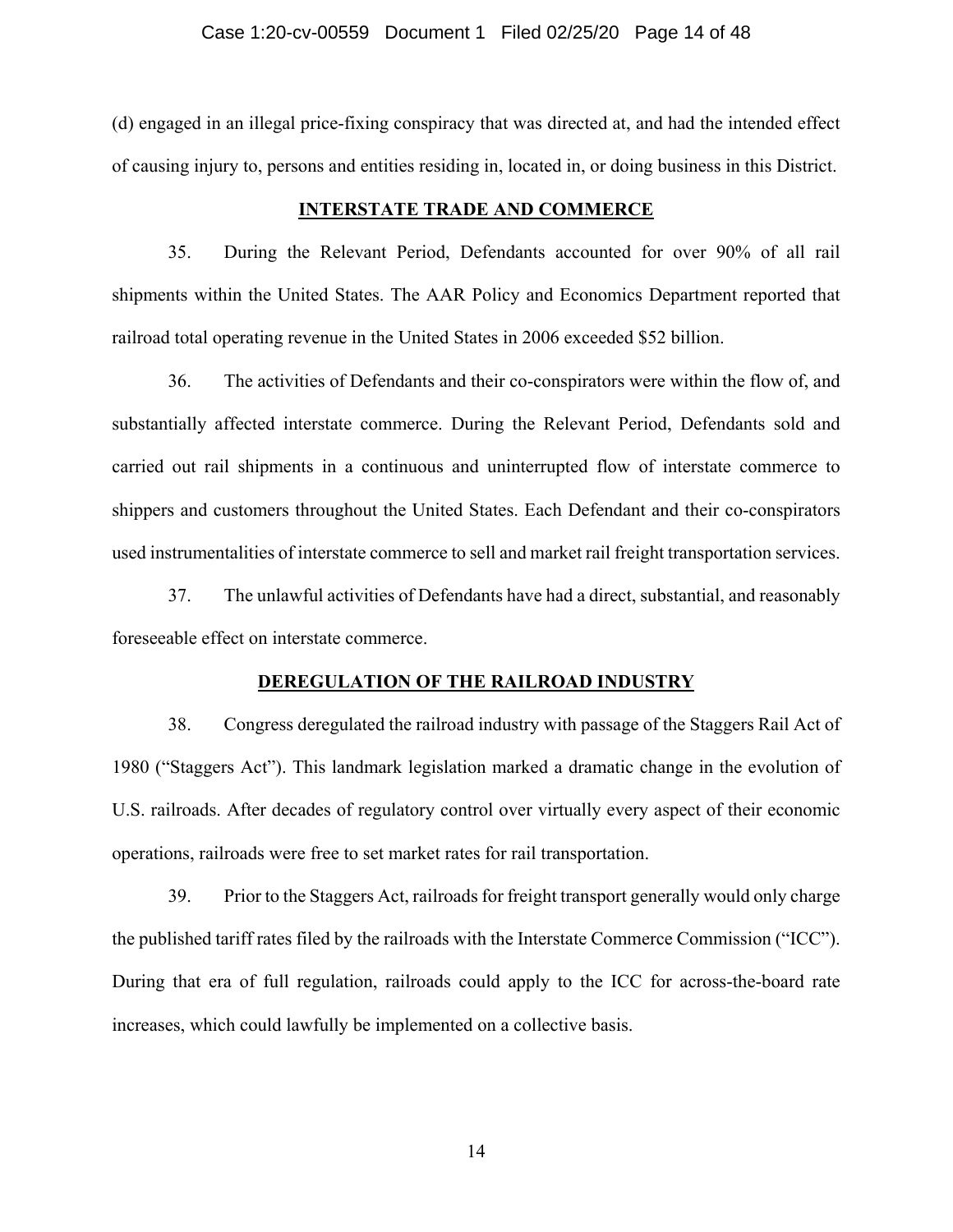## Case 1:20-cv-00559 Document 1 Filed 02/25/20 Page 15 of 48

40. Today, by contrast, 80% or more of all rail shipments move under private transportation contracts, which are not rate-regulated, or are otherwise exempt from rate regulation. For all of this rate-unregulated traffic, the railroads cannot turn to some agency—like the previously-existing ICC—to obtain across-the-board increases in freight rates, nor can the railroads lawfully collude to set those rates.

41. Since 1980, the number of Class I railroads has declined dramatically, from 35 at the time of passage of the Staggers Act to just seven today (two of which are owned by Canadian entities). The railroad industry is now (and was during the Relevant Period) highly concentrated: four of these railroads—Defendants BNSF, UP, CSX and NS—operate more than 90% of all railroad track in the U.S. and in 2006 accounted for nearly \$50 billion in total annual revenue. Given the high fixed costs in the railroad industry and its significant barriers to entry (i.e., the need to invest in a vast network of tracks, stations, yards, and switching facilities that take decades to develop, and require onerous regulatory and environmental reviews and approval), there is only a fringe or niche market of smaller carriers, and the competition offered by these small carriers is negligible.

42. Although the reason for deregulation of the railroad industry was to promote competition and lower freight rates, it is now clear that the opposite has come true—railroads are collectively charging shippers supracompetitive rates.

## **DEFENDANTS SEEK UNSUCCESSFULLY TO RAISE RATES BEFORE THE RELEVANT PERIOD**

43. For many years before the Relevant Period, Defendants confronted a long-term, structural decline in rail freight rates. Indeed, according to the Surface Transportation Board, Office of Economics, Environmental Analysis & Administration Section of Economics, *Study of*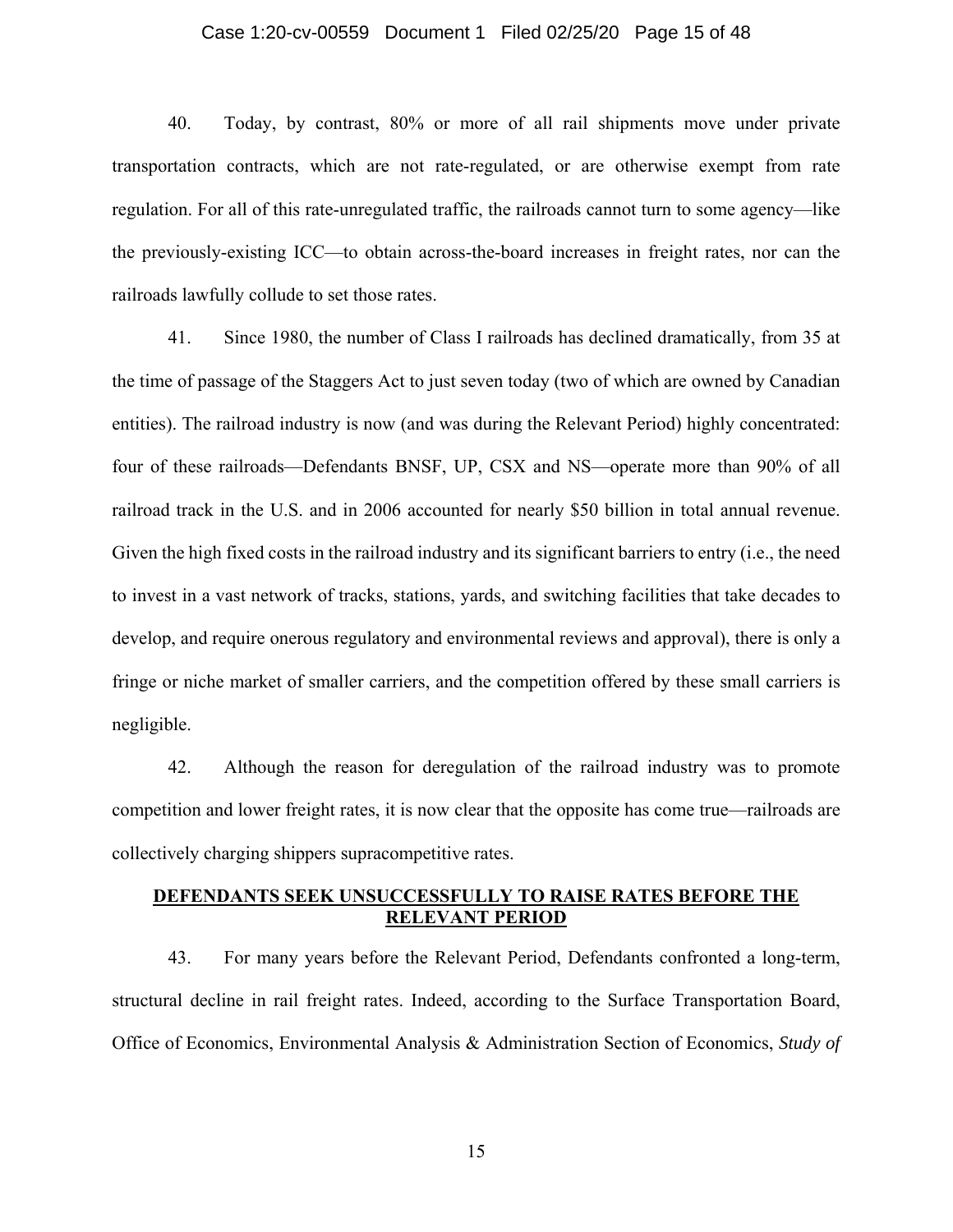*Railroad Rates: 1985-2007*, "inflation-adjusted rail rates declined in every year but one from 1985 through 2004." Figure 1 from the *Study of Railroad Rates* evidences that trend:



44. Between 2000 and early 2003, the three-year period preceding the Relevant Period, Defendants unilaterally took various actions designed to increase rail freight prices and revenues. These uncoordinated actions included, among other things, unilateral attempts by the individual Defendants to apply stand-alone FSCs. Indeed, in March 2001, Defendants considered but expressly decided not to create an industry-standard FSC.

45. During this period, Defendants acting on their own had limited success when trying to boost rates and revenues including through FSCs. The trend reflected in the STB data above was brought about by various factors, including what Defendant CSX characterized in an internal analysis as "some very vicious historical price wars" and "destructive pricing for rail share." A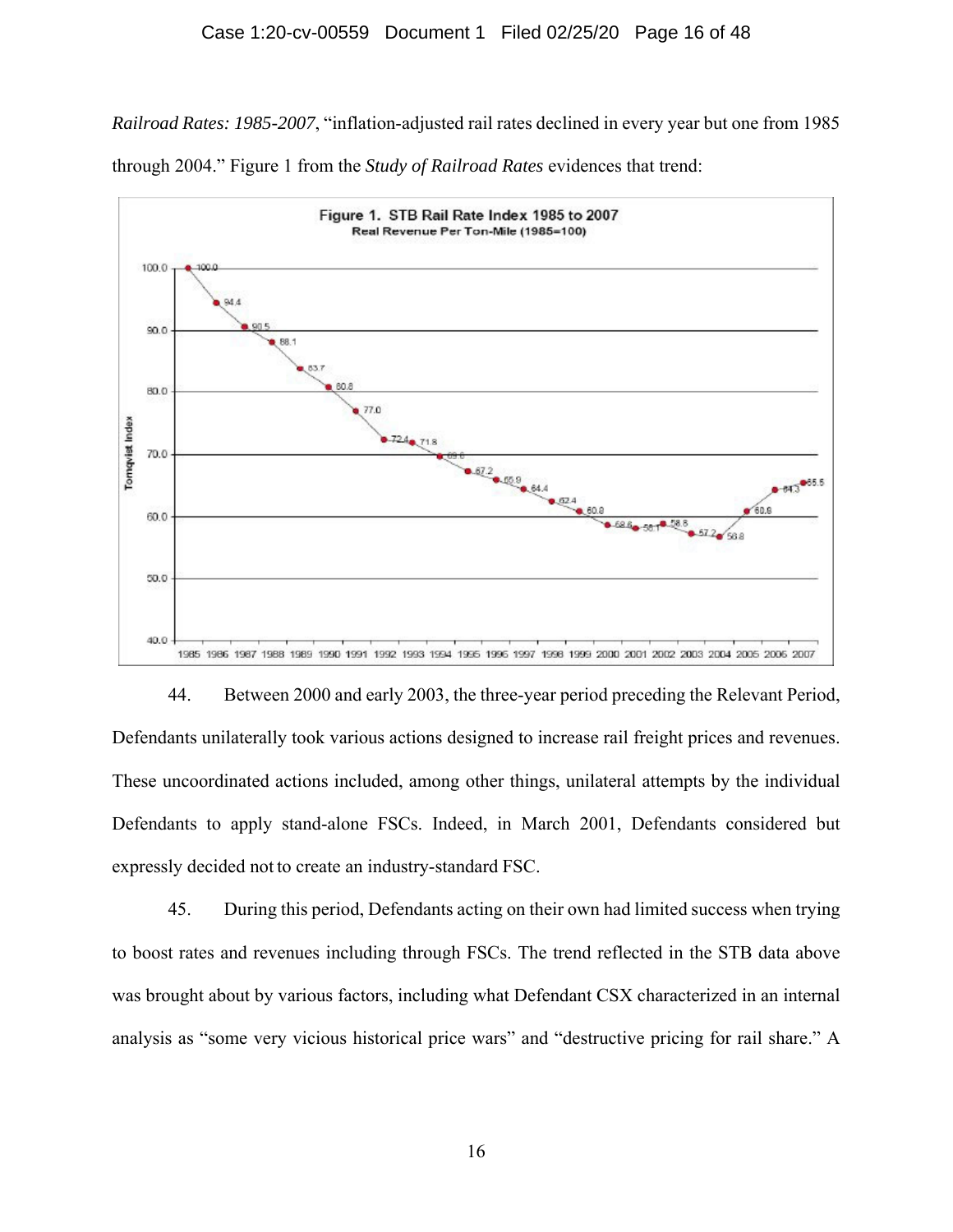## Case 1:20-cv-00559 Document 1 Filed 02/25/20 Page 17 of 48

2002 BNSF "risk assessment" described this problem, while at the same time foreshadowing the eventual coordination Defendants would agree upon to solve this problem:

The dynamic that is involved in that is our competition, particularly in the rail industry, not being able to improve revenue through adequate rate increases. We need to be able to achieve price rate improvement. How can we do this if the other competing railroads do not do this at the same time? We are still not together as an industry. We are fighting for revenue share as opposed to rate adequacy.

46. During this era of competition, Defendants' efforts to impose FSCs were met by customer resistance and FSCs were applied only sporadically to a limited number of shippers. During this period, Defendants acknowledged their failure to contract for and collect FSCs. By way of example:

- a. NS: In June 2000, VP Thomas Brugman reported, "Customers are picking up on the surcharge situation and are starting to get nasty." VP Jeffrey Heller directed his group to "discontinue billing and waive outstanding [FSCs] immediately" for "[c]ontract customers who have refused to pay the FSC and are not paying it." The same month, Director of Marketing Ken Yopp made plans to keep "track of lost business [sic] account [sic] the FSC." In September 2002, manager of pricing systems Pat Glennon reported to SVP of Marketing Services Don Seale that "[c]ustomers are now more attuned to fuel issues and are less inclined to agree to a surcharge clause," and that eastern competitor CSX "appear[s] to be more lax in applying the surcharge to private authorities" and "[t]his does have competitive implications for NS." Glennon testified that in 2001 and 2002, FSCs were only "theoretically billable."
- b. CSX: In August 2000, CSX reported at a staff meeting that it could collect only 67.4% of the then-modest FSCs it had billed over the preceding nine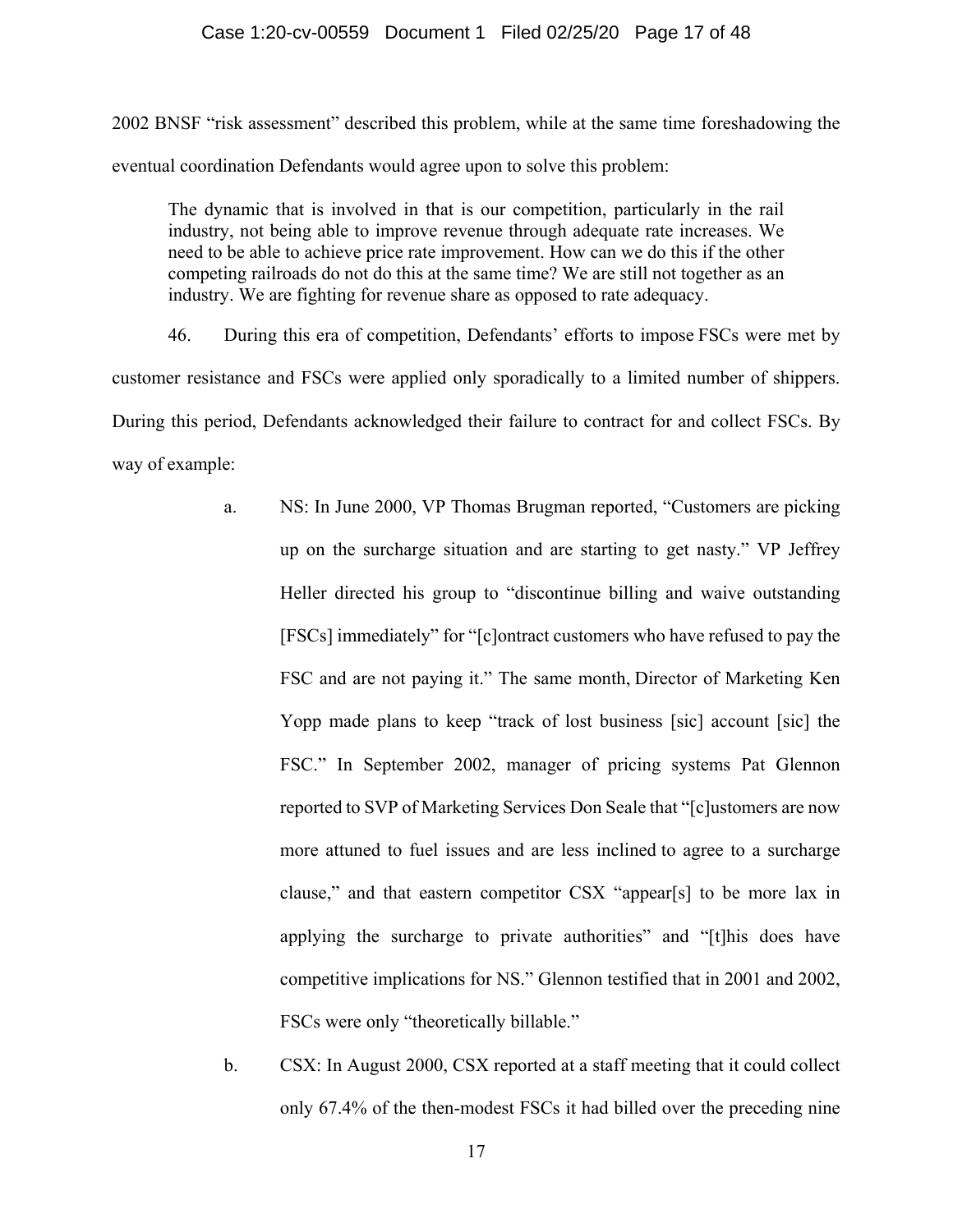months. EVP of Sales and Marketing Clarence Gooden testified that CSX's FSC coverage was "very low" and that he was "embarrassed" by the figure.

- c. BNSF: In May 2002, BNSF's Enterprise Wide Risk Assessment explained, "We are challenged to mitigate the risk through fuel surcharges, particularly as the UP does not use a fuel surcharge in the competitive marketplace. . . . The trucking industry uses fuel surcharges but our rail competitors do not and we therefore are hard pressed to achieve it. We do loose [sic] business because of that and we may have to lower margin in other aspects in order to keep the business with the surcharges where we do apply it." In January 2003, EVP and CMO Charles Schultz told Chairman, President, and CEO Matthew Rose and other executives, "any increase in fuel surcharges would result in a decrease in prices of the same amount in order to remain competitive." Schultz's successor John Lanigan testified BNSF's FSC coverage was "low" in January 2003—"in the 25 to 30 percent range."
- d. UP: Current EVP and CFO Robert Knight Jr. testified that between 2000 and 2002, "[t]here were some isolated situations where there were surcharges, but . . . no policy position." UP implemented an FSC program in December 2002, but initially limited the application of that program to certain tariffs and circulars and exempted private shipments in its Industrial Products group from FSCs. This was true even though FSCs were generally not triggered and only "theoretically billable." And in April 2003, Director Bob Toy reported, "Fuel surcharge \$ are melting away at the competition.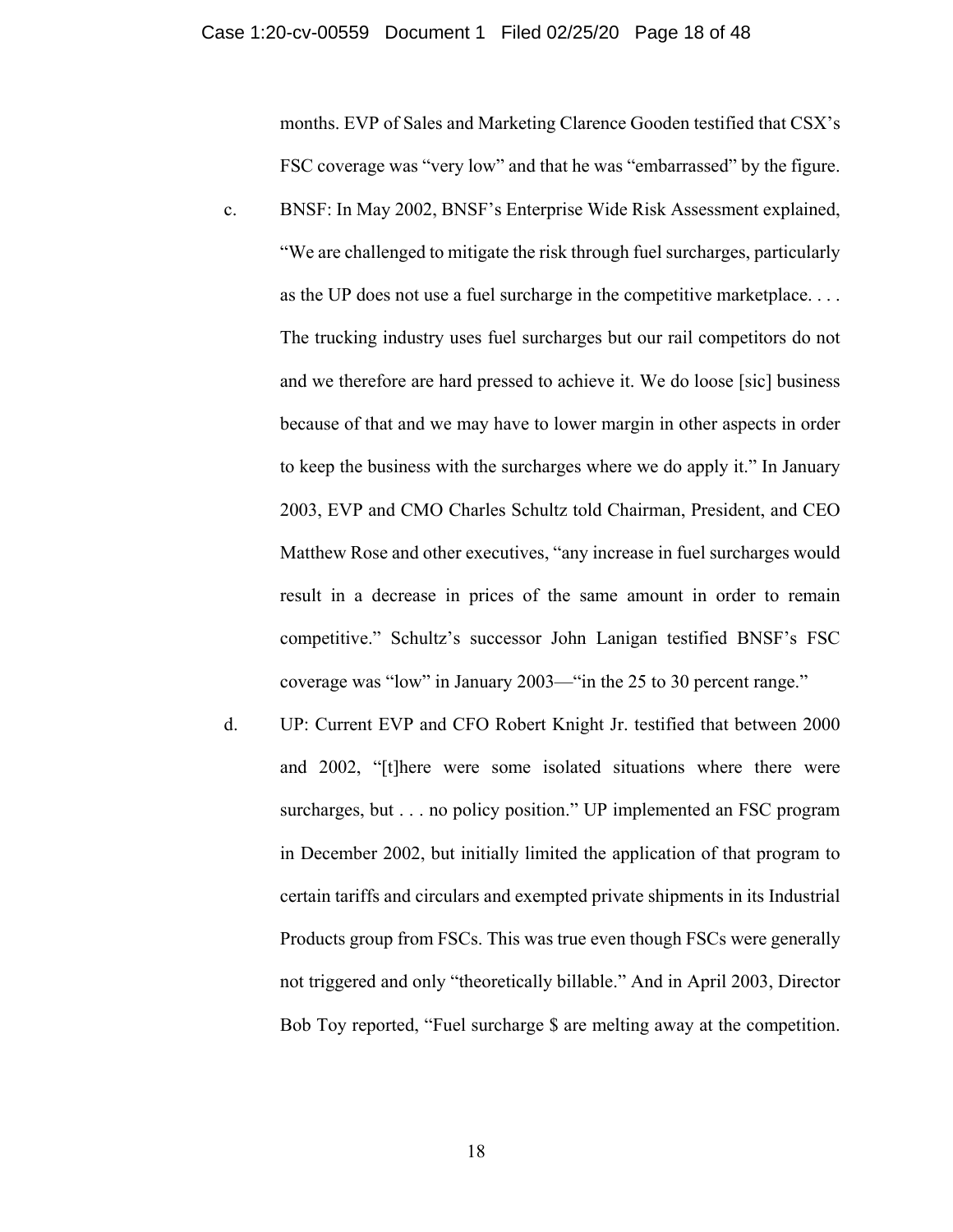## Case 1:20-cv-00559 Document 1 Filed 02/25/20 Page 19 of 48

In a downward-pressure environment, what's on paper must not work in the real world."

47. The reason Defendants were not able to achieve broader FSC coverage was clear: Defendants were concerned about losing business to other Defendants that did not apply FSCs, made concessions, or otherwise applied FSCs less aggressively. Defendants expressed these concerns internally and, in fact, lost business through FSC competition. Each Defendant also frequently agreed not to apply FSCs in the face of shipper objections. These competitive pressures applied across all rail freight traffic, affecting carload and intermodal traffic alike.

48. Defendants undercut each other on FSCs and waived them for competitive advantage. In 2000, NS's intermodal group "made the decision to stop applying the fuel surcharge to International accounts that are under contract." NS "stop[ped] invoicing the fuel surcharge immediately and cancel[led] any outstanding amounts" for any international customers with intermodal contracts who had "refused to pay the fuel surcharge and are not paying." In 2001, an NS intermodal employee noted to SVP of Marketing Services Don Seale and others that "we have finally been forced to acquiesce on some of the International contracts and stop charging an FSC where there is an RCR [Rail Cost Recovery Index]. Even our attorney's [sic] said we were on shakey [sic] ground, and after a year of assessing and collecting this from a few carriers, we have terminated it."

49. In January 2003, BNSF's EVP and CMO Chuck Schultz responded to a series of "Fuel Surcharge Questions" from CEO Matt Rose, including "Why can't we get more fuel surcharges or RCAF escalation in each of the forecast groups?" These groups included intermodal and carload traffic. Schultz responded that "competition [and] contract negotiating power all play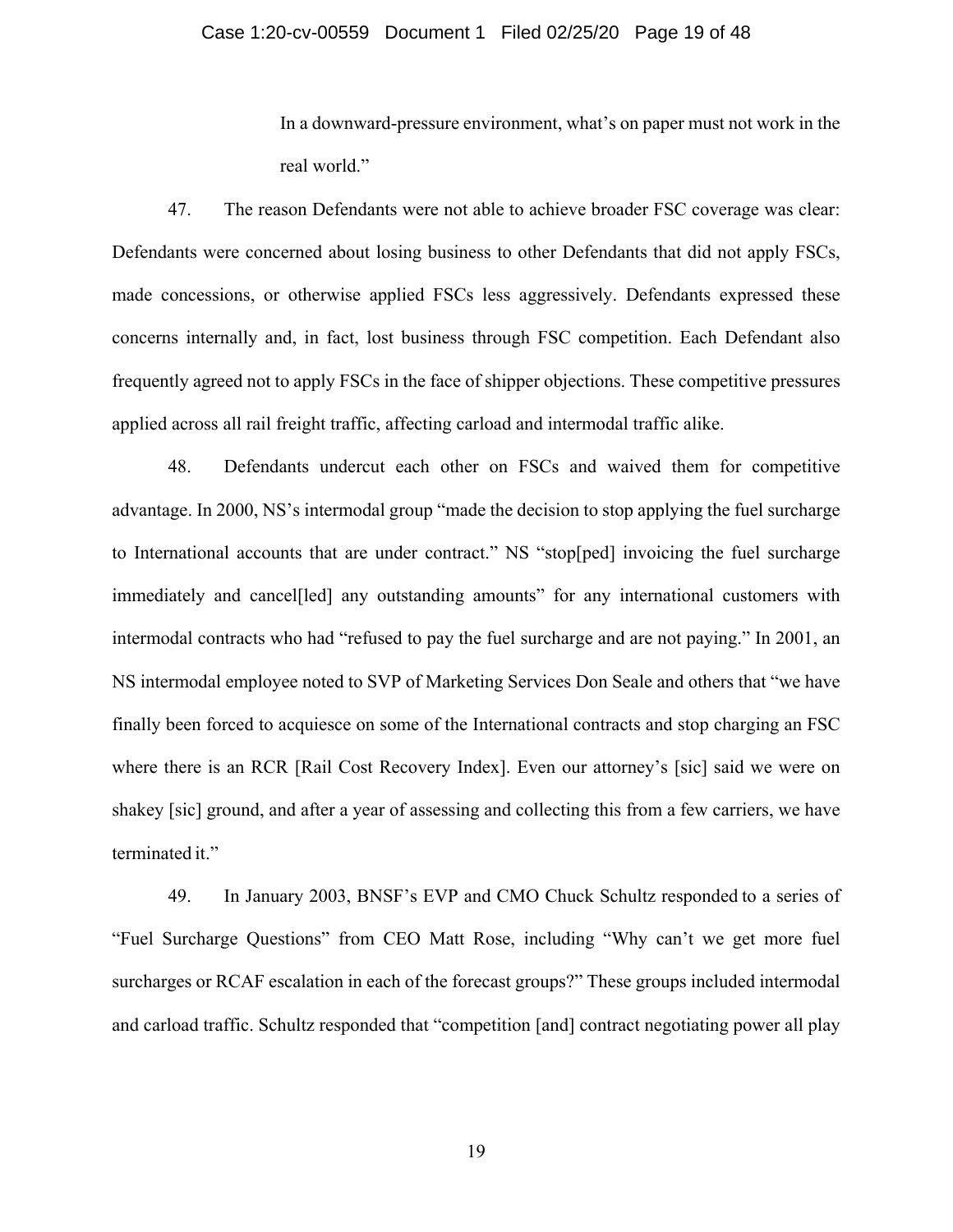#### Case 1:20-cv-00559 Document 1 Filed 02/25/20 Page 20 of 48

a role." The effect was that "any increase in fuel surcharges would result in a decrease in prices of the same amount in order to remain competitive."

50. Absent coordination, Defendants struggled to identify who was undercutting whom. In April 2001, it was reported to Anne McMahon, NS's Manager of Planning and Intermodal, that NS was losing market share in part because its main eastern competitor "CSX has begun waiving the fuel surcharge for specific accounts." But a month later, an intermodal employee reported to UP's President and COO Ike Evans and CMO Jack Koraleski that "[w]hile it is difficult to pinpoint who is cutting prices . . . evidence continues to mount that it is NS."

51. In May 2002, BNSF reported that it was challenging to impose FSCs because its main western competitor, "UP[,] does not use a fuel surcharge in the competitive marketplace." It continued, "rail competitors do not [use FSCs] and we therefore are hard pressed to achieve it. We do loose [sic] business because of that and we may have to lower margin in other aspects in order to keep the business with the surcharges where we do apply it." In January 2003, NS reported that CSX "appear[s] to be more lax in applying the surcharge to private authorities" and "[t]his does have competitive implications for NS."

52. Customers balked at FSC entries on their bills. In April 2002, an employee complained that NS's intermodal FSC of 1.5% was generating "[n]ot much incremental revenue" and, later, another NS employee reported that shippers were resisting intermodal FSCs of only 3 percent. In October 2002, a UP employee cited an "issue" that intermodal customers had started requiring "separate billings for FSC," which had resulted in "[l]ess customer acceptance/payment as a separate line item charge on the Freight Bill." In 2003, BNSF Chief Economist Sam Kyei informed CMO John Lanigan of the "Status of BNSF Fuel Surcharge Programs," reporting that the railroad had struggled to apply the "General Intermodal Program," garnering only 34%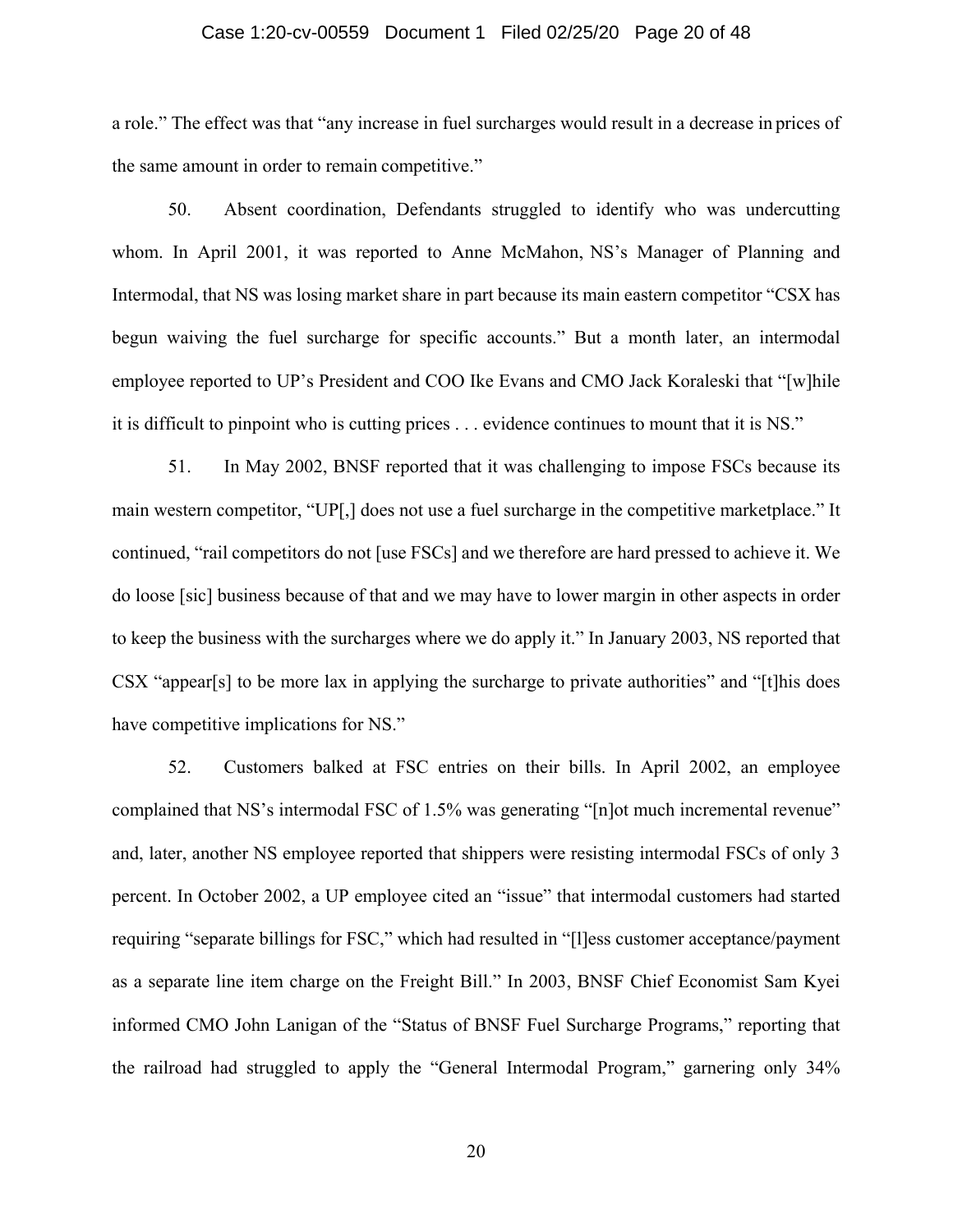## Case 1:20-cv-00559 Document 1 Filed 02/25/20 Page 21 of 48

participation among international customers." He continued, BNSF needed to "assess the effectiveness of our participation rates through exception management and tracking."

53. And, in May 2003, BNSF announced that it would reduce its standard carload FSC to 2% from 5% in May 2003 because a 5% FSC "would be significantly higher than several competing railroads and that we might place ourselves, as well as our patrons, at a competitive disadvantage." In response, UP observed internally that "Fuel surcharge \$ are melting away at the competition. In a downward-pressure environment, what's on paper must not work in the real world."

54. Another impediment to broad application of FSCs during this period was the socalled Rail Cost Adjustment Factor, or "RCAF." The RCAF is a weighted index that accounts for all significant input costs, including fuel. The RCAF was utilized in multi-year contracts as a formula to adjust prices to account for increasing (or decreasing) input costs.

55. Defendants recognized that imposing a stand-alone FSC where fuel price increases were already covered by the RCAF would be perceived by shippers as "double dipping." For example, Pat Glennon, at the time NS's director of price administration, observed that "[p]hilosophically, it is hard to defend applying both a FSC and an index based rail cost recovery formula, particularly now that we are significantly increasing the FSC percentages."

56. As a result, the number of shippers covered by stand-alone, rate-based FSCs was relatively low before the Relevant Period, and FSCs did not contribute significantly to Defendants' revenues or bottom lines.

# **DEFENDANTS CONSPIRE IN 2003 TO RAISE PRICES BY ESTABLISHING AND BROADLY ENFORCING A COORDINATED RATE-BASED FSC PROGRAM AS MEANS TO INCREASE ALL-IN RATES**

57. By 2003, Defendants' initial attempts to apply rate-based FSCs on their own taught them an important lesson: they could not achieve their revenue enhancement objectives unless the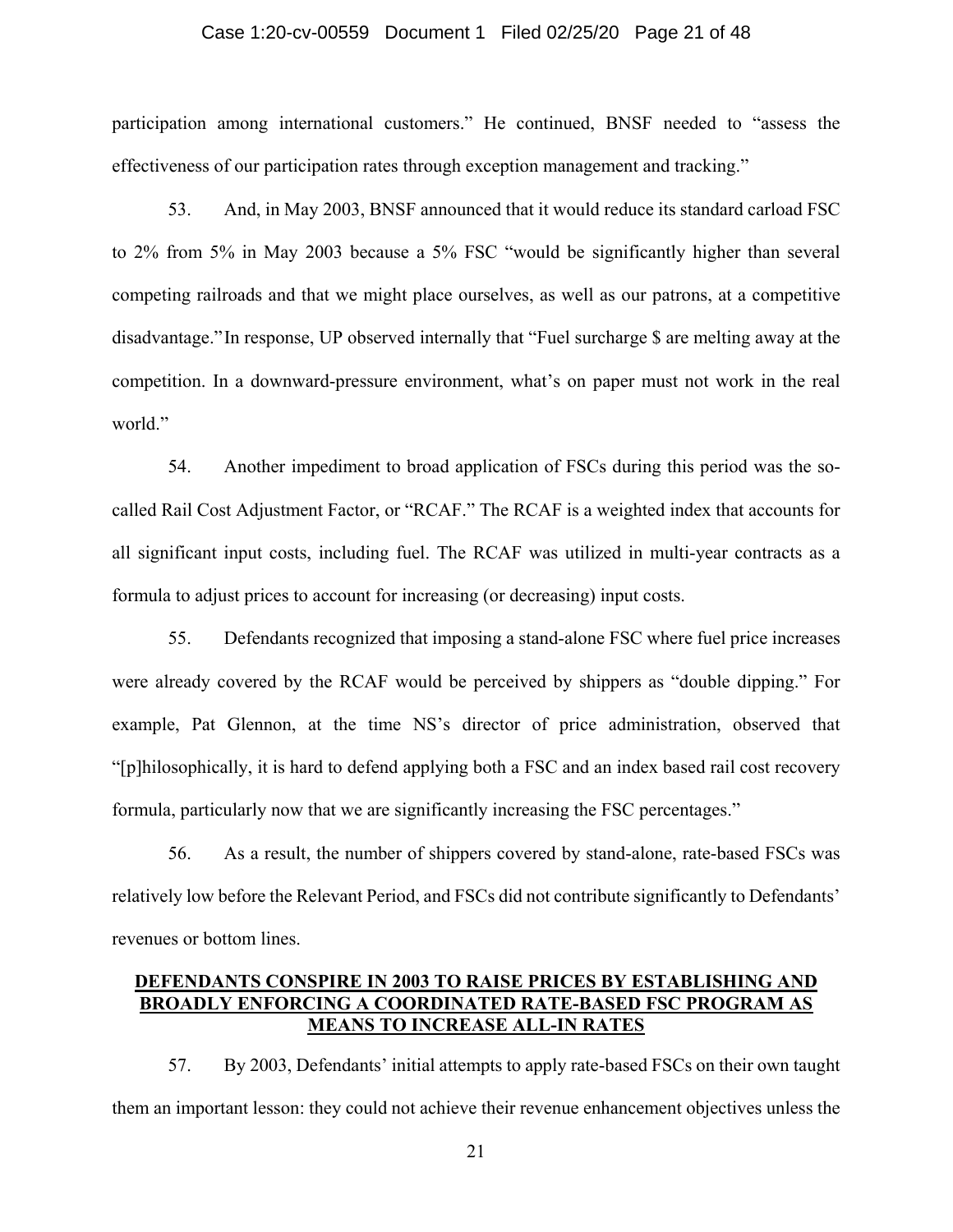## Case 1:20-cv-00559 Document 1 Filed 02/25/20 Page 22 of 48

FSC was widely applied on a coordinated basis by all four Defendants. Absent coordination, a railroad seeking to impose FSCs more aggressively than its competitors would risk losing business to another railroad who imposed no FSC or whose FSC policies were more flexible. By early 2003, it became apparent to Defendants that they would encounter difficulties making their FSC policies "stick" absent an industry-wide agreement.

58. Thus, beginning in the spring of 2003, Defendants' senior executives—including their CEOs and top sales/marketing executives—engaged in an extraordinary series of in-person meetings, phone calls, and email communications concerning the establishment of a new FSC program. The purpose of these communications was to discuss, and agree upon, FSC policies and practices intended to apply across-the-board to shippers industry-wide.

59. The FSC programs that Defendants implemented between March 2003 and January 2004 by mutual agreement are exactly the sort of industry-standard FSC that Defendants' senior executives discussed.

60. On March 11, 2003, CSX internally recommended making changes to its FSC program that would have significantly reduced the surcharges applied to shippers' base rates.

61. That same day, UP issued a "Revised Fuel Surcharge Recommendation" and "Proposal" attributed to UP CMO Jack Koraleski. Under the UP "Revised" proposal, FSCs were more aggressive, escalating at roughly twice the rate of the formula CSX had internally recommended. The "Revised Surcharge proposal" retained the \$28 West Texas Intermediate ("WTI") strike price of UP's existing program but would increase by 0.4% for every \$1 increase in the WTI index, compared to UP's existing formula, which called for a 2.0% increase for every \$5 increase in the WTI index.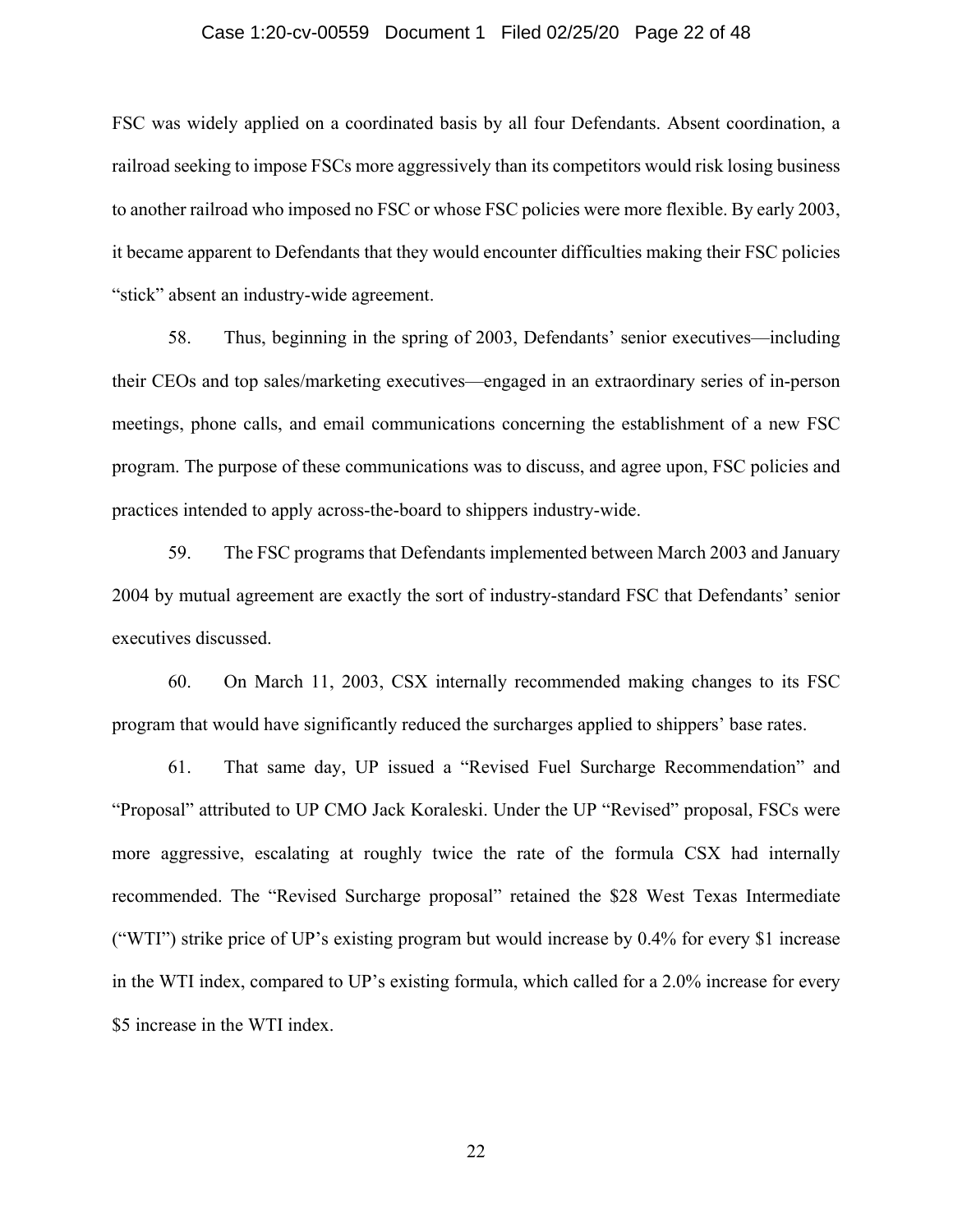## Case 1:20-cv-00559 Document 1 Filed 02/25/20 Page 23 of 48

62. The following day, Koraleski traveled to CSX to play golf, socialize, and discuss "fuel surcharge methodology." Beforehand, Koraleski and CSX's executive vice president of sales and marketing, Clarence Gooden, "talked on" the subject of "[f]uel surcharge methodology."

63. On March 19 and 20, 2003, within one week of the UP-CSX meeting on "fuel surcharge methodology," CSX publicly announced a new FSC policy. The program retained the lower \$23 WTI trigger that CSX had proposed but abandoned the planned change to a relaxed escalation schedule, and instead adopted the more aggressive escalation formula contemplated in UP's "Revised Surcharge proposal." Thus, under CSX's new FSC policy, CSX would assess a 0.4% FSC when the price of oil on the WTI index exceeded \$23 per barrel, and an additional 0.4% for every dollar increase above \$23.48.

64. Further, unlike its predecessor program, which required the price of oil to exceed the threshold price (\$28 per barrel under the old program) for 30 consecutive days, CSX's new program would be based on the average price of oil from the preceding month. CSX reasoned that while these modifications to its FSC program might "seem[] somewhat benevolent," they would actually result in "a large increase in fuel surcharge billings – maybe as much as 100%."

65. On March 31, 2003, less than two weeks after CSX's announcement, UP decided to adopt "the same approach as the CSXT." Following the CSX approach, UP would impose a 0.4% FSC at a monthly-average WTI "trigger" price of \$23 (i.e., the index price at which FSCs begin), and assess an additional 0.4% charge for every dollar increase in the WTI index above \$23. BNSF, which had previously discussed the need for a "synchronized" FSC policy with NS, had a predictably positive reaction to UP's announcement: "This is sweet!!!! Just like the CXST."

66. On March 18, 2003, NS and BNSF senior executives—including NS's Chairman, President, and CEO David Goode, Vice Chairman and COO Steve Tobias, Vice Chairman and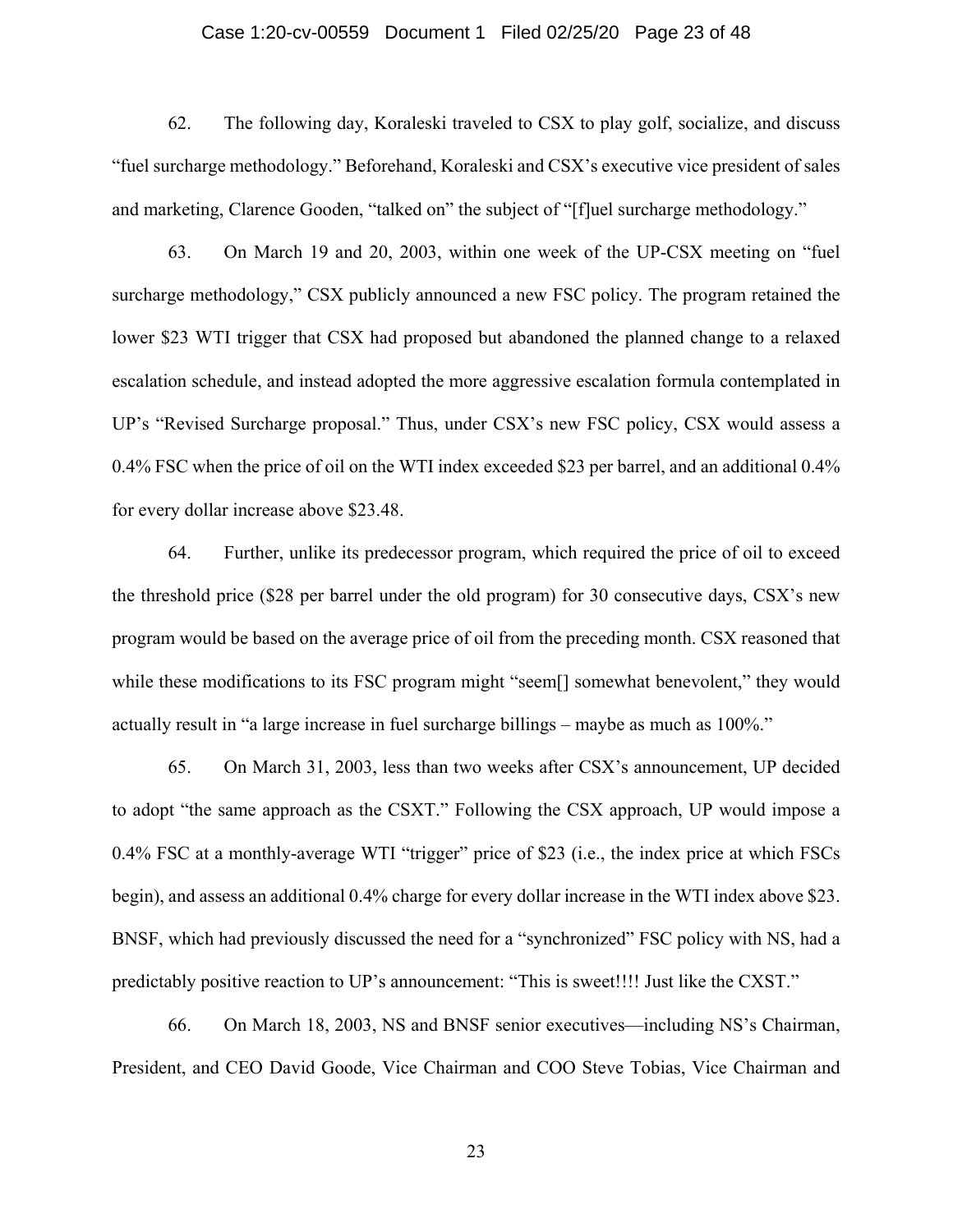## Case 1:20-cv-00559 Document 1 Filed 02/25/20 Page 24 of 48

CFO Hank Wolf, VP and CMO Ike Prillaman, SVP of Planning Jim McClellan, VP of Intermodal Mike McClellan, SVP of Transportation Mark Manion, SVP of Marketing Services Don Seale, BNSF's Chairman, President, and CEO Matt Rose, current President and CEO and then-VP and COO Carl Ice, CMO John Lanigan, CFO Tom Hund, VP of Network Strategy Pete Rickershauser, VP of Consumer Products and head of intermodal activities Steve Branscum—met and discussed how the FSC programs of all four Defendants were structured, and then adopted an "action item" for the BNSF and NS senior marketing officers to address "synchroniz[ing]" BNSF's FSC program with the programs of the other Defendants. This discussion point was assigned to NS's Seale and BNSF's Lanigan.

67. On March 27, 2003, Seale wrote to Lanigan that at an upcoming trade association meeting, he wanted to talk about "the fuel surcharge issue we discussed in Norfolk."

68. The trade association meeting was the biannual National Freight Transportation Association ("NFTA") meeting that took place on April 2-6, 2003 at the Wigwam resort, in Litchfield Park, Arizona. Each of the Defendants attended the meeting. Almost immediately following the NFTA meeting, a new internal directive was issued at BNSF that was designed to ensure across-the-board FSC application: "Effective immediately and urgently per John Lanigan[:] Authority to omit FSC provision is to be granted to VP's only (who will also clear with John)."

69. On April 1, 2003, CSX CMO Mike Giftos and BNSF CMO John Lanigan met in Jacksonville, Florida to discuss "Fuel Surcharge."

70. When Defendants met to conspire, they discussed applying FSCs across *all* rail freight traffic; they did not distinguish between carload and intermodal traffic. The conspiring Defendants' senior executives and chief marketing officers oversaw their railroads' carload and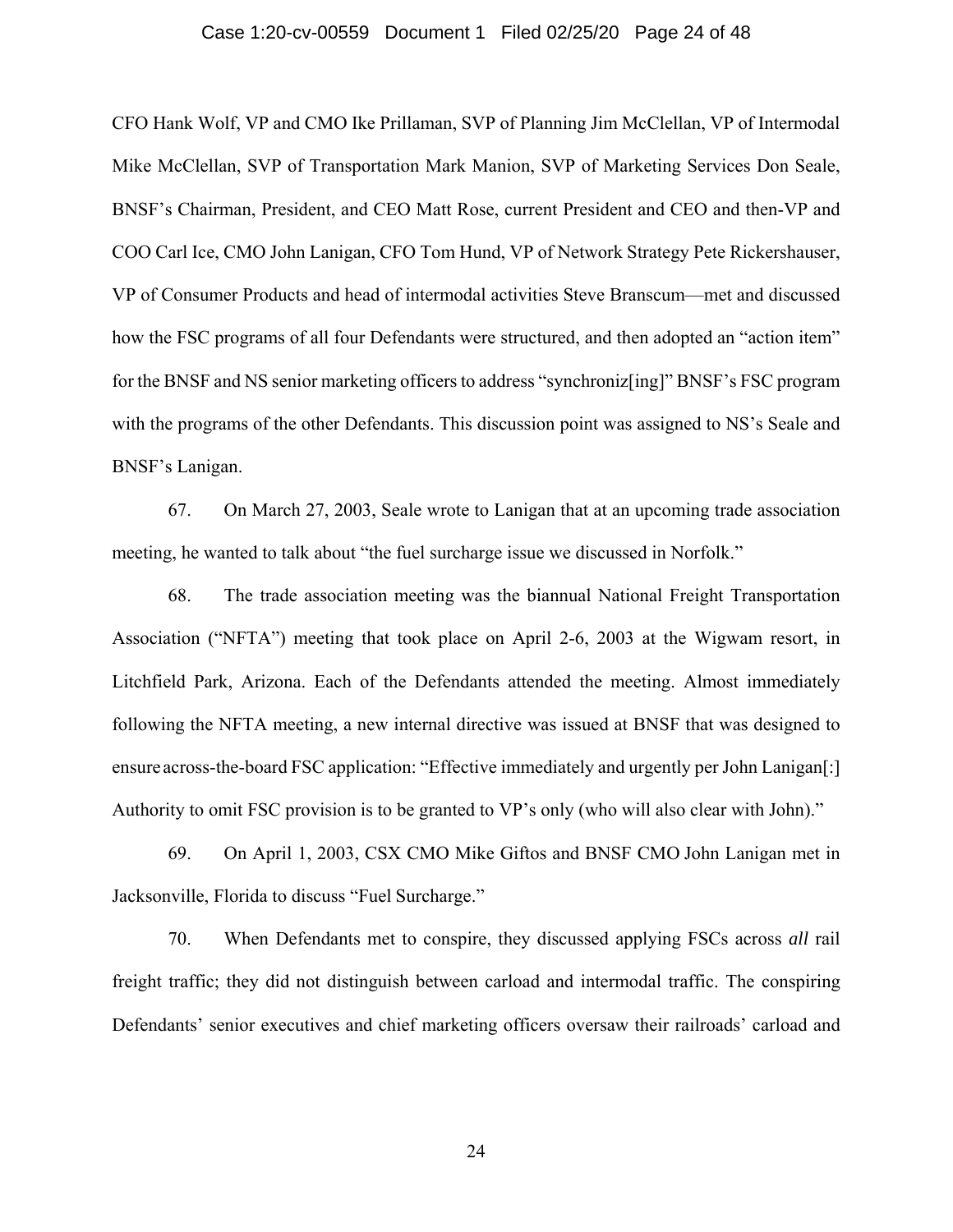## Case 1:20-cv-00559 Document 1 Filed 02/25/20 Page 25 of 48

intermodal traffic alike and sought to apply FSCs to them broadly. The junior executives overseeing the carload and intermodal traffic also attended and participated in the meetings.

71. The same chief marketing officers who oversaw Defendants' carload traffic—and participated in the relevant meetings identified above—were responsible for Defendants' intermodal businesses. Moreover, those employees directly in charge of intermodal traffic were participants. NS's VP of Intermodal Mike McClellan and BNSF's VP of Consumer Products and head of intermodal activities Steve Branscum attended the March 2003 meeting at which their railroads discussed how the FSC programs of all four Defendants were structured, and then adopted an "action item" for the BNSF and NS senior marketing officers to address "synchroniz[ing]" BNSF's FSC program with the programs of the other Defendants. CSX's Alan Blumenfield, his predecessor Les Passa, and UP's Bradley King, EVP of Network Design and Integration, participated in the June 2003 meeting at which CSX and UP's senior executives discussed their FSC formulas, their FSC strike prices, and the "outcry" they were facing from the initial rollout of their new FSC regimes. UP's intermodal group regularly imposed adjustable FSC provisions and their practice was to adjust them on ad hoc bases to align with BNSF's FSCs.

72. In early 2003, BNSF had been leaning toward a mileage-based carload FSC and trying to drum up support within the industry for a mileage-based FSC formula. But on May 7, 2003—approximately one month after the NFTA meeting and its meeting with CSX—BNSF abandoned that effort. Instead, it changed its FSC program to make it more aggressive by decreasing the formula's trigger price from an amount based on the per-gallon price of diesel fuel reflected in the On-Highway Diesel Fuel ("HDF") index, to \$1.25, a number that "reflected the \$23 WTI crude price used by UP."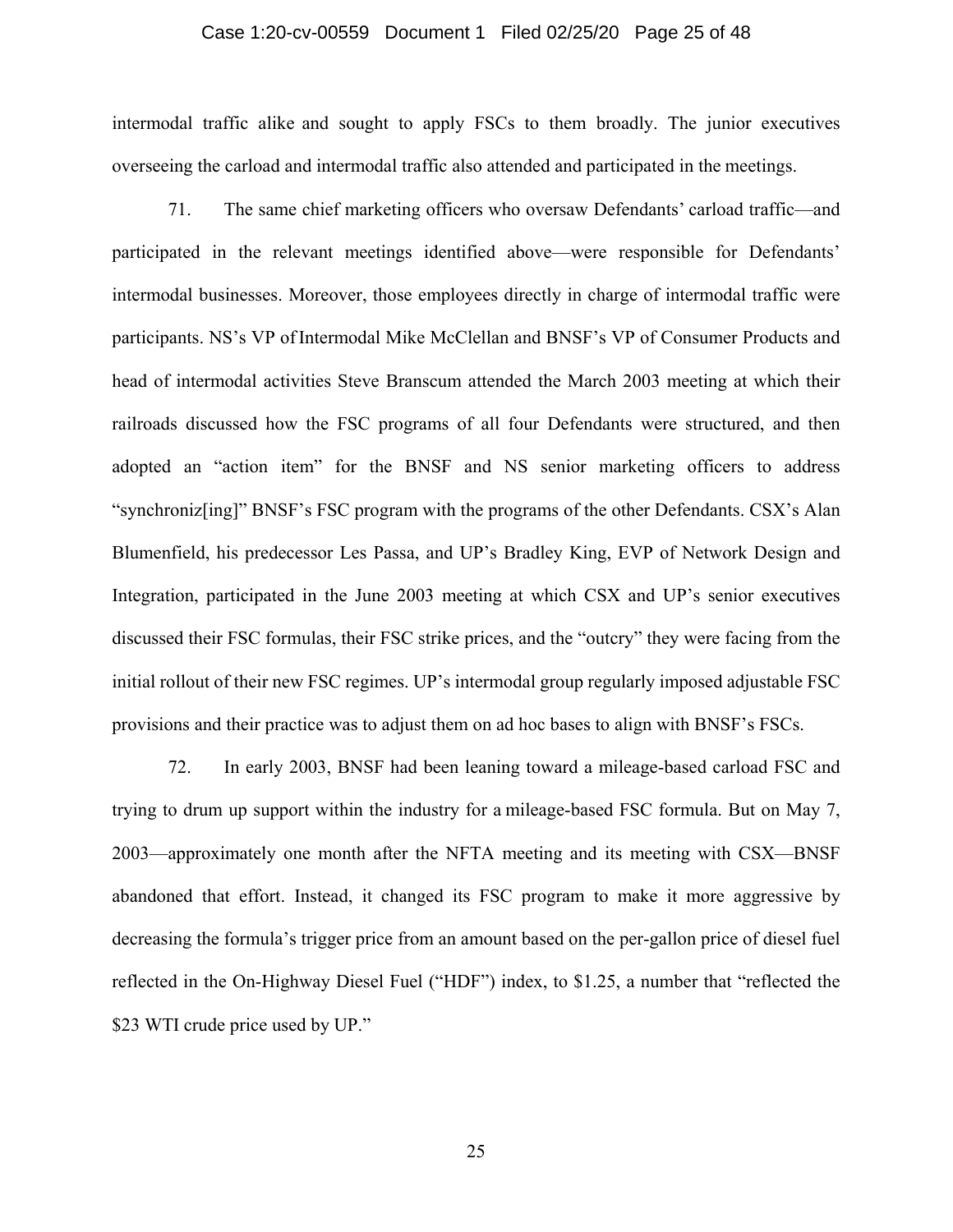## Case 1:20-cv-00559 Document 1 Filed 02/25/20 Page 26 of 48

73. Moreover, before this time, the FSC had been adjusted monthly based on the WTI Index. The BNSF FSC had been based on the HDF Index. In or about July 2003, however, UP switched to the HDF Index. From that point on, BNSF and UP (together, the "Western Railroads") moved in lockstep and charged the exact same FSC percentage for each month of the Relevant Period.

74. BNSF and UP agreed to administer the HDF Index in precisely the same way. Whenever the U.S. average price of diesel fuel as measured by the HDF Index equaled or was lower than \$1.35 per gallon, no FSC was applied. When the HDF Index exceeded \$1.35 per gallon, however, BNSF and UP both applied an FSC of 0.5% for every five cent increase above \$1.35 per gallon. So, for example, if the HDF Index rose to \$1.55 per gallon, BNSF and UP would apply an FSC of 2%. The FSC would increase 2% for every 20-cent increase in the HDF Index.

75. The Western Railroads also coordinated when they would change their FSC. They agreed that the FSC would be applied to shipments beginning the second month after the month in which there was a change in the HDF Index average price calculation. So, for example, if the HDF Index average price changed in January, the Western Railroads would announce their new FSC percentage on February 1 (always on the first day of the month), and then apply the FSC to shipments in March. The Western Railroads published their monthly FSC percentages on their websites, making any deviation from cartel pricing easily detectable.

76. The Western Railroads' agreed-upon coordination is reflected in their simultaneous selection and adoption of the same novel, arbitrary, and complex combination of features for their FSC programs, including use of the HDF Index for FSCs, setting the trigger point at \$1.35 per gallon of diesel fuel, and applying the FSC in the second calendar month after the HDF Index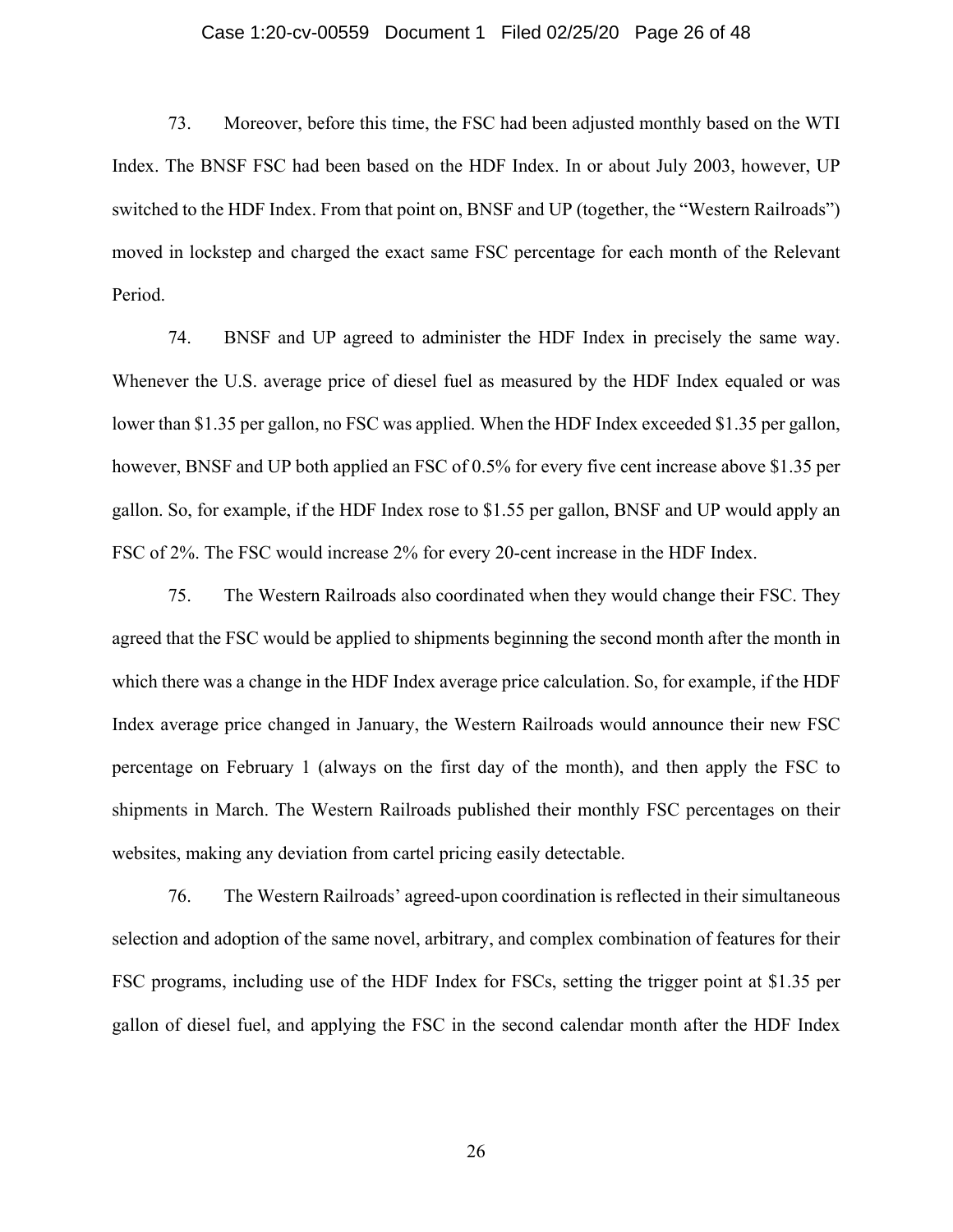## Case 1:20-cv-00559 Document 1 Filed 02/25/20 Page 27 of 48

average price had changed. The similarities are both too precise and too comprehensive to have been independent responses to any common market phenomenon that the Defendants were facing.

77. UP's move to the same fuel price index used by BNSF in July of 2003 is striking evidence of concerted conduct in light of the fact that, just two months before, UP had announced a different modification to its existing FSC program. In April of 2003, UP made modifications to the trigger points it used for adjusting FSCs in its program, but did not change the index it employed. The fact that, just two months later, UP switched indices and began charging exactly the same FSCs as BNSF is further evidence that this switch was the result of concerted conduct.

78. As to NS, between March 2003 and December 2003, while positioning itself to quickly implement the FSC first announced by CSX, NS had regular discussions with the other Defendants, including discussions of what FSC was "acceptable" to them and the desirability of an industry-standard FSC.

79. As it had planned and prepared for from March 2003 onward, NS announced in January 2004 that it was adopting, effective March 1, 2004, a new FSC policy, which mimicked the policy announced by CSX in March 2003 and was intended to "standardize" NS's FSC with the FSCs of the other Defendants. As with CSX's program, NS would assess a 0.4% FSC when the price of oil on the WTI index exceeded \$23 per barrel, and an additional 0.4% for every dollar increase thereafter. Also like CSX, NS's program would be based on the average price of oil for the preceding month rather than the prior requirement of thirty consecutive days.

80. After NS's announcement, all four Defendants had essentially uniform carload FSCs and remained in synch throughout the Relevant Period. By October 2004, CSX had changed its intermodal FSC formula to be aligned with BNSF and NS's in every respect. UP's was nearly identical, but looked to weekly, rather than monthly, fuel prices. When weekly fluctuations caused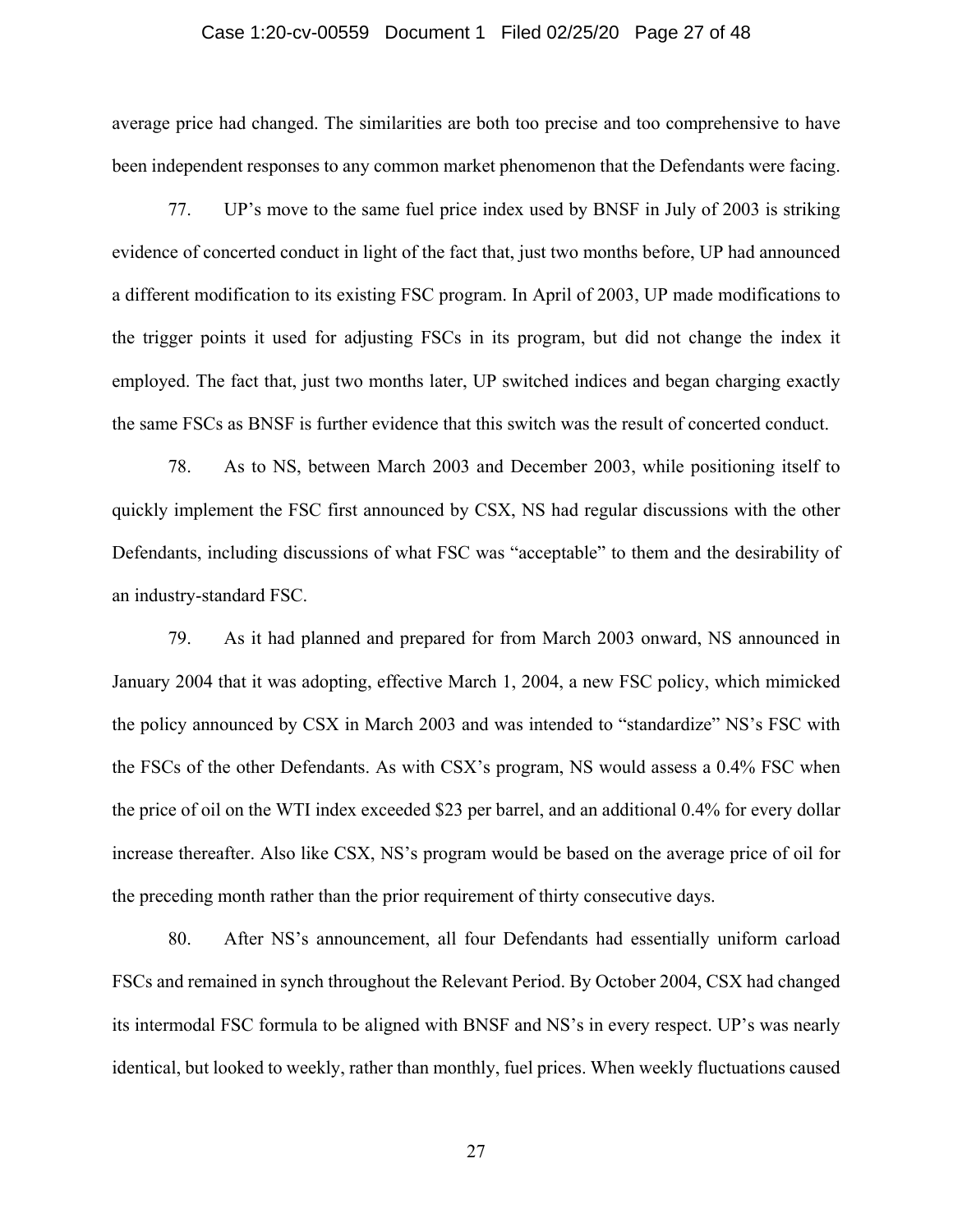## Case 1:20-cv-00559 Document 1 Filed 02/25/20 Page 28 of 48

UP's intermodal FSC to exceed the other Defendants', UP would "manually adjust the formuladriven amounts" to the other Defendants' FSCs. The synchronization continued through the end of the Relevant Period.

## **PUBLICATION OF THE AIILF AND FIXING FSC RATES**

81. Even after having agreed to coordinate their FSCs, however, Defendants still faced a significant barrier to widespread use of FSCs: widely-used private contracts had cost escalation provisions that already accounted for fuel costs. BNSF, UP, CSX and NS agreed to solve this problem by conspiring to remove fuel from the widely-used cost escalation indexes, thereby paving the way for widespread imposition of the new FSC program in which all four of the Defendants could participate, and from which all four could earn excessive profits.

82. In the fall of 2003, BNSF and UP initiated an effort in the AAR to get all Defendants to agree to take fuel costs out of the weighted RCAF and AII, and instead apply artificially high FSCs as a revenue enhancement mechanism: that is, use the "surcharge" to charge a percentage increase on the total cost of the freight transport, regardless of the actual cost of fuel for that transport job.

83. Pursuant to the agreements among Defendants BNSF, UP, CSX and NS, the Defendants, who dominate the AAR board, caused the AAR to announce in December 2003 the creation of an unprecedented, new All Inclusive Index Less Fuel (the "AIILF"). This new index was similar to the AII and the RCAF, except that this new index excluded fuel as a component. The AAR announcement in December 2003 stated: "This issue of AAR Railroad Cost Indexes inaugurates a new index: the All-Inclusive Index Less Fuel. This index is calculated using the same components and methods as the All-Inclusive Index uses for the Rail Cost Adjustment Factor, with the exception of the exclusion of the fuel component." This announcement, and the underlying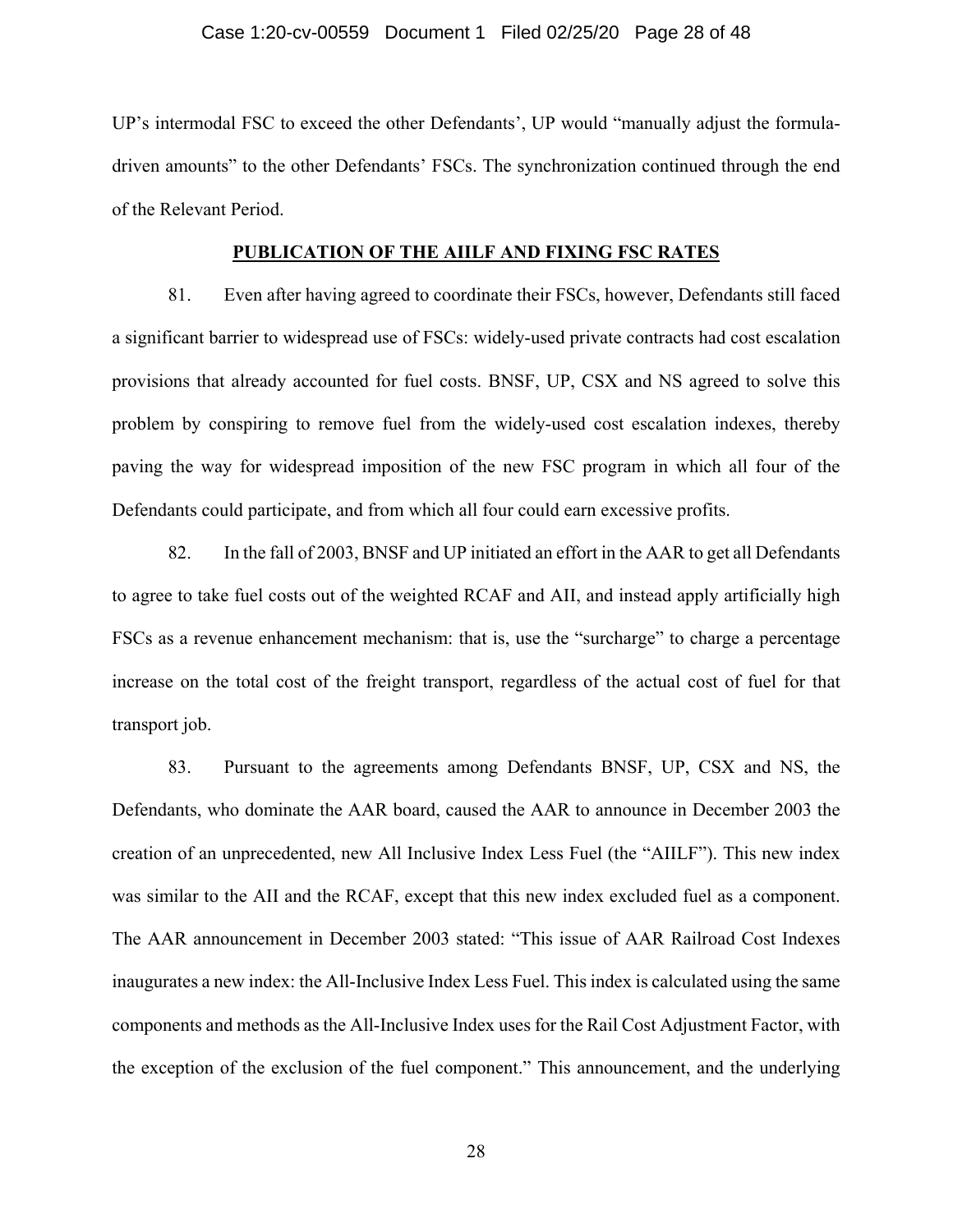## Case 1:20-cv-00559 Document 1 Filed 02/25/20 Page 29 of 48

decision to create the new index, were the collective action of the Defendants, and could not have been accomplished without the conspiracy. The new AIILF specified the fourth quarter of 2002 as its base period.

84. Defendants BNSF, UP, CSX and NS conspired to cause the AAR to inaugurate the AIILF so that they could begin assessing separate, stand-alone FSCs, applied against the total cost of rail freight transportation, and coordinate that practice. The creation of this new index was an important, carefully-planned step taken collectively by the Defendants to allow implementation and continuation of their price fixing conspiracy—a conspiracy that would enable the Defendants to widely impose price increases on the entire cost of rail freight transport and thereby obtain additional revenues far beyond any actual increases in fuel costs. This step was a notable departure from past practice, and marked the first time that the AAR created a cost escalation index without a fuel cost component.

85. Defendant BNSF has admitted that it worked through the AAR to accomplish this revenue-generating measure in 2003. When asked how BNSF would be able to apply the new revenue-based FSCs into contracts with coal shippers, John Lanigan, BNSF's Chief Marketing Officer, responded that BNSF would be able to do so because of the changes made to the RCAF through the AAR. Referring to Matthew K. Rose, BNSF's Chairman, President, and CEO, Lanigan stated: "What happened last year, and Matt led the charge on there, is that there's a new index that [the AAR] has that's basically an index without fuel . . . So we'll do RCAF less fuel plus a direct fuel surcharge in the future."

86. Almost immediately after the announcement in December 2003 of the new AIILF (the cost escalation index without fuel), and pursuant to the conspiracy, Defendants CSX and NS (together, the "Eastern Railroads"), suddenly moved into lockstep with FSCs based on the WTI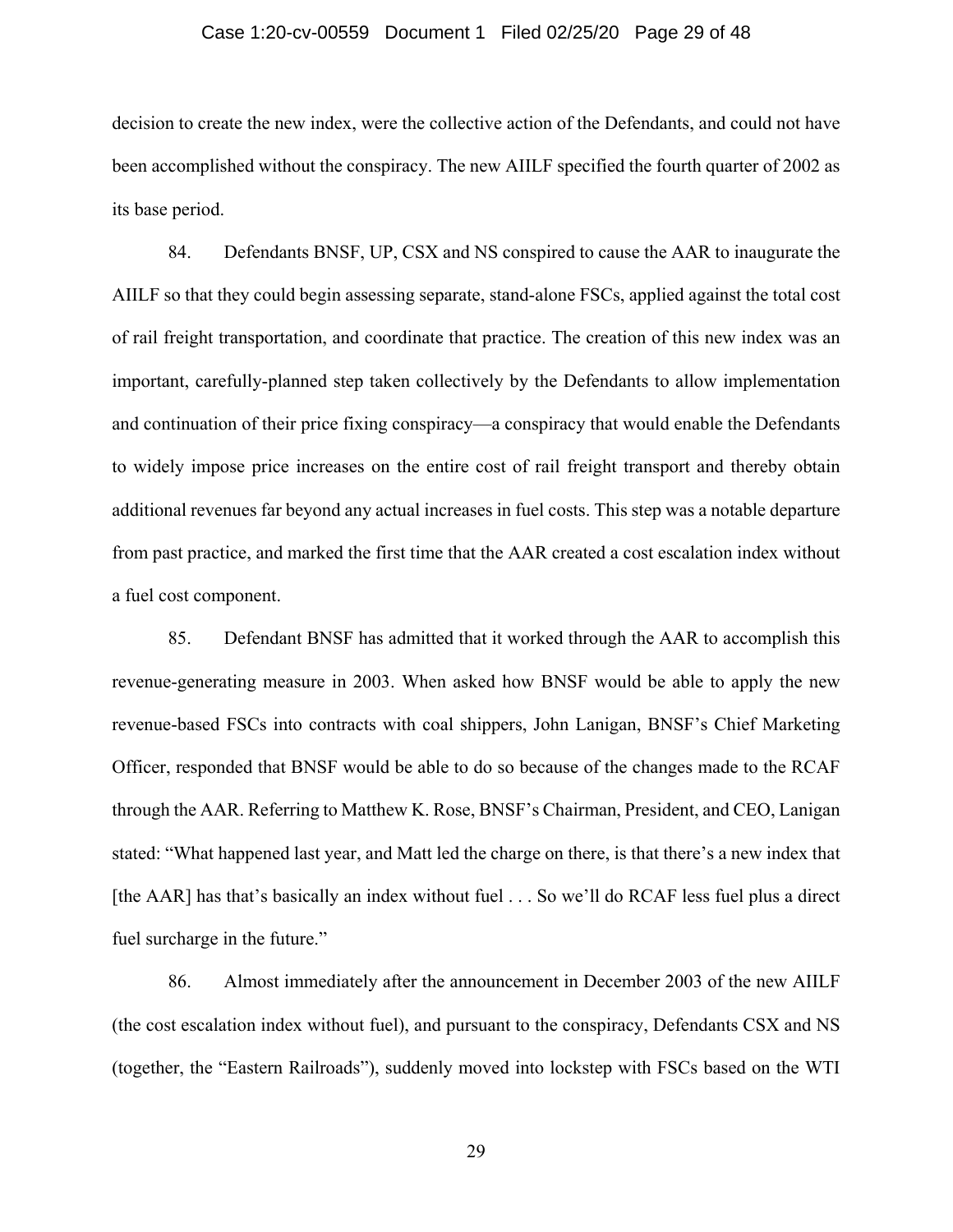## Case 1:20-cv-00559 Document 1 Filed 02/25/20 Page 30 of 48

Index. This move into lockstep was part and parcel of, and flowed from, the aforementioned agreements reached and implemented by BNSF, UP, CSX and NS in late 2003.

87. Specifically, the Eastern Railroads agreed to apply an FSC whenever the monthly average WTI price exceeded \$23 per barrel of crude oil. When that happened, the Eastern Railroads' rates were increased 0.4% for every \$1 that the price of WTI oil exceeded \$23 per barrel. So, for example, if the price of WTI oil was \$28 per barrel, the FSC percentage would be 2%. The FSC would be adjusted upward at 2% for every \$5 increase in the WTI average price.

88. The Eastern Railroads also coordinated when they would change their FSC—two calendar months after the WTI Index had adjusted, thereby adopting the same FSC price timing used by the Western Railroads. For example, if the WTI average price exceeded \$23 per barrel in January, the Eastern Railroads would assess the applicable FSC percentage to all bills of lading dated in the month of March. In this way, Defendants could apply exactly the same FSC percentage month after month. The Eastern Railroads published their monthly FSC percentages on their websites, making any deviation from cartel pricing easily detectable.

89. The Eastern Railroads' coordination is reflected in their simultaneous selection and adoption of the same novel, arbitrary and complex combination of features for their FSC programs: including using the WTI Index for FSCs, setting the trigger point at \$23 per barrel, and applying the FSC in the second calendar month after the average price of WTI oil had changed. The similarities, and the coordination with the Western Railroads, are too precise and too comprehensive to have been independent responses to any common market phenomenon that the Defendants were facing.

90. There was no legitimate business justification or natural explanation for the collective action of BNSF, UP, CSX and NS to cause the AAR to adopt and publish the AIILF.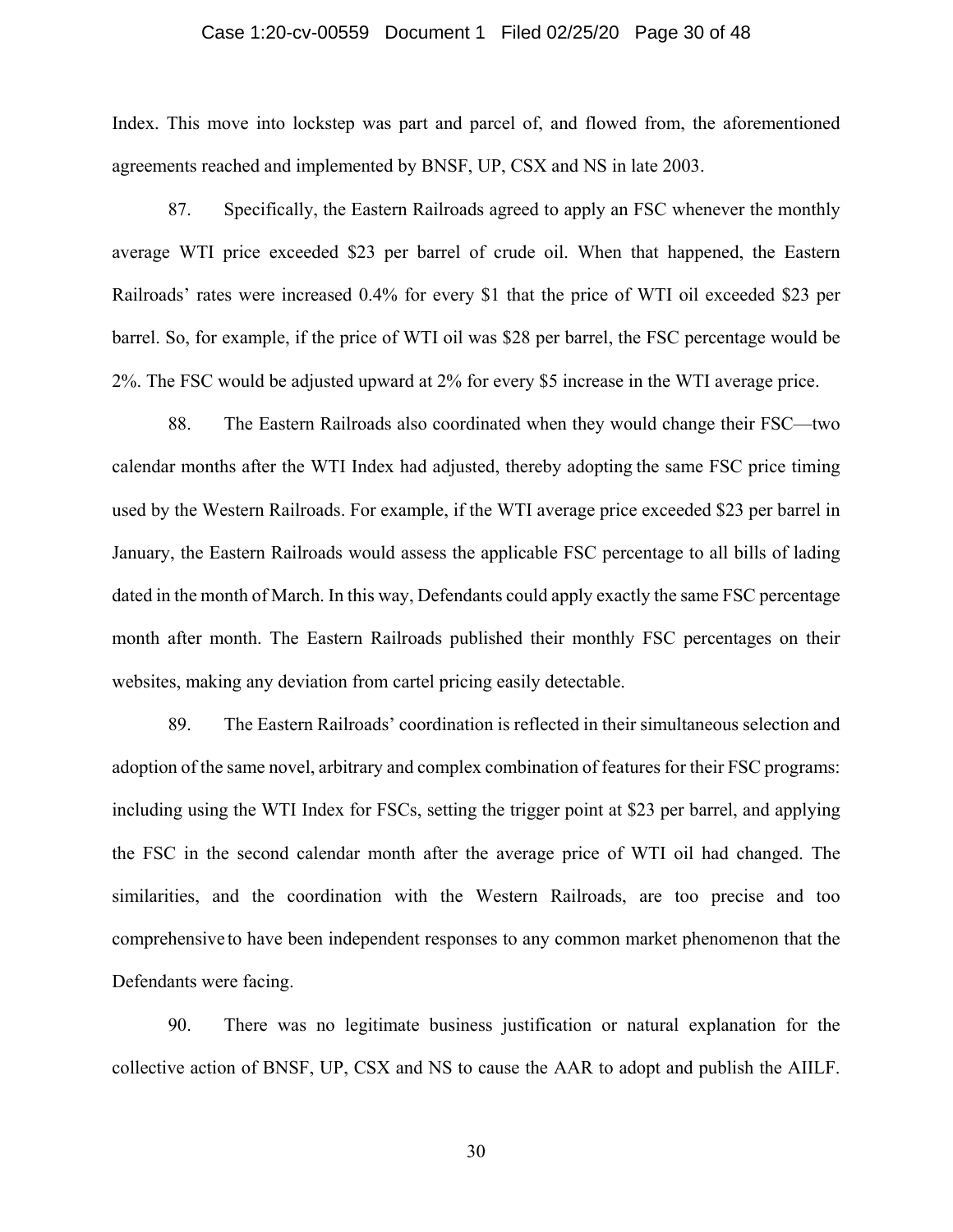#### Case 1:20-cv-00559 Document 1 Filed 02/25/20 Page 31 of 48

Such a "revenue-based" FSC bore no direct relationship to Defendants' actual increase in fuel costs. The FSC program was not a cost recovery mechanism, but a revenue enhancement measure that could only have been accomplished by the Defendants' conspiratorial action of removing fuel from the widely used cost escalation indexes. The AII and RCAF both included a fuel cost component, and the Defendants had used these indices for decades to measure fuel-cost increases. As an empirical matter, the fuel component of the AII and RCAF would have permitted the Defendants to recover all of their increased fuel costs throughout the Relevant Period. Thus, the motivation of BNSF, UP, CSX and NS in collectively causing the adoption of the AIILF could not have been greater fuel cost recovery or more efficient fuel cost recovery.

91. The actions by Defendants thus were not independent responses to a common problem of increasing fuel costs. Rather, the only purpose in taking these collective actions was to begin wide application of more aggressive stand-alone FSCs to revenue (i.e., the entire base rate for the freight shipment), not costs; to act in concert with one another in setting FSC prices and demanding them from shippers and customers; and to ensure collective enforcement of the program. That is, pursuant to their conspiracy, Defendants would now be able to undermine resistance from shippers and begin across-the-board application of the supposed fuel cost increase percentage to the entire cost of the freight shipment (notwithstanding that fuel only accounts for a portion of the costs of the shipment). Through these collective actions, Defendants BNSF, UP, CSX and NS planned to use the stand-alone FSC as an easy way to dramatically increase profits without having to wait for new rail capacity to come on line to meet growing demand—so long as these railroads participated by not competing on FSC prices to undercut one another.

92. In November of 2004, BNSF's CMO John Lanigan "visit[ed] with his railroad counterparts at the upcoming NEMC [Network Efficiency Management Committee] / SOMC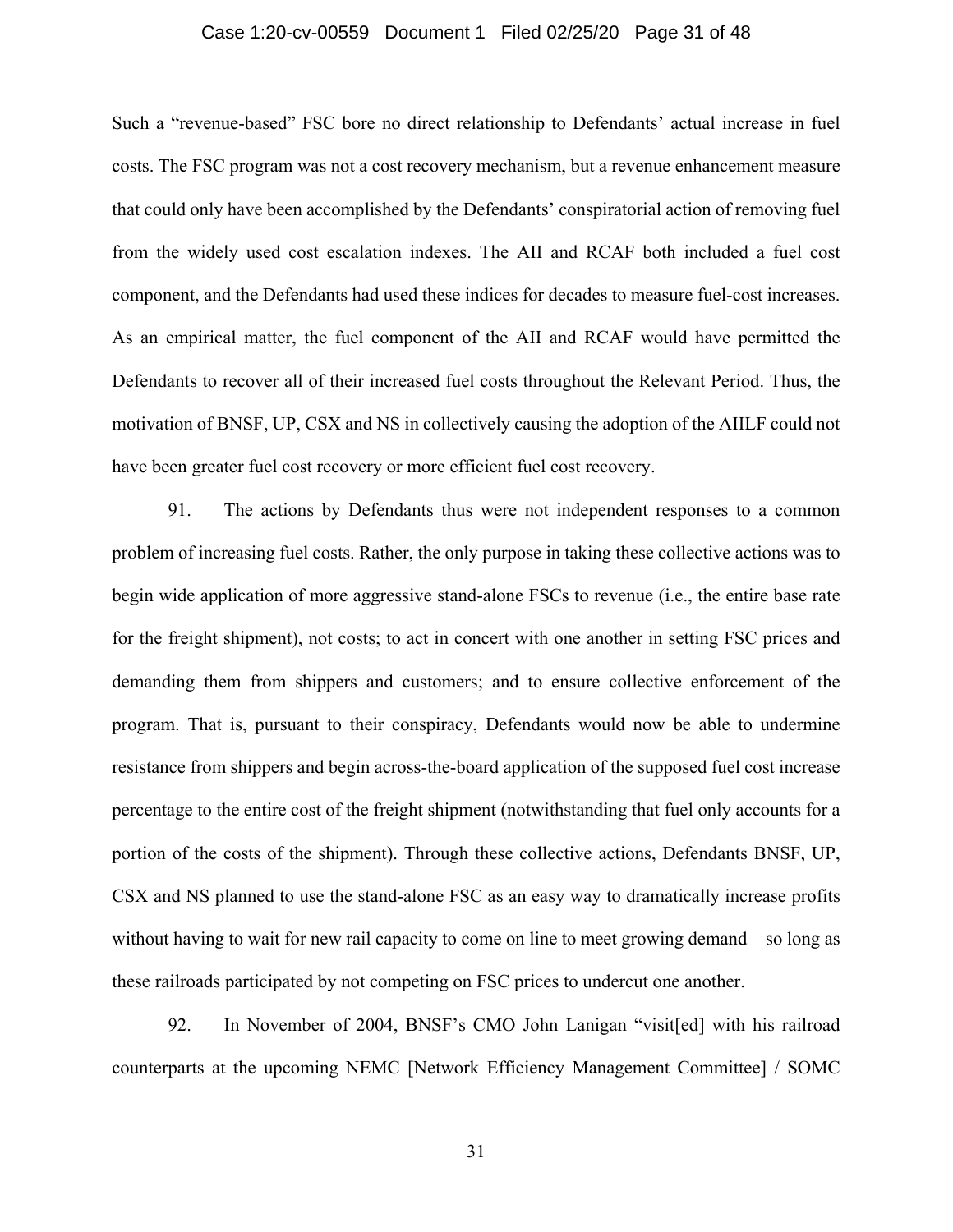## Case 1:20-cv-00559 Document 1 Filed 02/25/20 Page 32 of 48

[Safety & Operations Management Committee] meeting in Kansas City to judge the appetite for a mileage-based FSC program." The other Defendants "pushed back as expected." Again, Defendants had collectively rebuffed the concept of an FSC that could potentially be more correlated with actual fuel costs, agreeing instead to continue charging supracompetitive ratebased FSCs.

93. With the conspiracy underway, the two Western Railroads, using the HDF Index, moved in lockstep and charged virtually identical FSCs on a monthly basis throughout the Relevant Period. The chart below shows that the FSC percentages charged by the Western Railroads for freight shipments varied before the Relevant Period began, but were identical starting in July 2003 through at least mid-2007.

| <b>MONTH</b> | <b>BNSF</b> | <b>UP</b> |
|--------------|-------------|-----------|
| $Jun-02$     | $1\%$       | $0\%$     |
| $Jul-02$     | $1\%$       | 0%        |
| Aug- $02$    | $0\%$       | 0%        |
| $Sep-02$     | 0%          | 0%        |
| $Oct-02$     | $1\%$       | 0%        |
| $Nov-02$     | 2%          | 0%        |
| $Dec-02$     | 2.5%        | 0%        |
| $Jan-03$     | 2%          | 2%        |
| Feb-03       | 2%          | 2%        |
| $Mar-03$     | 2.5%        | 2%        |
| Apr-03       | 4.5%        | 2%        |
| $May-03$     | 2%          | 2%        |
| $Jun-03$     | 3.0%        | 2.0%      |
| $Jul-03$     | 2.5%        | 2.5%      |
| Aug-03       | 2.0%        | 2.0%      |
| $Sep-03$     | 2.0%        | 2.0%      |
| $Oct-03$     | 2.5%        | 2.5%      |
| $Nov-03$     | 2.5%        | 2.5%      |
| $Dec-03$     | 2.5%        | 2.5%      |

**MONTHLY FSC PERCENTAGES – WESTERN RAILROADS**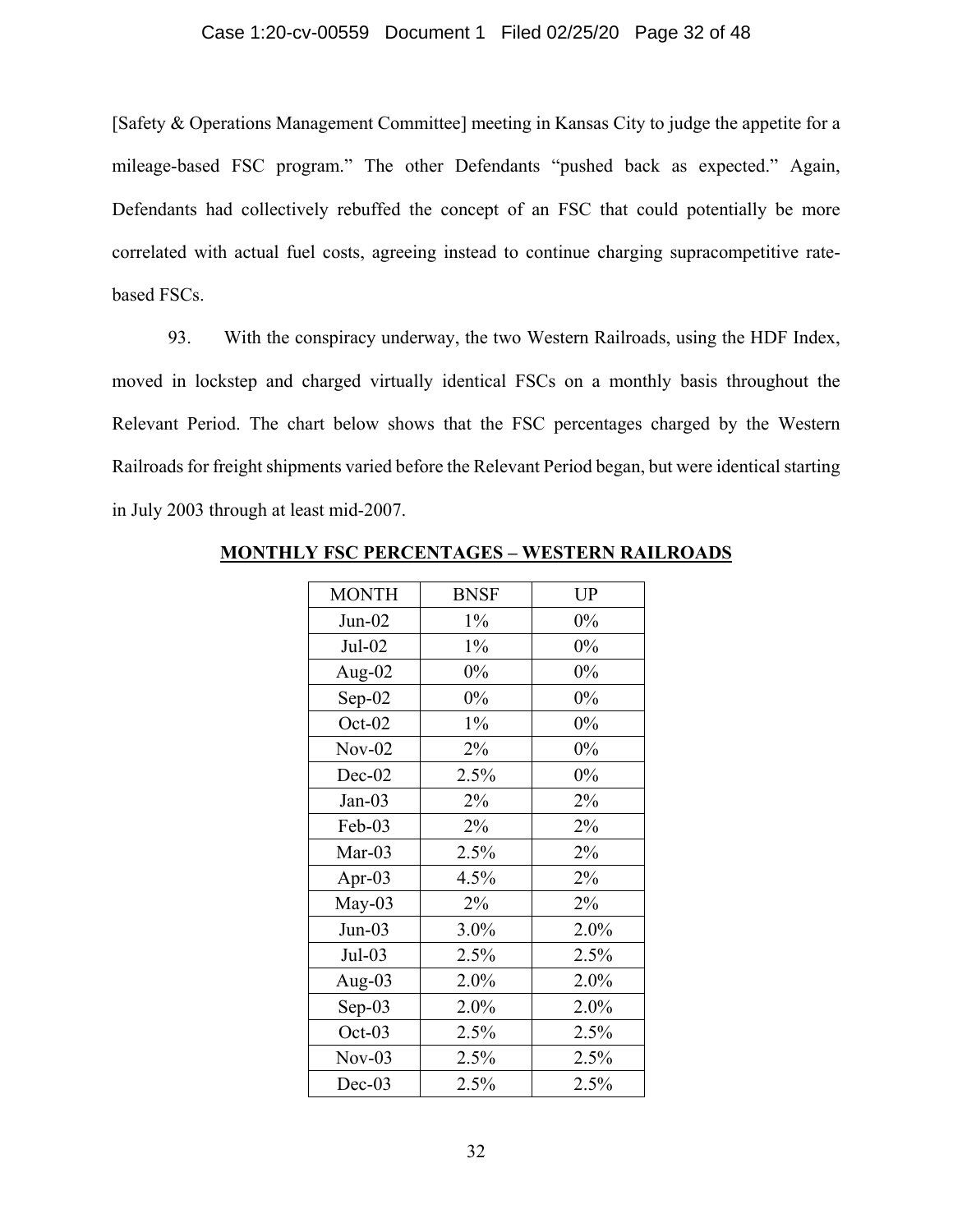| $Jan-04$  | 2.5%  | 2.5%  |
|-----------|-------|-------|
| Feb-04    | 2.5%  | 2.5%  |
| Mar-04    | 3.5%  | 3.5%  |
| Apr- $04$ | 3.5%  | 3.5%  |
| May-04    | 4.0%  | 4.0%  |
| $Jun-04$  | 4.5%  | 4.5%  |
| $Jul-04$  | 5.0%  | 5.0%  |
| Aug-04    | 5.0%  | 5.0%  |
| $Sep-04$  | 5.0%  | 5.0%  |
| Oct-04    | 6.0%  | 6.0%  |
| $Nov-04$  | 7.0%  | 7.0%  |
| Dec-04    | 9.0%  | 9.0%  |
| $Jan-05$  | 9.0%  | 9.0%  |
| Feb-05    | 8.0%  | 8.0%  |
| $Mar-05$  | 7.5%  | 7.5%  |
| Apr- $05$ | 8.0%  | 8.0%  |
| May-05    | 10.0% | 10.0% |
| $Jun-05$  | 10.5% | 10.5% |
| $Jul-05$  | 9.5%  | 9.5%  |
| Aug-05    | 10.5% | 10.5% |
| $Sep-05$  | 11.5% | 11.5% |
| $Oct-05$  | 13.0% | 13.0% |
| $Nov-05$  | 16.0% | 16.0% |
| $Dec-05$  | 18.5% | 18.5% |
| $Jan-06$  | 13.5% | 13.5% |
| Feb-06    | 12.0% | 12.0% |
| Mar-06    | 12.5% | 12.5% |
| Apr-06    | 12.5% | 12.5% |
| May-06    | 13.5% | 13.5% |
| $Jun-06$  | 15.0% | 15.0% |
| $Jul-06$  | 16.5% | 16.5% |
| Aug-06    | 16.5% | 16.5% |
| Sep-06    | 17.0% | 17.0% |
| Oct-06    | 18.0% | 18.0% |
| $Nov-06$  | 15.5% | 15.5% |
| $Dec-06$  | 13.0% | 13.0% |
| $Jan-07$  | 13.0% | 13.0% |
| Feb-07    | 14.0% | 14.0% |
| Mar-07    | 12.5% | 12.5% |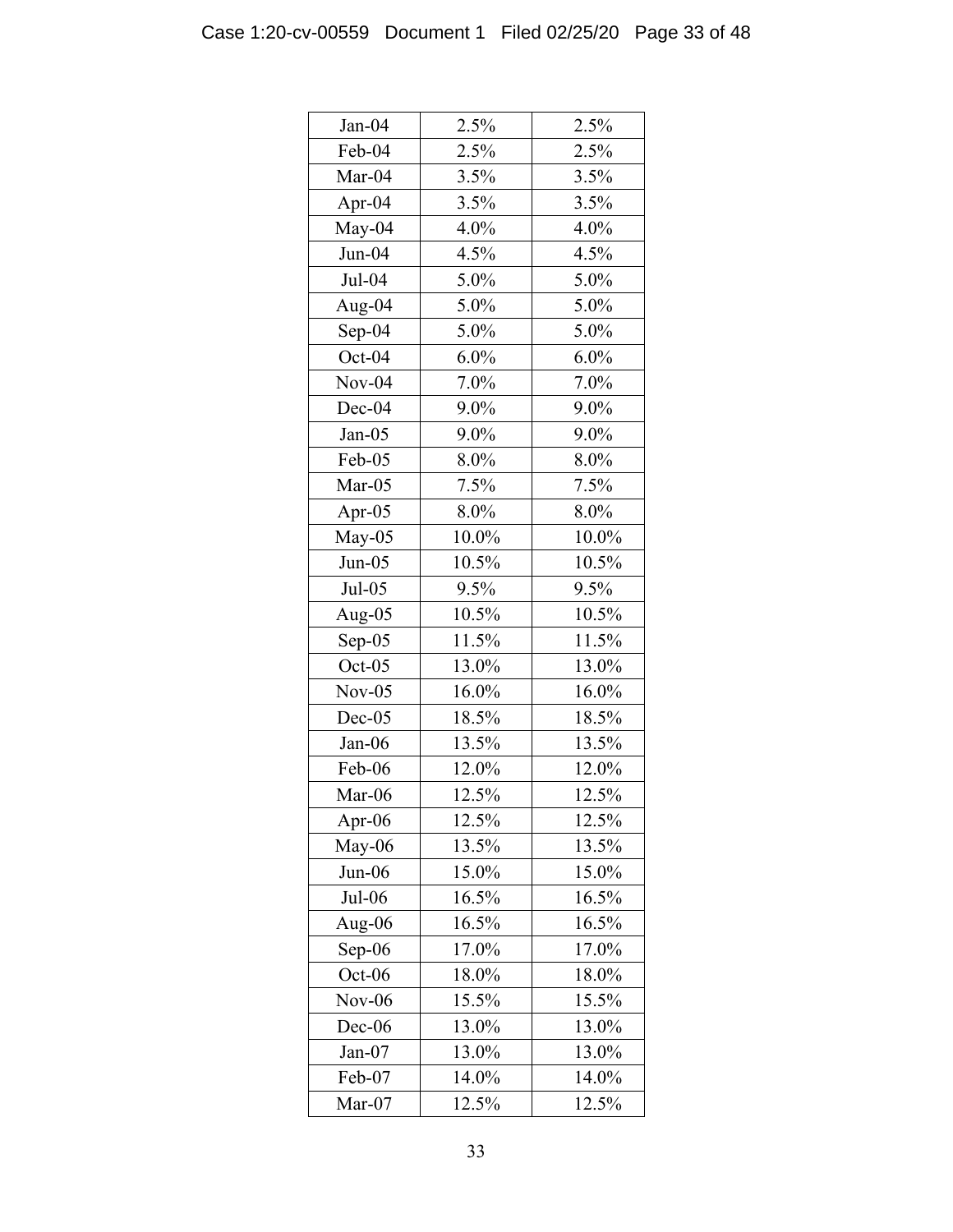## Case 1:20-cv-00559 Document 1 Filed 02/25/20 Page 34 of 48

| Apr-07   | 12.5% | 12.5% |
|----------|-------|-------|
| $May-07$ | 14.5% | 14.5% |
| $Jun-07$ | 16.0% | 16.0% |

94. As detailed above, there also was uniformity among the Eastern Railroads in the monthly FSC percentages, based on the WTI Index, that they charged customers for most of the Relevant Period. The chart below shows that the FSC percentages charged by Defendants CSX and NS for carload shipments varied before the Relevant Period, but were identical starting in March 2004 through at least mid-2007.

# MONTH CSX NS Jun-03 2.4% 2% Jul-03  $\vert$  2.4%  $\vert$  2% Aug-03 3.2% 2% Sep-03 3.2% 2% Oct-03 3.6% 2% Nov-03 2.4% 2.0% Dec-03  $3.2\%$  2.0% Jan-04 3.6% 2.0% Feb-04 | 4.0% | 2% Mar-04 4.8% 4.8% Apr-04 4.8% 4.8% May-04 |  $5.6\%$  |  $5.6\%$ Jun-04  $5.6\%$  5.6% Jul-04 7.2% 7.2% Aug-04 6.4% 6.4% Sep-04 7.2% 7.2% Oct-04  $8.8\%$  8.8% Nov-04 9.2% 9.2% Dec-04 12.4% 12.4% Jan-05 10.4% 10.4% Feb-05  $8.4\%$   $8.4\%$

## **MONTHLY FSC PERCENTAGES – EASTERN RAILROADS1**

 <sup>1</sup>  $<sup>1</sup>$  The fact that this Complaint includes charts of the monthly FSC percentages for the Western</sup> and Eastern Railroads that end only in mid-2007 is not meant to suggest that either the conspiracy or its effects ended in mid-2007.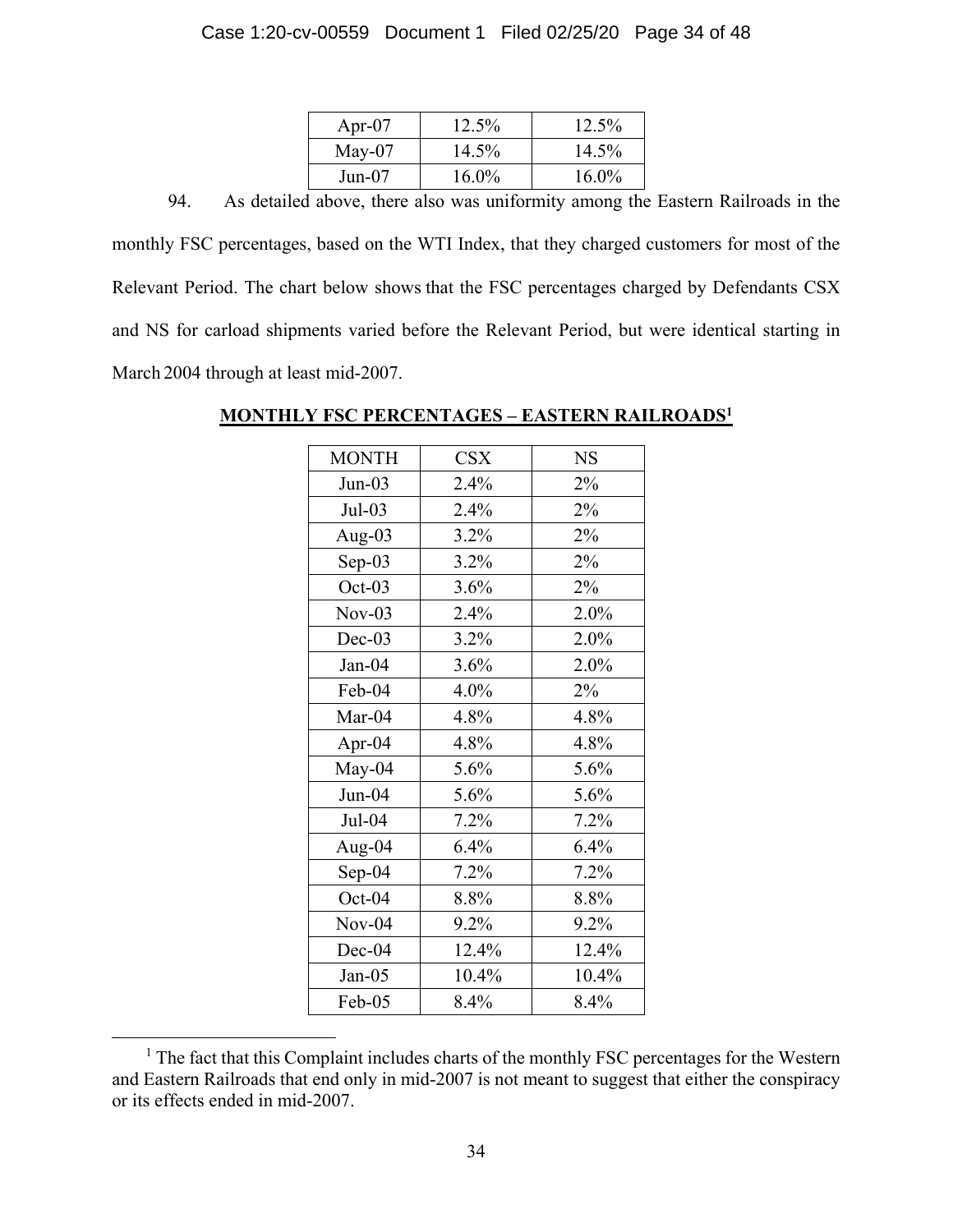| $Mar-05$   | 9.6%  | 9.6%  |
|------------|-------|-------|
| Apr- $05$  | 10.0% | 10.0% |
| $May-05$   | 12.8% | 12.8% |
| $Jun-05$   | 12.4% | 12.4% |
| $Jul-05$   | 10.8% | 10.8% |
| Aug-05     | 13.6% | 13.6% |
| $Sep-05$   | 14.4% | 14.4% |
| $Oct-05$   | 16.8% | 16.8% |
| $Nov-05$   | 17.2% | 17.2% |
| $Dec-05$   | 16.0% | 16.0% |
| Jan-06     | 14.4% | 14.4% |
| Feb-06     | 14.8% | 14.8% |
| Mar-06     | 17.2% | 17.2% |
| Apr- $062$ | 15.6% | 15.6% |
| May-06     | 16.0% | 16.0% |
| $Jun-06$   | 18.8% | 18.8% |
| $Jul-06$   | 19.2% | 19.2% |
| Aug-06     | 19.2% | 19.2% |
| Sep-06     | 20.8% | 20.8% |
| Oct-06     | 20.4% | 20.4% |
| $Nov-06$   | 16.4% | 16.4% |
| Dec-06     | 14.4% | 14.4% |
| $Jan-07$   | 14.8% | 14.8% |
| Feb-07     | 16.0% | 16.0% |
| Mar-07     | 12.8% | 12.8% |
| Apr-07     | 14.8% | 14.8% |
| May-07     | 15.2% | 15.2% |
| $Jun-07$   | 16.4% | 16.4% |

 <sup>2</sup> On April 24, 2006, NS announced that it would "revise its fuel surcharge program," assessing a 0.3% surcharge when the price of oil on the WTI index exceeded \$64 per barrel, and an additional 0.3% for every dollar increase above \$64 per barrel. While NS claimed to the STB that it was rebasing because of a "decision to reduce its fuel surcharge percentage," NS had calculated the rebased fuel surcharge "to bake in FSC [the existing fuel surcharges] to [base] rate." NS had determined that a 16.4% base rate increase would allow it a "full % [fuel surcharge] pass thru" under the new program. Importantly, NS executives discussed the rebasing plan with its counterparts at the other Defendants, who recognized that the new FSC program was an economic wash compared to the program announced in late 2003 (which continued to apply to shippers under earlier contracts in any event).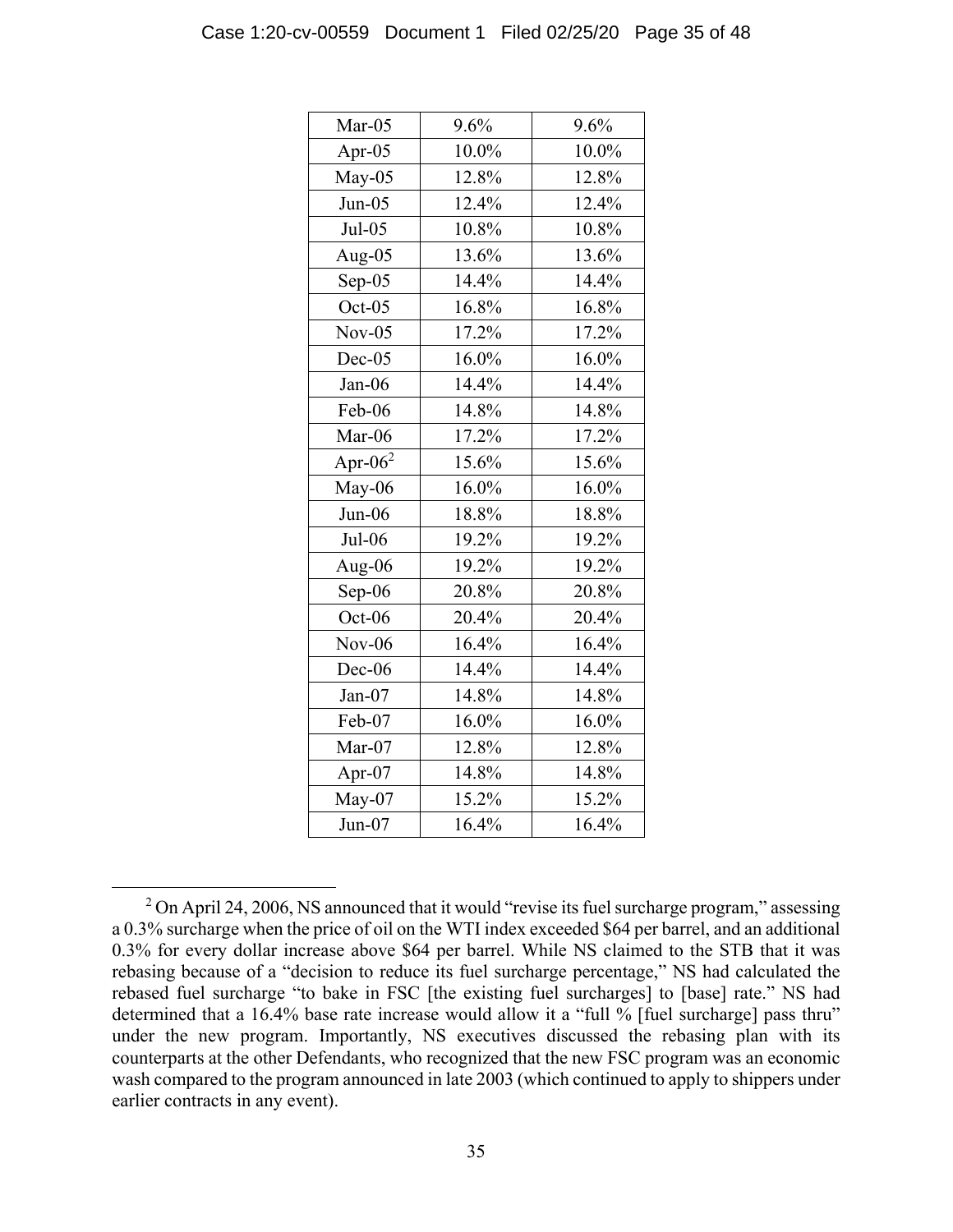## Case 1:20-cv-00559 Document 1 Filed 02/25/20 Page 36 of 48

95. In stark contrast to this uniformity in FSC percentages, fuel cost as a percentage of operating cost and fuel efficiency differs widely among the Defendant railroads. Absent collusion, it is extremely unlikely that Defendants, in both the east and the west, would independently price their FSCs to arrive at the identical percentage month after month, year after year. The fact that Defendants moved in uniform lockstep indicates that Defendants were coordinating their behavior and conspired to fix prices for FSCs. In addition, the advance announcements of each Defendant's FSCs was an important implementation and enforcement mechanism for the conspiracy.

96. Although Defendants began to adjust their FSC programs after the 2007 STB ruling discussed below—including, in some cases, by adopting mileage-based FSCs—Defendants continued to engage in discussions concerning FSCs following the STB ruling, and to apply ratebased FSCs that are the subject of this case to their shippers pursuant to agreements entered into before the STB Ruling.

97. While the above formulas and percentages reflect the FSCs applied by Defendants to their carload businesses (i.e., shipments that travel from origin to destination only by railcars), Defendants also coordinated with respect to the FSCs applied to their intermodal business (i.e., shipments that travel by rail and one other mode of transportation such as truck or ship).

## **IMPLEMENTATION OF THE SCHEME: DEFENDANTS' ACROSS-THE-BOARD APPLICATION OF FSCs**

98. Defendants recognized that their coordinated FSCs were more aggressive and could generate substantially more revenue. For example, describing the new FSC program that resulted from Defendants' coordination, CSX's John Couch remarked: "While the above seems somewhat benevolent, it is actually a large increase in fuel surcharge billings – maybe as much as 100%." In addition, an internal NS email from April 2003 remarked, "By dropping the base to \$23 per barrel,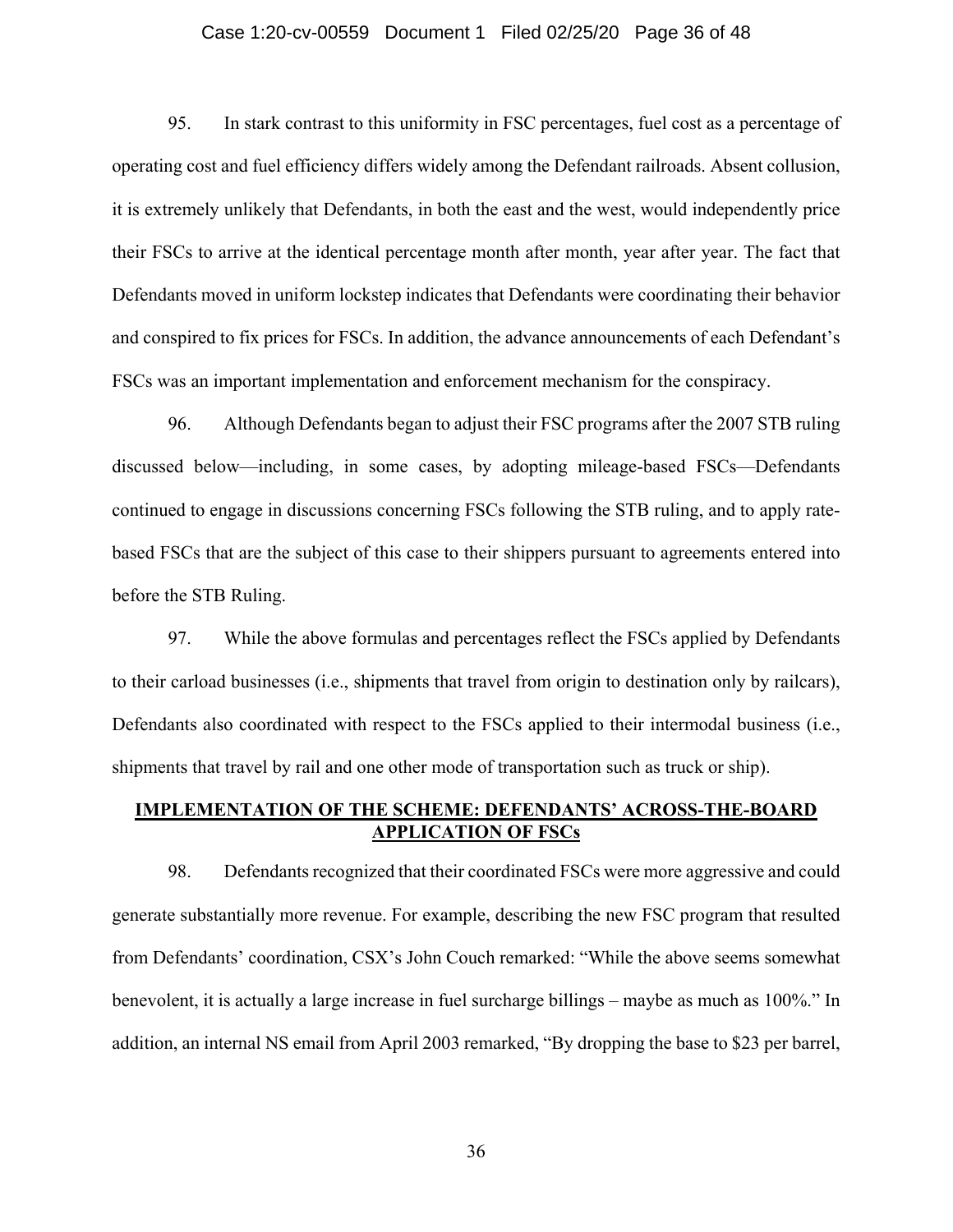#### Case 1:20-cv-00559 Document 1 Filed 02/25/20 Page 37 of 48

raising the percentage yield and talking [sic] it sooner, the change is in fact a blatant general rate increase, and will appear so to customers."

99. Defendants recognized that their new aggressive FSC program could be undermined by resistance from shippers and competition between the Defendant railroads. A 2003 internal NS memorandum recognized that moving to the more aggressive formula would "run the risk of losing the surcharge altogether. . . . The loss of the FSC clause with just a few major customers could offset some of the gains derived from the new FSC." And, in a 2005 BNSF "Risk Assessment" memorandum, BNSF observed the "risk that competitors reverse course on using a fuel surcharge" to gain market share, recognizing that "it would only take one competitor to abandon this in an attempt to gain market share to cause this to fail."

100. To ensure that shipper resistance would be muted, and to achieve their conspiratorial goals, each Defendant adopted policies to apply FSCs to 100% of its traffic and tracked its progress toward attaining that goal. It required "total FSC discipline" on all shipments, including intermodal. For example, in 2004, BNSF marketing leadership began an initiative to monitor FSC "adherence" on a quarterly basis. These adherence reports track topics such as FSC revenue, the amount of newly-issued price authorities including FSCs, and top opportunities (e.g., shippers with expiring contracts that do not include an FSC). The reports—showing increasing FSC coverage each year—were presented to the chief marketing officer with a goal of achieving a 100% participation rate for BNSF's shippers. The same year, BNSF issued a "Mandate" that the "Marketing Team should strive for 100% fuel coverage by account" and a "business unit strategy of re-signing all expiring contracts with full fuel surcharge provisions."

101. Customers were forced to pay the FSCs despite one BNSF regional sales manager's report that "the response [to a 9% FSC pricing update] was ferocious." He requested some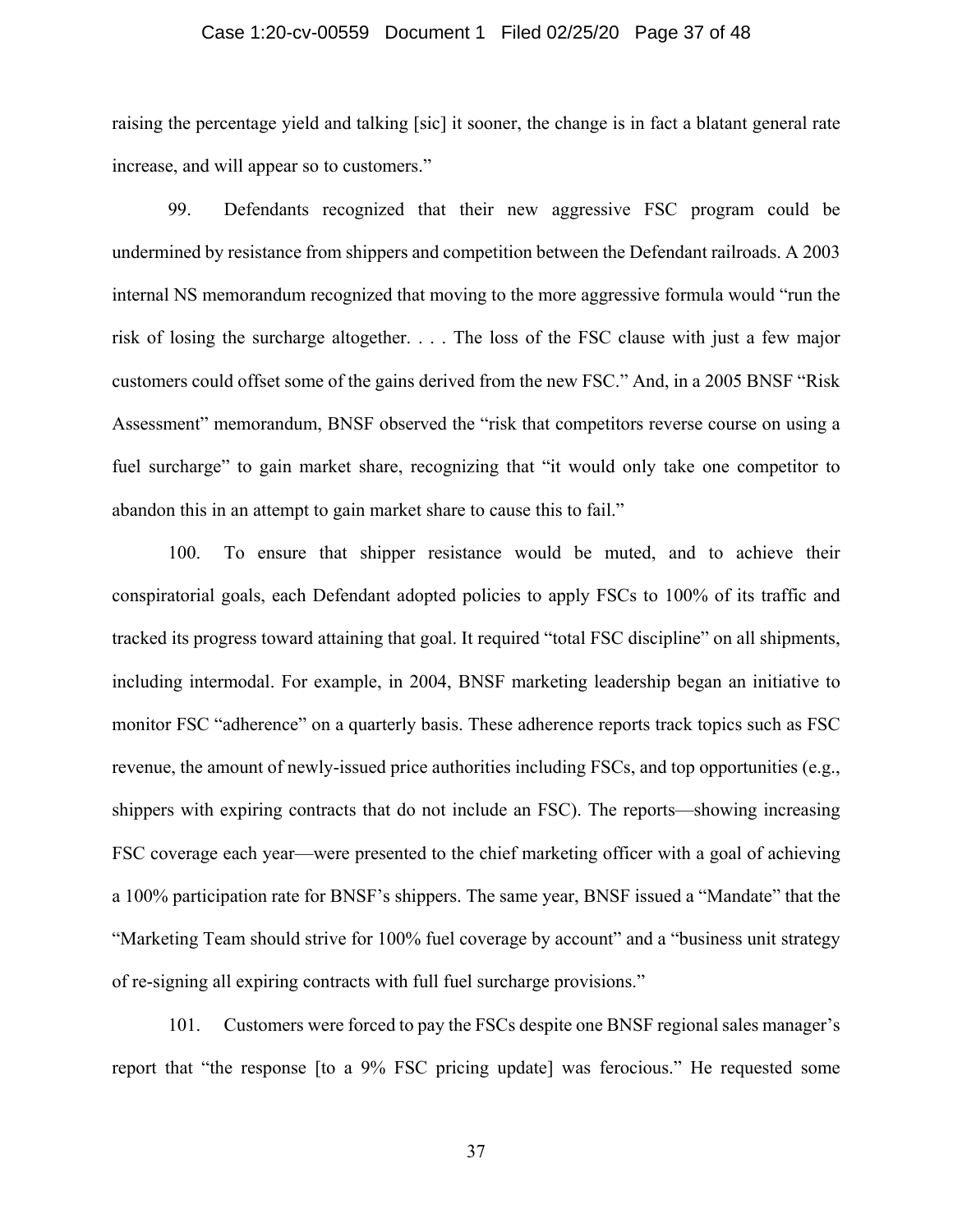#### Case 1:20-cv-00559 Document 1 Filed 02/25/20 Page 38 of 48

"propaganda" because he could only "muddle through an explanation" that did not "satisf[y] anyone."

102. CSX also monitored its effectiveness in applying FSCs to its shippers, and started tracking its progress toward implementing its FSC mandate—that "[e]verything is subject to fuel surcharge." CSX tracked the progress that its individual marketing teams were making toward widespread FSC application, and tracked contracts without FSCs to ensure they would receive FSCs upon renewal. Its carload policy was indistinguishable from its intermodal policy. A 2006 CSX analysis projected increased coverage of its intermodal FSC on the presumption that "100% of contracts that come due will be renewed with full fuel surcharge."

103. Starting in early 2004, UP engaged in similar analyses. An analysis of UP's FSC coverage was also performed for the chief marketing officer—who had requested "each of the business teams to be looking for ways to expand fuel surcharge coverage in 2004." An internal presentation stated that UP had "adopted a standard Intermodal fuel surcharge policy that is applied universally to all of our customers as their contracts expire. No exceptions."

104. NS also tracked its ever-expanding FSC coverage and NS's Don Seale instructed division heads to identify "the largest remaining contracts (including annual revenue involved) that do not have fuel surcharge application" to "see how much we plan to move this upward in 2006 and 2007." An NS intermodal VP said, "Seniors are going to continue to push us aggressively" to avoid FSC exceptions. NS's VP of intermodal marketing reported in 2006 that there were only "a handful" of intermodal customers not paying the standard FSC and that efforts were being made to bring these customers onto the standard program. At this time, only one NS intermodal customer did not pay any fuel surcharge at all and NS expected to apply one when the agreement was renewed the next year.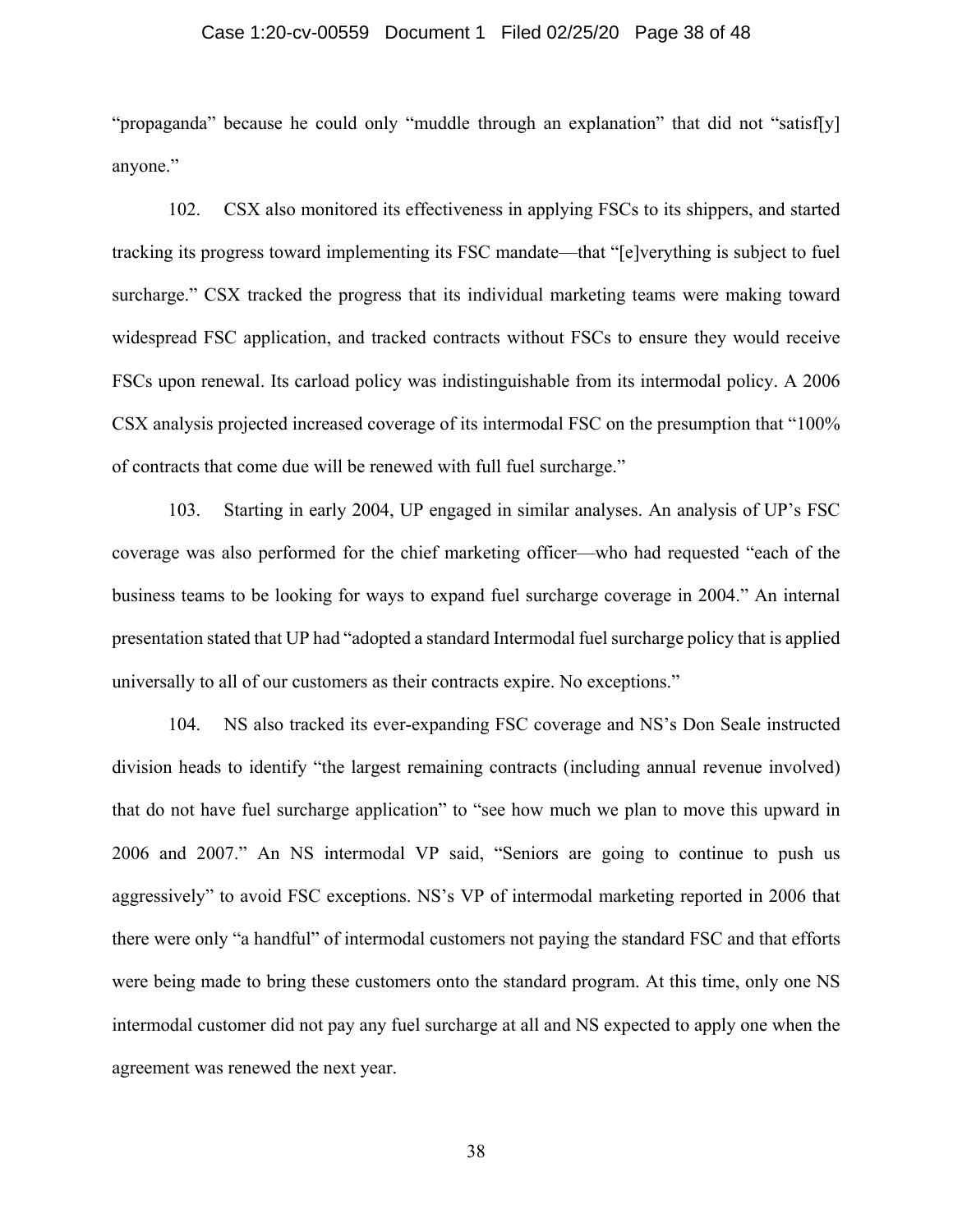## Case 1:20-cv-00559 Document 1 Filed 02/25/20 Page 39 of 48

105. Defendants policed the conspiracy by exchanging FSC coverage data. For example, at a meeting in fall of 2003 CSX-BNSF meeting attended by CSX's Director of Market Strategy John Couch and EVP of Sales and Marketing Clarence Gooden, BNSF told CSX the percentage of its carload and intermodal business having either an FSC or escalator clause. Subsequent to that meeting, Gooden asked Couch how CSX's coverage compared to BNSF's. After a meeting between BNSF and NS in late 2004, BNSF sent NS's SVP of Marketing Services Don Seale a report addressing FSC coverage for "all [BNSF] traffic (not solely with NS) that moved under the price authority in the past twelve months."

106. In furtherance of the conspiracy, Defendants instituted strict policies against granting exceptions to the standard FSCs and declined to negotiate discounts on the FSCs and overall contract rates, even though prior to mid-2003 it had been customary for the Defendants at least to entertain such negotiations. Shippers from many different industries, some with significant economic power, tried to negotiate the FSC percentages, but were told by the Defendants (who had previously been willing to negotiate discounts on rail freight rates) that the FSCs were "not negotiable."

107. Defendants also enforced strict policies against discounting base rates to offset the standard FSCs. For example, in an internal NS email, NS's CMO (Don Seale) remarked, "I want to underscore that we should not be foregoing base rate increases in return for FSC application. That is a shell game that all product managers should not play." A 2004 presentation to BNSF's Consumer Products business unit, $3$  which includes both domestic and international intermodal traffic, identified as part of "CEO's Goals for Marketing's Fuel Surcharge Programs" that

 <sup>3</sup> <sup>3</sup> BNSF has four business units: Agricultural Products, Coal, Consumer Products, and Industrial Products.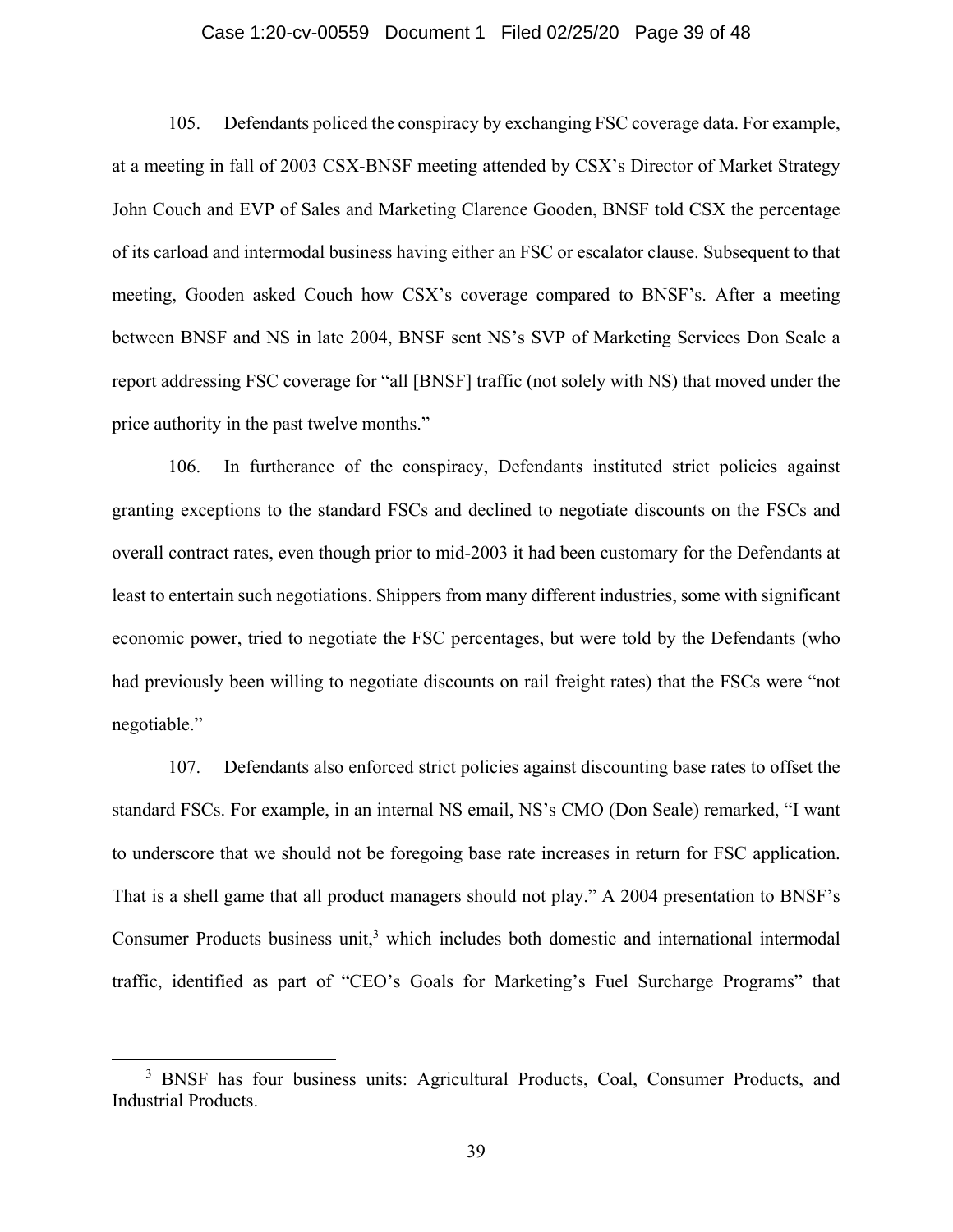#### Case 1:20-cv-00559 Document 1 Filed 02/25/20 Page 40 of 48

"Discounted programs unacceptable. CEO will not sign contracts not meeting the above criteria. . . . Minimize price/fuel surcharge tradeoffs."

108. As a result of these and related policies, any negotiations with their shippers about FSCs that took place started from the standard, supracompetitive FSC.

109. Even an individual Defendant's FSC formula that stayed the same during the Relevant Period as it was before Defendants conspired—like BNSF's intermodal FSC—caused shippers to pay supracompetitive prices because the conspiracy allowed Defendants to collect surcharges that were theretofore uncollectable due to customer resistance, Defendants' waiver, or competitive pressures. By uniformly applying and enforcing their FSCs, Defendants collected FSCs they would have been unable to collect from shippers but for their conspiracy.

110. In addition, Defendants applied their standard FSCs uniformly to all traffic and commodities. For example, in October of 2005, NS advised UP as follows: "We only have 1 fuel surcharge mechanism which applies to all commodities. Our corporate directive is to stay with the standard language and avoid modifying it."

111. And Defendants imposed standard FSCs on all shippers without regard to whether the shipper had access to alternative modes of transportation. In written testimony submitted to Congress, NS's Chairman Moorman recognized that even so-called "captive" shippers—shippers without access to alternative modes of transportation—have leverage in negotiating a better rate/serve package on traffic at single served facilities. He explained:

Most large companies have multiple rail-served facilities with some of the facilities served by one railroad, some facilities served by another railroad and some facilities served by two railroads. The customer uses its traffic at the dually served facilities to negotiate a better rate/service package on traffic at the single served facilities. That is one source of leverage. Another source is product competition. For example, assume we are the sole serving carrier at a chemical plant that ships to numerous receivers. When the receiver can use another product in lieu of the one produced at our solely served facility, we will lose the business. . . . Another major source of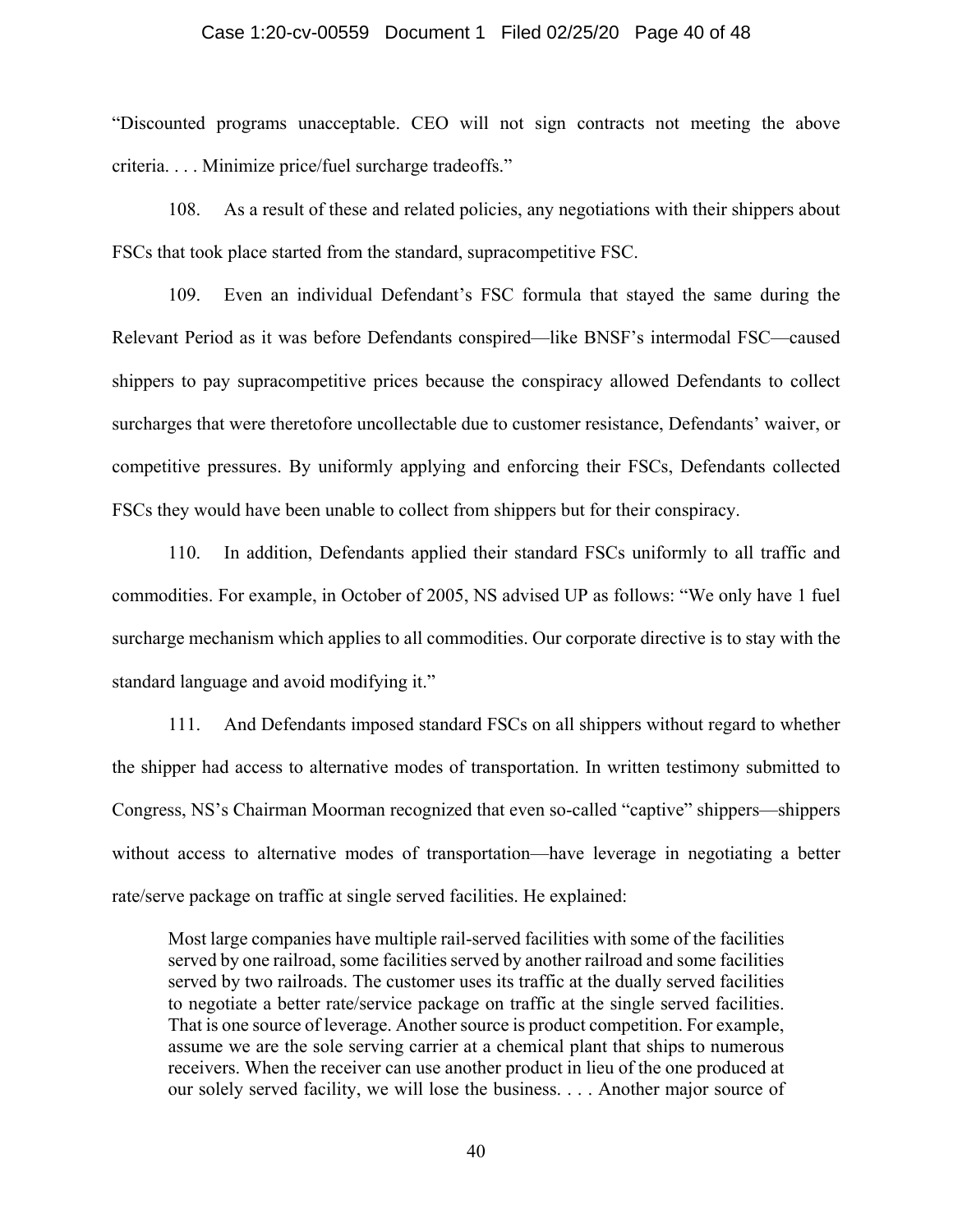competition is geographic competition. . . . In short, even where there is only one railroad serving a facility, there are market factors at play. These competitive constraints are real.

112. Before the conspiracy, captive shippers could negotiate out of the FSCs. But during the conspiracy they could not.

## **EFFECT OF THE CONSPIRACY ON YANG MING**

113. Yang Ming's failed attempts to negotiate lower FSC rates illustrate the conspiracy's effect on Yang Ming and other shippers.

114. For example, prior to the conspiracy, Yang Ming and YMA were regularly able to negotiate FSC rates for their shipments with BNSF.

115. When Yang Ming and YMA found that their FSC payments were increasing during the period of the conspiracy, they sought lower rates with BNSF, including during contract renegotiations. This time, however, BNSF was unwilling to negotiate as it had before. To the contrary, BNSF demanded contracts with punishing rate hikes using an FSC formula set by BNSF itself.

116. As noted above, by March 2004, Defendants had synchronized their carload FSC policies, and by October 2004, Defendants had synchronized their intermodal FSC policies. As a result, Yang Ming and YMA had little choice but to accede to BNSF's demands.

117. Leveraging the conspiracy in its negotiations, BNSF was also able to lock Yang Ming and YMA into long-term contracts, preserving its supracompetitive pricing for years after the contracts were signed. Indeed, in the fall of 2010, even as Yang Ming's total shipments fell in the immediate aftermath of the 2008 financial crisis, its total costs *grew*, driven by high FSC rates.

118. The impact on Yang Ming and YMA was substantial. For instance, before the conspiracy period, Yang Ming and YMA paid negligible FSC rates to BNSF. In comparison, Yang Ming and YMA estimate that in 2008 they paid to BNSF FSC rates that topped 40%.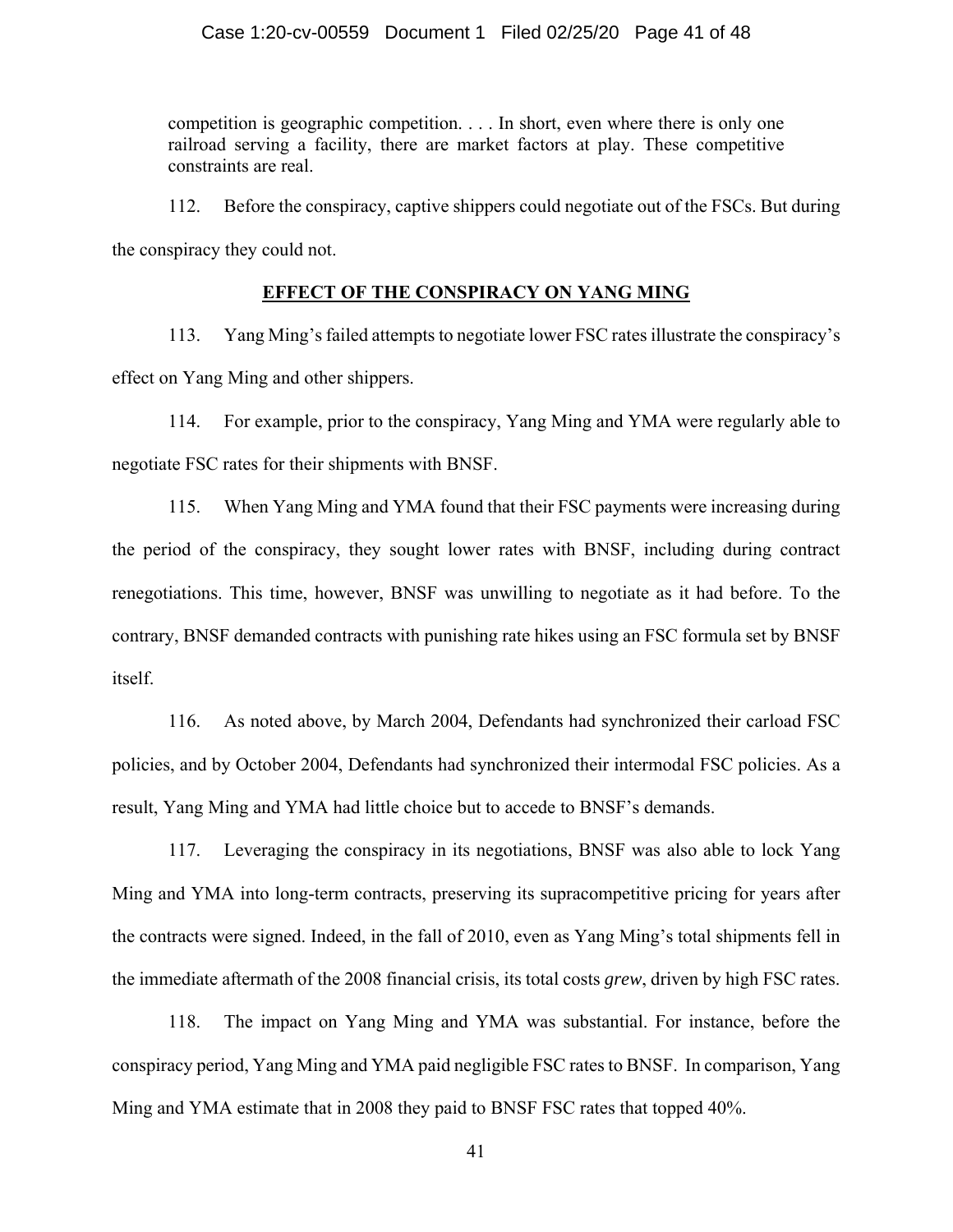## **THE STB DECISION**

119. On January 25, 2007, the STB, which regulates certain aspects of the railroad industry, issued an administrative decision concluding that the railroads' practice of computing FSCs as a percentage of base rate for rate-regulated rail freight transport was an "unreasonable practice," because the FSCs are not tied to the fuel consumption associated with the individual movements to which they are applied. *Rail Fuel Surcharges*, STB Ex Parte No. 661 (Jan. 25, 2007). In its ruling, the STB explained that:

After considering all of the comments, we affirm the preliminary conclusion in the August decision that it is an unreasonable practice to compute fuel surcharges as a percentage of the base rates. Because railroads rely on differential pricing, under which rates are dependent on factors other than costs, a surcharge that is tied to the level of the base rate, rather than to fuel consumption for the movement to which the surcharge is applied, cannot fairly be described as merely a cost recovery mechanism. Rather, a fuel surcharge program that increases all rates by a set percentage stands virtually no prospect of reflecting the actual increase in fuel costs for handling the particular traffic to which the surcharge is applied. Two shippers may have traffic with identical fuel costs, but if one starts out with a higher base rate (because, for example, it has fewer transportation alternatives), it will pay dramatically more in fuel surcharges.

*See Surface Transportation Board Decision, Rail Fuel Surcharges* (STB Ex Parte No. 661, January

26, 2007) at 6.

120. The STB's decision addressed rate-regulated rail freight traffic only (which is not the subject of this Complaint). The STB expressly stated that its jurisdiction did not reach rail freight traffic under private contract or otherwise exempted from rate regulation.

121. As detailed above, pursuant to their conspiracy, Defendants applied the same unreasonable FSC practices addressed by the STB to the private rail freight transportation contracts, and other unregulated freight transport, at issue in this case.

# **THE CONSPIRACY SUCCEEDS**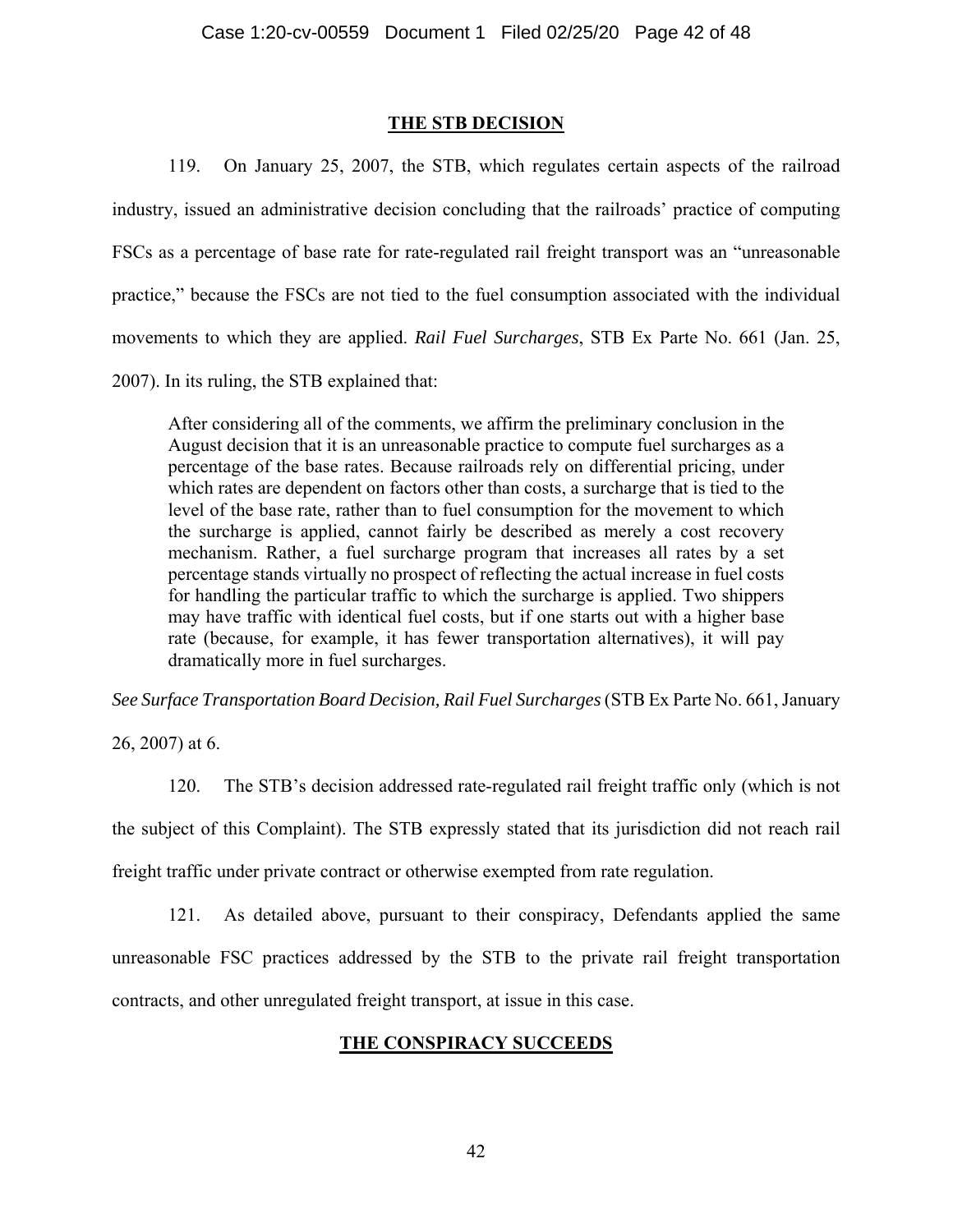## Case 1:20-cv-00559 Document 1 Filed 02/25/20 Page 43 of 48

122. Defendants reaped huge, supracompetitive profits as a result of the success of their conspiracy. Through their agreement to coordinate on FSCs, Defendants realized billions of dollars in revenues during the Relevant Period in excess of their actual increase in fuel costs from the specific customers on whom they imposed the FSC.

123. Defendants recognized that their coordinated FSCs in fact resulted in significant over-recovery of fuel price increases. NS, for example, recognized by July 2004 that "[c]urrent FSC revenues exceed the relative increase in fuel costs when compared to the \$23 WTI base," and Don Seale of NS testified that in 2005, NS's "increase in Fuel Surcharge revenue exceeded the increase in its diesel fuel, gasoline, and lubricant expenses."

124. UP senior management instructed that fuel surcharges were not intended to be set at "some 'trying to make whole' value" and UP's CFO saw "nothing wrong with recovering at a rate greater than 100%." An October 2005 presentation shows UP estimated greater than 100% of incremental fuel cost recovery through FSCs for each of its six business groups.

125. BNSF's average cost for diesel fuel in 3rd Quarter 2003 was \$0.846 per gallon and its average cost of diesel fuel for 3rd Quarter 2004 was \$0.988 per gallon. Thus, BNSF's cost of fuel increased 14.4% from 3rd Quarter 2003 to 2004. In contrast, the FSC charged by BNSF based on the HDF 3rd Quarter 2003 price was \$1.46 per gallon and \$1.83 per gallon in 3rd Quarter 2004, amounting to a 25.3% increase. As a result of this disparity in increase percentages, shippers purchasing from BNSF paid 11% more than the actual price BNSF paid for fuel from 3rd Quarter 2003 to 2004. Shippers of unregulated freight from the other Defendants similarly overpaid during this and other periods, particularly since the inflated percentage increase was applied to the entire rate at issue not merely to the fuel cost component of that rate.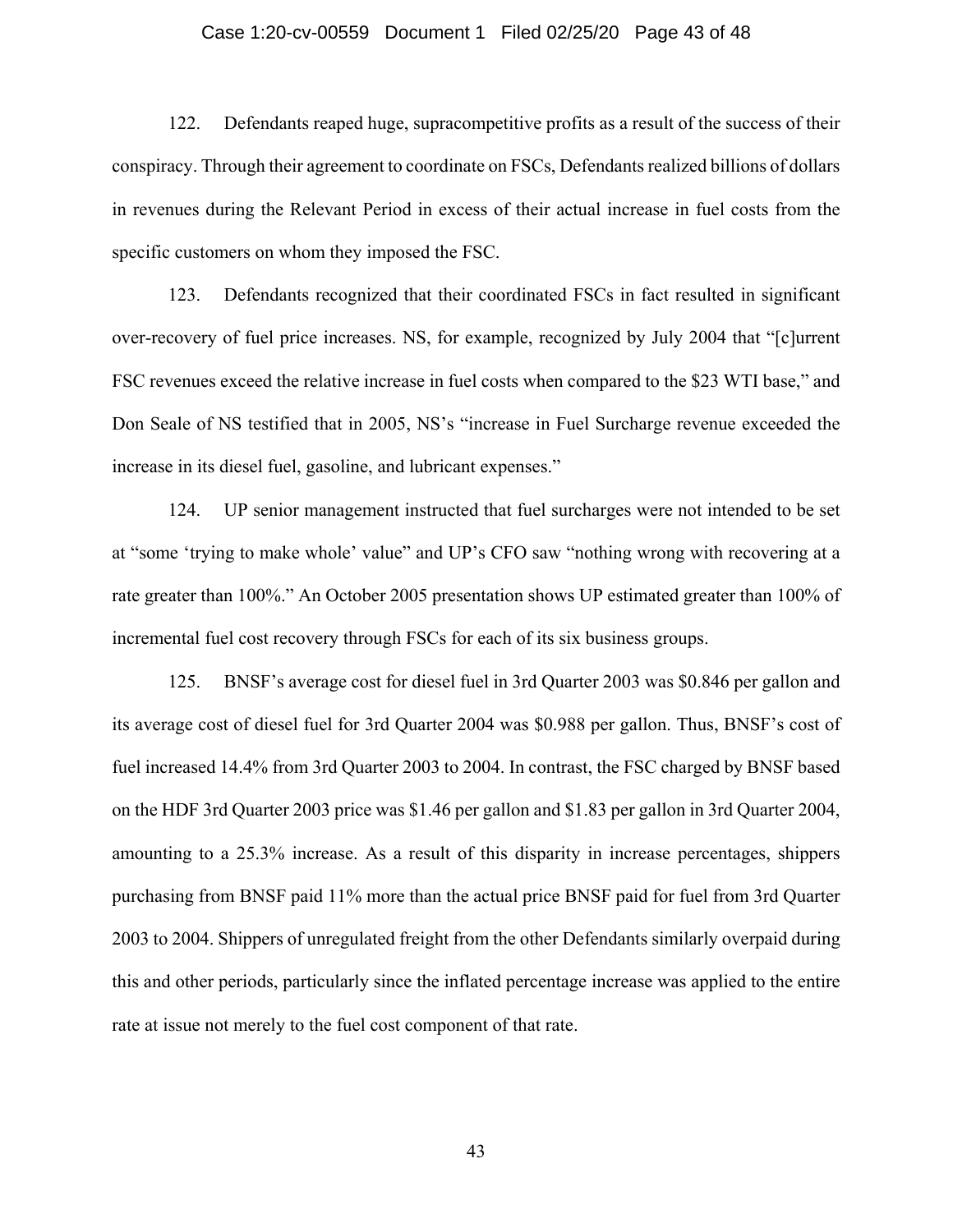## Case 1:20-cv-00559 Document 1 Filed 02/25/20 Page 44 of 48

126. This over-recovery applied to intermodal and carload traffic alike. BNSF recognized that Defendants' coordination of fuel surcharges for intermodal shipments made them a "'profit-center' . . . for the customers that participate." UP's finance department calculated a "recovery percentage" of 188% for its intermodal group for the first quarter of 2005.

127. By calculating FSCs as a percentage of the shipping rate, Defendants deflected attention from the cost savings they achieved through fuel efficiency gains. As explained in a 2007 AAR publication, Defendants' fuel efficiency is "constantly improving." BNSF, for example, disclosed in 2005 that it had achieved a 9% improvement in fuel efficiency over the prior ten years. In 2006, the railroads could, on average, move one ton of freight 423 miles on one gallon of diesel fuel.

128. As a result, Defendants' conspiracy worked as planned to help to remove the competitive pressures that had kept their rates down for years. As the head of UP, James Young, admitted in 2007, "three, four years ago [the FSCs] were really non-existent," and "it's only been the last couple of years that . . . the financial returns in this business has [sic] started to move in the right direction."

129. Following Defendants' agreement to coordinate their FSCs, Defendants' total revenues skyrocketed during the Relevant Period, with the Defendants reporting record revenues and profits virtually every year. As noted above, Defendants themselves attributed these record figures in large part to FSCs.

130. As result of Defendants' conspiracy they were able to reverse the "destructive pricing for rail share" that led to their conspiracy. In the 2009 STB study referenced above, the STB concluded that "inflation-adjusted rail rates increased in 2005, 2006, and 2007," representing "*a significant change from prior years*, given that inflation-adjusted rail rates declined in every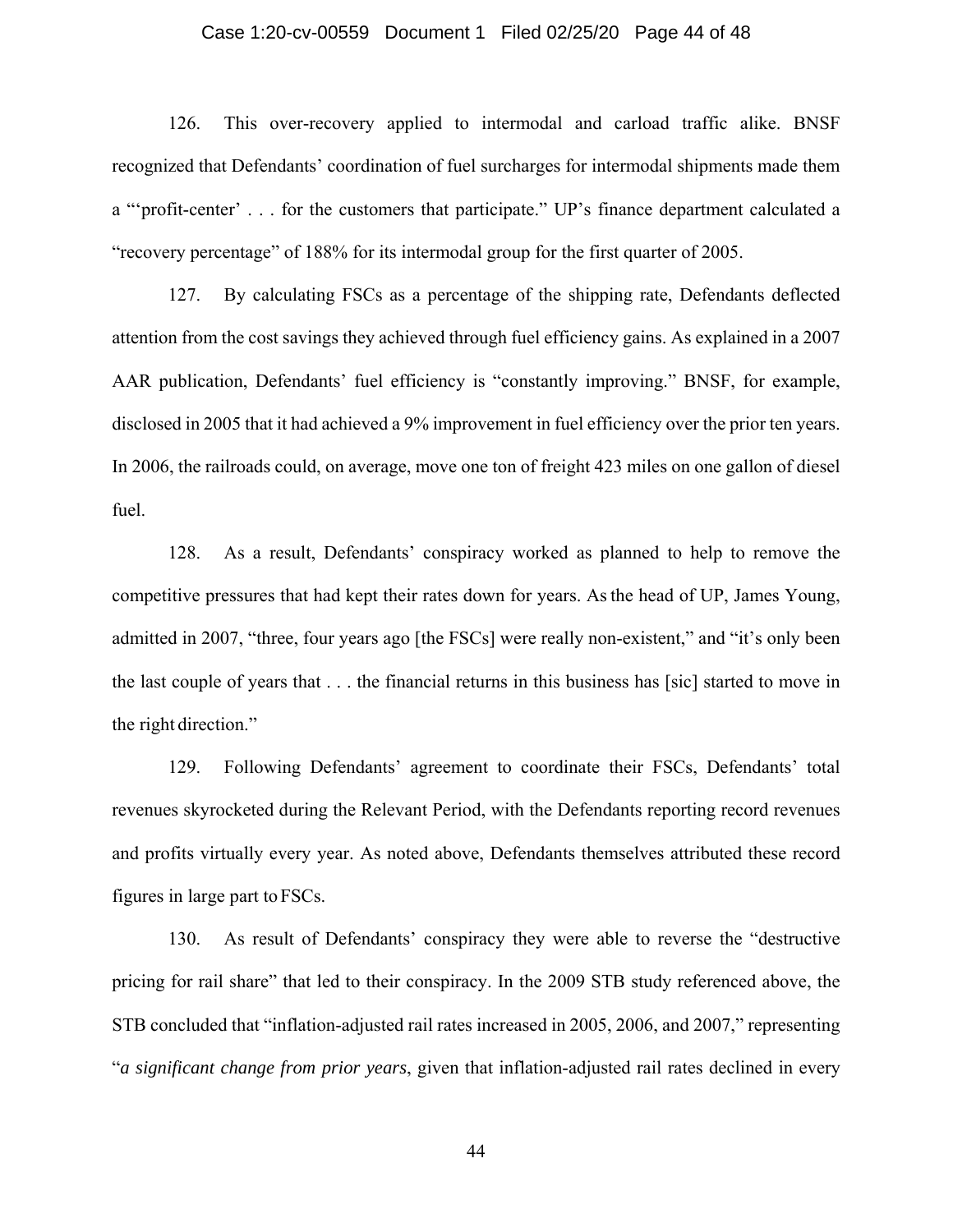## Case 1:20-cv-00559 Document 1 Filed 02/25/20 Page 45 of 48

year but one from 1985 through 2004." The STB concluded that while rising fuel costs contributed to the rate increases "*even after factoring out rising fuel costs, railroad rates have risen in the last three years after falling for decades*."

131. And a 2010 Senate Commerce Committee Report conducted a "review of the largest four railroads' Securities and Exchange Commission (SEC) filings," which it found "show[ed] just how profitable the large rail companies have become over the last decade. Figure 1 demonstrates that the four largest U.S. rail carriers have nearly doubled their collective profit margin in the last ten years to 13%." The referenced Figure 1 demonstrates that Defendants' profits spiked following their collective imposition of the new FSC regime described above:



Figure 1 - Combined Profit Margins (Net Income/Revenue) for BNSF, Union Pacific, CSX, and Norfolk Southern, 2000-09 (Source: SEC filings)

## **COUNT I (Violation of Section 1 of The Sherman Act and Section 4 of the Clayton Act)**

132. Plaintiffs incorporate by reference the allegations in the paragraphs above as if they were fully set forth herein.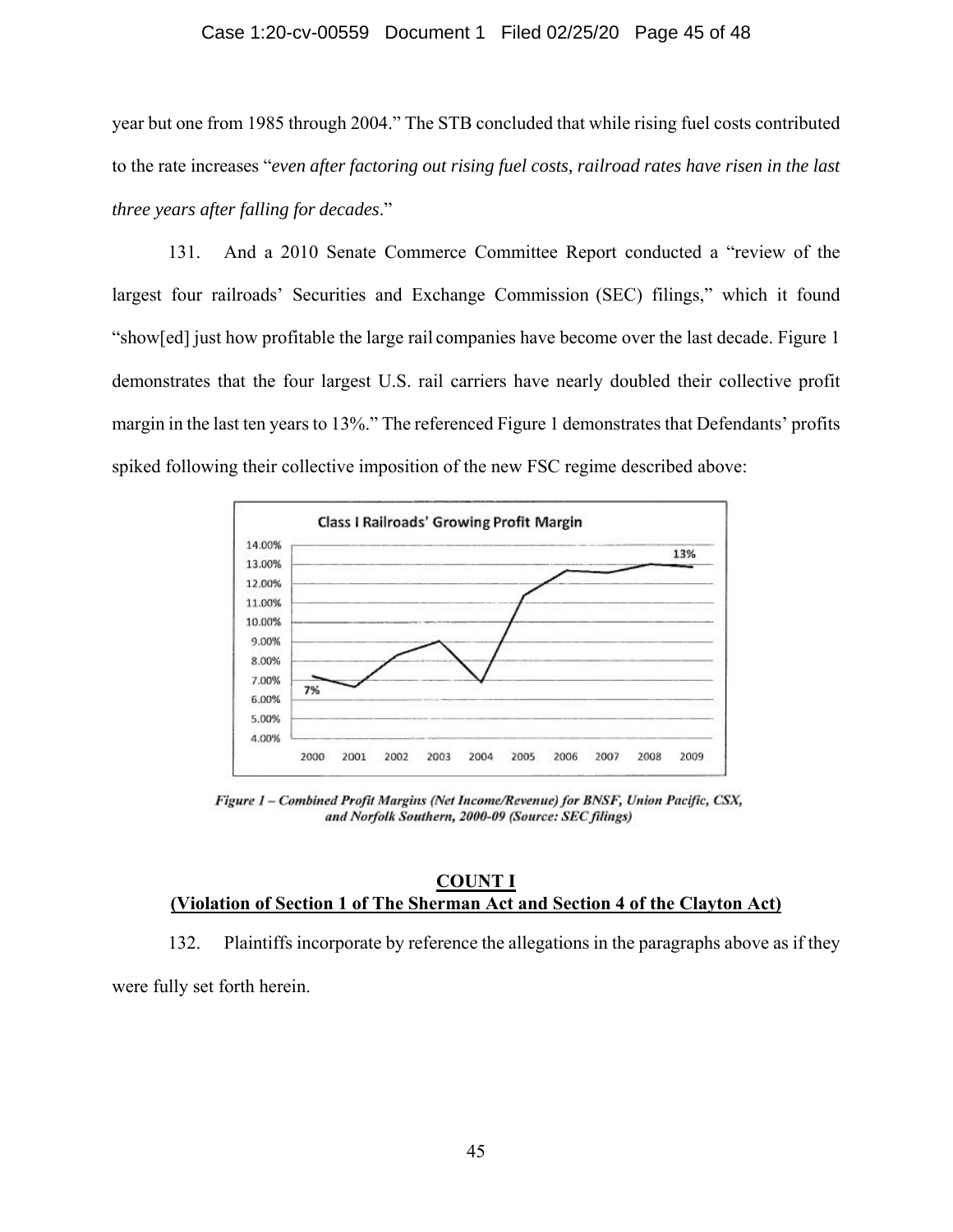## Case 1:20-cv-00559 Document 1 Filed 02/25/20 Page 46 of 48

133. Defendants entered into and engaged in a contract, combination, or conspiracy in unreasonable restraint of trade in violation of Section 1 of the Sherman Act and Section 4 of the Clayton Act.

134. The contract, combination, or conspiracy resulted in an agreement, understanding, or concerted action between and among Defendants in furtherance of which Defendants fixed, maintained, and standardized prices for FSCs for rail freight transportation handled through private contracts and other means exempt from regulation. Such contract, combination or conspiracy constitutes a per se violation of the federal antitrust laws and is, in any event, an unreasonable and unlawful restraint of trade.

135. Defendants' contract, combination, agreement, understanding, or concerted action occurred within the flow of, and substantially affected, interstate and international commerce.

136. Defendants' unlawful conduct was through mutual understandings or agreements by, between, and among Defendants.

137. The contract, combination, or conspiracy has had the following effects:

- a. Prices charged to each Plaintiff for FSCs applied to unregulated rail freight transportation were fixed and/or maintained at supracompetitive levels;
- b. Each Plaintiff has been deprived of the benefits of free, open, and unrestricted competition in the market for rail freight transportation services; and
- c. Competition in establishing the prices paid, customers of, and territories for rail freight transportation services has been unlawfully restrained, suppressed, and eliminated.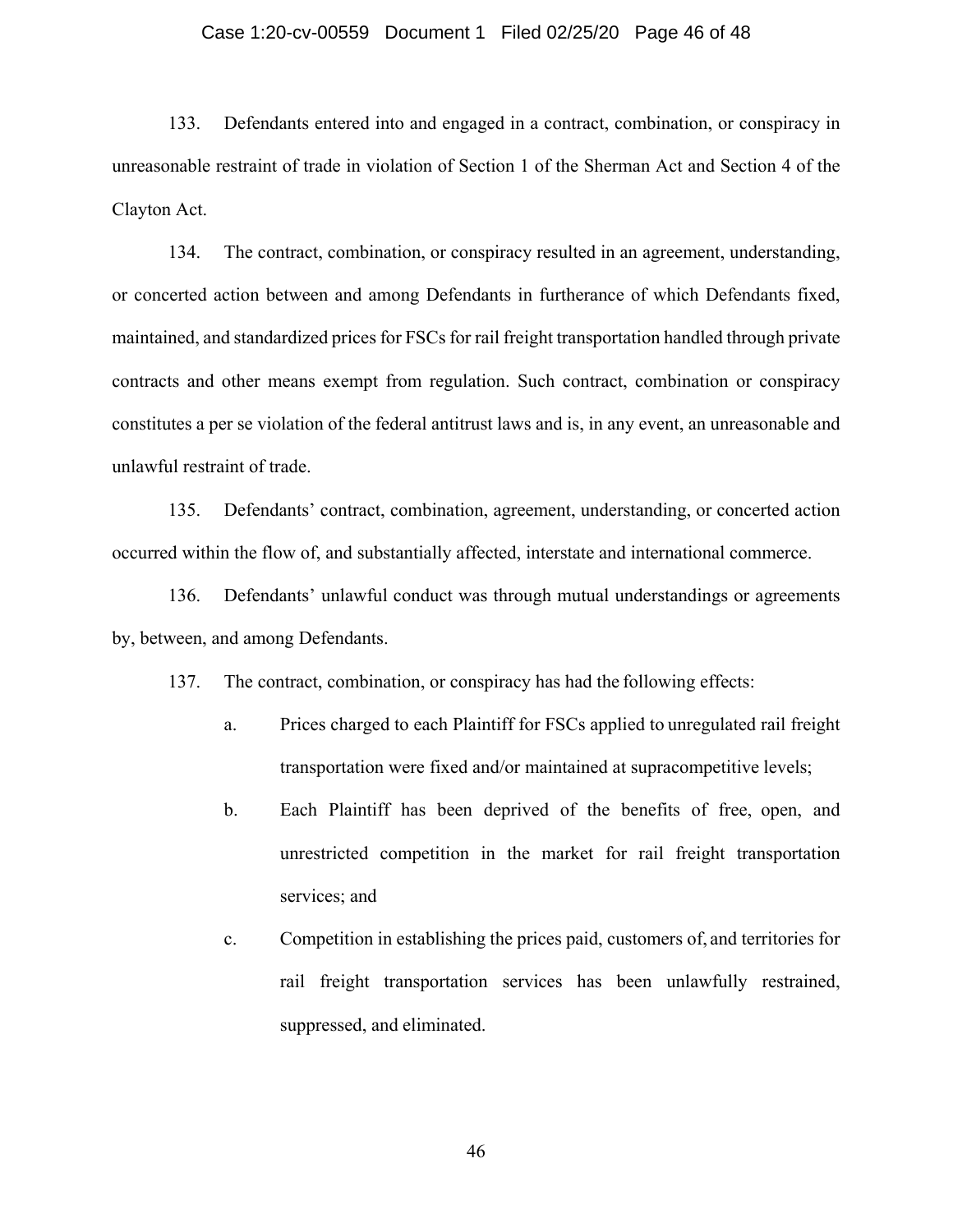## Case 1:20-cv-00559 Document 1 Filed 02/25/20 Page 47 of 48

138. As a proximate result of the conspiracy described herein, each Plaintiff paid FCSs in connection with those unregulated rail freight transportation services that they would not have paid in the absence of the conspiracy; and the prices each Plaintiff paid to Defendants during the Relevant Period for those unregulated rail freight transportation services on which FSCs were imposed were greater than the prices each Plaintiff would have paid absent the conspiracy alleged herein.

139. Each Plaintiff has therefore been injured in its business and property by reason of Defendants' antitrust violations.

WHEREFORE, Plaintiffs pray for relief as follows:

- a. That the unlawful contract, combination, and conspiracy alleged in Count I be adjudged and decreed to be an unreasonable restraint of trade or commerce in violation of Section 1 of the Sherman Act;
- b. That Plaintiffs recover compensatory damages, as provided by law, determined to have been sustained by Plaintiffs, and that judgment be entered against Defendants on behalf of Plaintiffs;
- c. That Plaintiffs recover treble damages, as provided by law;
- d. That Plaintiffs recover their costs of the suit, including attorneys' fees, as provided by law; and
- e. For such further relief as the Court may deem just and proper.

#### **DEMAND FOR JURY TRIAL**

Pursuant to Rule 38(a) of the Federal Rules of Civil Procedure, Plaintiffs demand a jury trial as to all issues triable by a jury.